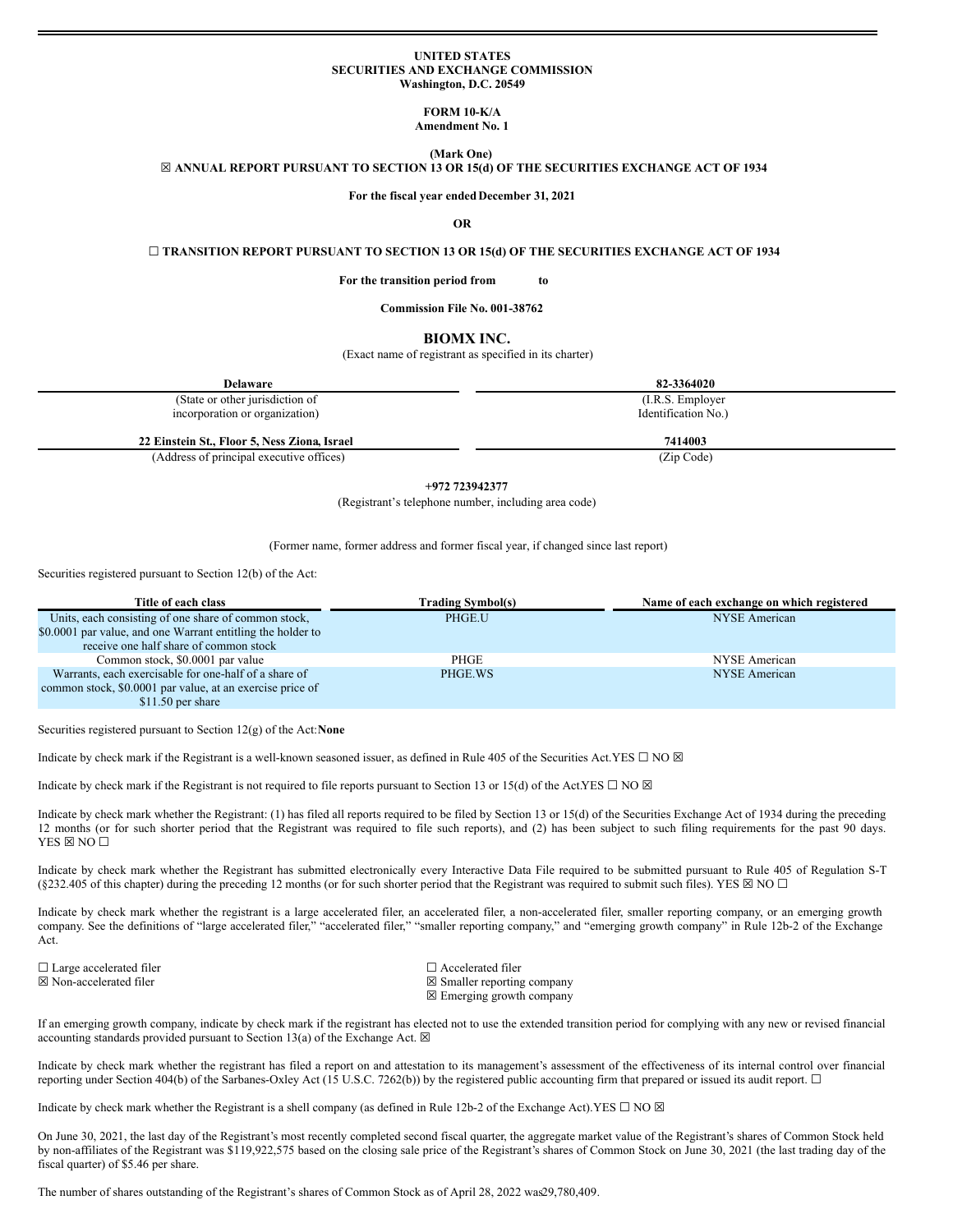# **EXPLANATORY NOTE**

BiomX Inc., or the Company, we, our or us) is filing this Amendment No. 1, or the Amended Report, to the Company's Annual Report on Form 10-K for the year ended December 31, 2021, filed with the Securities and Exchange Commission, or the SEC, on March 30, 2022, or the Original Report, in order to add certain information required by Items 10-14 of Part III of Form 10-K, as well as certain additional exhibits. The Amended Report does not affect any other items in the Original Report.

Except as otherwise expressly stated for the Items amended in this Amended Report, this Amended Report continues to speak as of the date of the Original Report and we have not updated the disclosure contained herein to reflect events that have occurred since the filing of the Original Report. Accordingly, this Amended Report should be read in conjunction with the Original Report and our other filings made with the SEC subsequent to the filing of the Original Report.

Pursuant to Rule 12b-15 under the Securities Exchange Act of 1934, as amended, or the Exchange Act, this Amendment also contains new certifications of the Company's Chief Executive Officer and Chief Financial Officer pursuant to Section 302 of the Sarbanes-Oxley Act of 2002. Because no financial statements are included in this Amended Report and it does not contain or amend any disclosure with respect to Items 307 or 308 of Regulation S-K promulgated by the SEC under the Exchange Act, paragraphs 3, 4 and 5 of the Section 302 certifications have been omitted. In addition, because no financial statements are included in this Amended Report, new certifications of the Company's Chief Executive Officer and Chief Financial Officer pursuant to Section 906 of the Sarbanes-Oxley Act of 2002 are not required to be included with this Amended Report.

### **BIOMX INC. FORM 10-K/A (Amendment No. 1) FOR THE YEAR ENDED DECEMBER 31, 2021**

# **TABLE OF CONTENTS**

| <b>PART III</b>   |                                                                                                |  |
|-------------------|------------------------------------------------------------------------------------------------|--|
| Item $10$ .       | Directors, Executive Officers and Corporate Governance                                         |  |
| Item 11.          | <b>Executive Compensation</b>                                                                  |  |
| Item 12.          | Security Ownership of Certain Beneficial Owners and Management and Related Stockholder Matters |  |
| Item $13$ .       | Certain Relationships and Related Transactions, and Director Independence                      |  |
| Item 14.          | <b>Principal Accounting Fees and Services</b>                                                  |  |
|                   |                                                                                                |  |
| <b>PART IV</b>    |                                                                                                |  |
| Item $15$ .       | <b>Exhibits, Financial Statement Schedules</b>                                                 |  |
| <b>SIGNATURES</b> |                                                                                                |  |
|                   |                                                                                                |  |

i

# **PART III**

### **Item 10. Directors, Executive Officers and Corporate Governance**

Set forth below are the names, ages and positions of each of the individuals who serve as our executive officers and member of the Board of Directors, or Board, as of April 28, 2022.

| Name                          | Age | Position                                        |
|-------------------------------|-----|-------------------------------------------------|
| <b>Executive Officers</b>     |     |                                                 |
| Jonathan Solomon              | 45  | Chief Executive Officer and Director            |
| Marina Wolfson                | 38  | Chief Financial Officer                         |
| Assaf Oron                    | 47  | <b>Chief Business Officer</b>                   |
| Dr. Merav Bassan              | 56  | Chief Development Officer                       |
|                               |     |                                                 |
| <b>Non-Employee Directors</b> |     |                                                 |
| Dr. Russell Greig $(1)(2)(3)$ | 69  | Director and Chairman of the Board of Directors |
| Dr. Gbola Amusa(1)            | 48  | Director                                        |
| Jonas Grossman $(2)(3)$       | 48  | Director                                        |
| Dr. Alan Moses(2)             | 74  | Director                                        |
| Lynne Sullivan $(1)(3)$       | 56  | Director                                        |
|                               |     |                                                 |

(1) Member of the audit committee

(2) Member of the compensation committee

(3) Member of the nominating and corporate governance committee

### **Executive Officers**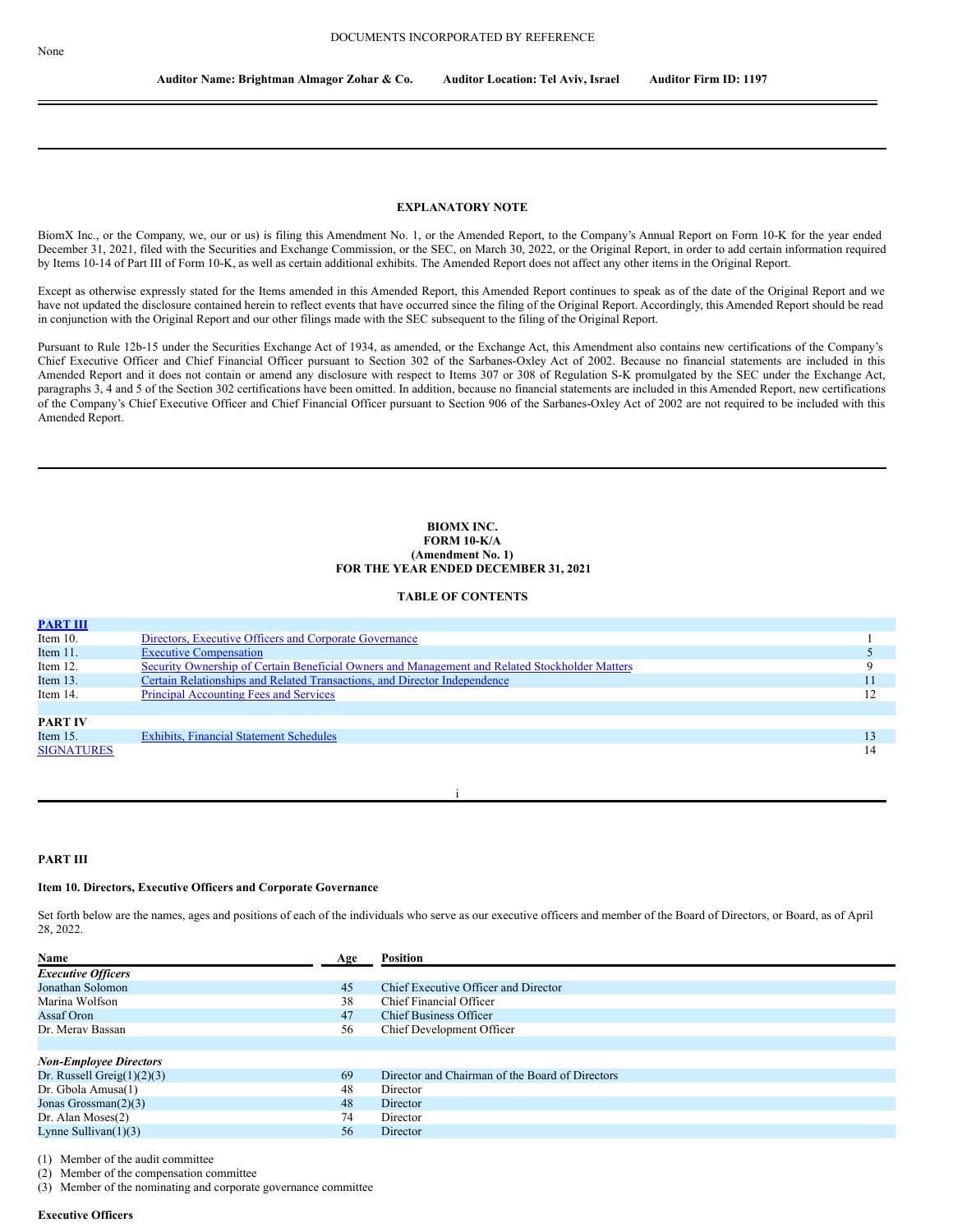*Jonathan Solomon* has served as the Chief Executive Officer and as a director of the Company since October 2019. Mr. Solomon served as Board member of BiomX Ltd., or BiomX Israel, from February 2016 and also as Chief Executive Officer from February 2017 to October 2019. From July 2007 to December 2015, Mr. Solomon was a cofounder, President, and Chief Executive Officer of ProClara Biosciences Inc. (formerly NeuroPhage Pharmaceuticals Inc.), a biotechnology company pioneering an approach to treating neurodegenerative diseases. Prior to joining ProClara, he served for ten years in a classified military unit of the Israeli Defense Forces. Mr. Solomon holds B.Sc. magna cum laude in Physics and Mathematics from the Hebrew University, an M.Sc. summa cum laude in Electrical Engineering from Tel Aviv University, and an MBA with honors from the Harvard Business School.

We believe that Mr. Solomon's qualifications to sit on our Board include his extensive board and management experience in the biotech industry.

*Marina Wolfson* has served as the Chief Financial Officer of the Company since April 2022. Ms. Wolfson served as Senior Vice President of Finance and Operations of the Company from October 2020 to March 2022 and Vice President of Finance and Operations of the Company from December 2019 to October 2020. Ms. Wolfson's experience includes working with large pharmaceutical and hi-tech companies, as well as venture capital funds. Prior to joining the Company, Ms. Wolfson worked as Vice President of Finance at BioView Ltd. (TASE: BIOV) from 2010 to 2019 and a senior auditor at Ernst & Young, from 2007 to 2010. Ms. Wolfson is a certified public accountant in Israel and holds a B.A in Economics and Accounting (with honors) and an MBA (with honors, specializing in finance) from Ben-Gurion University.

*Assaf Oron* has served as the Chief Business Officer of the Company since October 2019. Mr. Oron served as Chief Business Officer of BiomX Israel from January 2017 to October 2019. Prior to this position, he served in various roles at Evogene Ltd. (Nasdaq: EVGN), an agriculture biotechnology company, which utilizes a proprietary integrated technology infrastructure to enhance seed traits underlying crop productivity, from March 2006 to December 2016, including Executive Vice President of Strategy and Business Development and Executive Vice President of Corporate Development. Prior to joining Evogene, Mr. Oron served as Chief Executive Officer of ChondroSite Ltd., a biotechnology company that develops engineered tissue products in the field of orthopedics and as a senior project manager and strategic consultant at Israeli management consulting company POC Ltd. Mr. Oron holds an M.Sc. in Biology (bioinformatics) and a B.Sc. in Chemistry and Economics, both from Tel Aviv University.

*Dr. Merav Bassan* has served as the Chief Development Officer of the Company since October 2019. Prior to this position, she served in various development roles at Teva Pharmaceutical Industries Ltd. (NYSE and TASE: TEVA) between 2005 and 2019, including Vice President, Head of Translational Sciences, Specialty Clinical Development R&D from 2017 to 2019, Vice President, Pain and Global Internal Medicine, Project Leadership, Innovative Product Development, Global IR&D from 2015 to 2017, and Project Champion, Senior Director, Innovative Product Development, Global IR&D from 2009 to 2015. Dr. Bassan holds a B.Sc. in Biology, a M.Sc. in Human Genetics and a Ph.D. in Neurobiology from Tel Aviv University, and she completed a Post-Doctoral Fellowship in Neuroscience at Harvard Medical School at Harvard University.

#### **Directors**

The biography of Mr. Solomon is set forth above under the header "Executive Officers." The biographies of our non-employee directors are set forth below:

*Dr. Russell Greig* has served as a director and chairman of the Board of the Company since October 2019. Dr. Greig has more than 35 years' experience in the pharmaceutical industry, with knowledge and expertise in research and development, business development and commercial operations. He spent the majority of his career at GlaxoSmithKline, or GSK, where he held a number of positions including GSK's President of Pharmaceuticals International from 2003 to 2008 and Senior Vice President Worldwide Business Development. From 2008 to 2010, Dr. Greig was also President of SR One, GSK's corporate venture group. He is currently Chairman of MedEye NV (formerly — Mint Solutions, The Netherlands) and eTheRNA immunotherapies NV (Belgium). In addition, Dr. Greig previously served on the boards of Sanifit (Spain) (acquired by Vifor Pharma AG (SWX: VIFN), Tigenix N.V. (acquired by Takeda Pharmaceutical Company Limited), Ablynx N.V. (acquired by Sanofi, France) and Merus N.V. (Nasdaq: MRUS). He was previously Chairman of Syntaxin Ltd (UK) (sold to Ipsen), Novagali Pharma S.A. (France) (acquired by Santen Pharmaceutical Co., Ltd.), and Isconova AB (Sweden) (acquired by Novavax, Inc. (Nasdaq: NVAX)). He served as acting Chief Executive Officer at Genocea Biosciences (Nasdaq: GNCA) and Isconova AB for an interim period. He was also a member of the Scottish Scientific Advisory Committee, reporting to the First Minister of Scotland.

We believe that Dr. Greig's qualifications to sit on our Board include his extensive board and leadership experience in business development and in drug research and development in the pharmaceutical industry.

*Dr. Gbola Amusa* has served as a director of the Company since March 2018, and served as the Executive Chairman of the Company from March 2018 to October 2019. Dr. Amusa served as Executive Chairman and Chief Science Officer of Chardan Healthcare Acquisition 2 Corp. until its merger in September 2021 with Renovacor, Inc. (NYSE: RCOR). He is currently a director of Renovacor and Partner, Head of Healthcare Equity Research at Chardan Capital Markets LLC, or Chardan, since December 2014. At Chardan, he has established the healthcare vision by focusing on disruptive healthcare segments, such as gene therapy/genetic medicines, that have the highest potential for significant investment returns. Dr. Amusa was previously Managing Director, Head of European Pharma Research, and Global Pharma& Biotech Coordinator at UBS (from 2007 to 2013), where he oversaw 25 analysts. Prior to UBS, Dr. Amusa was a Senior Research Analyst and Head of European Pharma research at Sanford Bernstein. He started his career in finance at Goldman Sachs as an Associate in the Healthcare Investment Banking Group, where he worked on large transactions including the Amgen/Immunex merger. Additionally, Dr. Amusa was previously a Healthcare Finance & Strategy Consultant working with governments, companies, leading foundations and think tanks. He has also served as a member of the board of Alliance for Cancer Gene Therapy since September 2021. He holds an M.D. from Washington University Medical School, an M.B.A. with High Honors from the University of Chicago Booth School of Business, and a B.S.E. with Honors from Duke University.

We believe that Dr. Amusa's qualifications to sit on our Board include his board and management experience in the capital markets and the pharmaceutical and biotech industries.

Jonas Grossman has served as a director of the Company from its formation in November 2017. Mr. Grossman served as President and Chief Executive Officer of Chardan Healthcare Acquisition 2 Corp. until its merger in September 2021 with Renovacor, Inc. (NYSE: RCOR). He is currently a director of Renovacor, and a Managing Partner and Head of Capital Markets for Chardan since December 2003 and has additionally served as President of Chardan since September 2015. With nearly two decades of transactional and special acquisition company expertise, Mr. Grossman has led or managed more than 400 transactions, including providing underwriting and business combination advisory services to more than 80 special purpose acquisition companies in a variety of industries. Mr. Grossman has been a founder and member of the board of six special purpose acquisition companies, of which on four he also has served as Chief Executive Officer and President. Since April 2020, Mr. Grossman has served as the President and Chief Executive Officer of Chardan Healthcare Acquisition 2 Corp. which announced its merger with Renovacor, Inc. in March 2021, and serves as the President and Chief Executive Officer of Chardan NexTech Acquisition 2 Corp. He also served as the Company's President and Chief Executive Officer from March 2018 until October 28, 2019, the date of the merger of CHAC Merger Sub Ltd. with and into BiomX Israel, whereby BiomX Israel became our wholly-owned subsidiary, or the Business Combination. Mr. Grossman was a founder and director of LifeSci Acquisition Corp. from March 2020 until the close of its business combination with Vincera Pharma, Inc. in December of 2020. He has served as a director to Ventoux CCM Acquisition Corp. since December 2020. Previously, from 2001 to 2003, Mr. Grossman worked at Ramius Capital Group, LLC, a global multi-strategy hedge fund where he served as Vice President and Head Trader. Mr. Grossman holds a B.A. in Economics from Cornell University and an M.B.A. from NYU's Stern School of Business. He has served on the board of directors for UNICEF since December 2016.

We believe that Mr. Grossman's qualifications to sit on our Board include his extensive board and management experience in business and capital markets.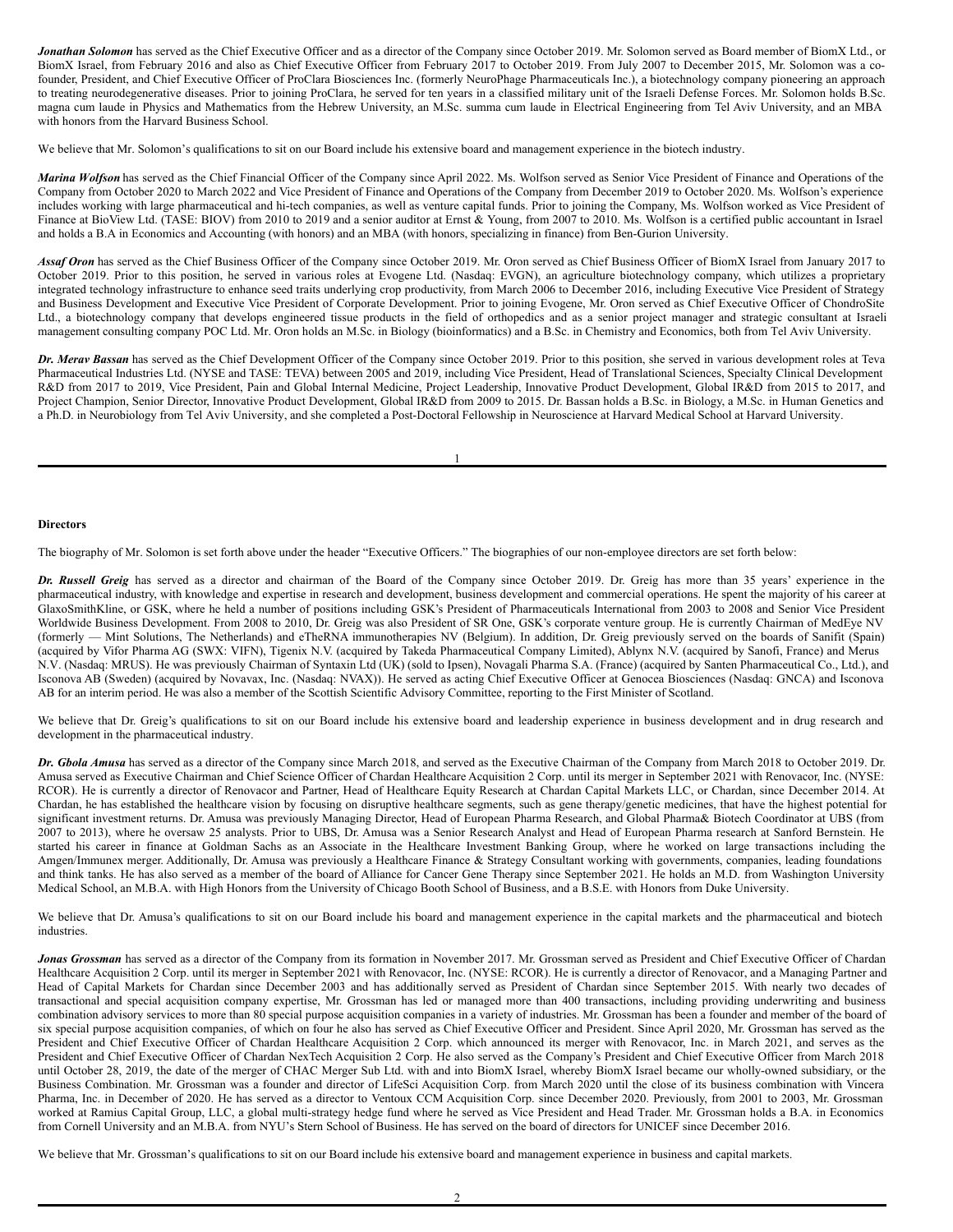*Dr. Alan Moses* has served as a director of the Company since October 2020. Dr. Moses has been a Board member of Chemomab Therapeutics, Ltd. (Nasdaq: CMMB) since March 2021. Dr. Moses served as the Global Chief Medical Officer of Novo Nordisk A/S from 2013 until his retirement in 2018. Prior to that he served in various roles at Novo Nordisk A/S since 2004, beginning as Associate Vice President of Medical Affairs in the United States. Throughout his career, Dr. Moses has specialized in developing novel therapeutics and diagnostics for diabetes mellitus. He co-founded and directed the Clinical Investigator Training Program at Beth Israel Deaconess-Harvard Medical School-MIT. From 1998 to 2004, Dr. Moses served as Senior Vice President and Chief Medical Officer of the Joslin Diabetes Center with specific responsibility for the Joslin Clinic, and has served as a member of the Board of Joslin Diabetes Center since December 2021. Dr. Moses earned his MD from the Washington University School of Medicine in St. Louis, worked for three years at the National Institutes of Health, completed his clinical endocrine/diabetes training at Tufts New England Medical Center, and studied Health Care Strategy at Harvard Business School.

We believe that Dr. Moses' qualifications to sit on our Board include his extensive leadership experience in clinical development in the pharmaceutical industry.

*Lynne Sullivan* has served as a director of the Company since November 2019. Ms. Sullivan has served as the Chief Financial Officer of UNITY Biotechnology, Inc. (Nasdaq: UBX) since August 2020. Prior to that she was the Chief Financial Officer of Compass Therapeutics, LLC, a biotechnology company, or Compass, where she worked from December 2018 to August 2019. Prior to Compass, Ms. Sullivan served as Biogen Inc.'s Senior Vice President of Finance from 2016 to December 2018, where she also served as Vice President of Tax and Corporate Finance from February 2015 to March 2016 and Vice President of Tax from April 2008 to February 2015. Prior to that, Ms. Sullivan was the Vice President Tax at EMD Serono and the Vice President of Tax North America at Merck KGaA. Ms. Sullivan is currently a member of the board of directors of Solid Biosciences Inc., a public life sciences company (Nasdaq: SLDB) and Inozyme Pharma, Inc. (Nasdaq: INZY). Ms. Sullivan was previously a member of the board of directors of resTORbio, Inc., a public biopharmaceutical company (Nasdaq: TORC) and Inheris Pharma. Ms. Sullivan was a Certified Public Account for over 20 years and was also a Tax Partner at Arthur Anderson, where she led the North East Region's Tax Consulting Practice for the firm. She received an M.S. in Taxation from Bentley University and a B.S.B.A. from Suffolk University.

We believe that Ms. Sullivan's qualifications to sit on our Board include her finance leadership and extensive board experience.

### **Code of Business Conduct and Ethics**

We have adopted a Code of Business Conduct and Ethics that applies to all directors, officers and employees. The Code of Business Conduct and Ethics is available on our website at www.biomx.com. If we make any substantive amendments to the Code of Business Conduct and Ethics or grant any waiver from a provision of the Code to any director or executive officer, we will promptly disclose the nature of the amendment or waiver on our website.

#### **Board Committees and Corporate Governance**

#### *Board Composition and Leadership Structure*

As of April 28, 2022, the Board is comprised of six members. There is currently one vacancy on the Board, created after Mr. Paul Sekhri resigned from our Board on March 29, 2022. The Board has a flexible policy with respect to the combination or separation of the offices of Chairman of the Board and Chief Executive Officer. Currently, Dr. Russell Greig serves as our independent Chairman, and Mr. Jonathan Solomon serves as our Chief Executive Officer. The Board believes that by having separate roles, the Chief Executive Officer is able to focus on the day-to-day business and affairs of the Company and the Chairman is able to focus on key strategic issues, board leadership and communication. While the Board believes this leadership structure is currently in the best interests of the Company and its stockholders, the Board also recognizes that future circumstances could lead it to combine these roles.

#### *Board Committees*

The Board has established three standing committees: the Audit Committee, the Compensation Committee and the Nominating and Corporate Governance Committee, each of which is composed solely of independent directors, and is described more fully below. Each of the Audit Committee, Compensation Committee and Nominating and Corporate Governance Committee operates pursuant to a written charter and each committee reviews and assesses the adequacy of its charter and submits its charter to the Board for approval. The charters for the Audit Committee, Compensation Committee and Nominating and Corporate Governance Committee are all available on our website, www.biomx.com.

| ۰,<br>I<br>×<br>۰. |  |
|--------------------|--|

## *Audit Committee*

Our Audit Committee engages the Company's independent accountants: reviews their independence and performance; reviews the Company's accounting and financial reporting processes and the integrity of its financial statements; reviews the audits of the Company's financial statements and the appointment, compensation, qualifications, independence and performance of the Company's independent auditors; reviews the Company's compliance with legal and reviews regulatory requirements; and reviews the performance of the Company's internal audit function and internal control over financial reporting.

The members of the Audit Committee are Ms. Lynne Sullivan, Dr. Gbola Amusa and Dr. Russell Greig, each of whom is an independent director under NYSE American's listing standards and satisfies the additional independence requirements of Rule 10A-3 of the Exchange Act. Ms. Lynne Sullivan is the Chairperson of the Audit Committee. The Board has determined that Ms. Sullivan qualifies as an "audit committee financial expert," as defined under the rules and regulations of the SEC.

## *Compensation Committee*

Our Compensation Committee reviews annually the Company's corporate performance goals and objectives relevant to the Chief Executive Officer's compensation, evaluates the Chief Executive Officer's performance in light of such goals and objectives, determines and approves the Chief Executive Office's compensation level based on this evaluation; makes recommendations to the Board regarding approval, disapproval, modification, or termination of existing or proposed employee benefit plans; makes recommendations to the Board with respect to the compensation of our executive officers, other than the Chief Executive Officer, and directors; and administers the Company's incentive-compensation plans and equity-based plans. The Compensation Committee has the authority to delegate any of its responsibilities to subcommittees as it may deem appropriate in its sole discretion. The Chief Executive Officer of the Company may not be present during voting or deliberations of the Compensation Committee with respect to his compensation. The Company's executive officers do not play a role in suggesting their own salaries.

The members of the Compensation Committee are Dr. Alan Moses, Mr. Jonas Grossman and Dr. Russell Greig, each of whom is an independent director under NYSE American's listing standards. Dr. Alan Moses is the Chairperson of the Compensation Committee.

The Compensation Committee retained Aon Consulting Inc., or Aon, through its Radford subdivision, part of the Rewards Solutions practice at Aon, an independent compensation consultant, to provide advice with respect to executive, director and non-executive compensation for the fiscal year ended December 31, 2021. The Compensation Committee engaged Aon solely to collect and analyze data regarding executive, director and non-executive compensation at other companies comparable to us. Aon's primary responsibilities for the fiscal year ended December 31, 2021 included identifying our U.S. and Israel peer group companies, benchmarking the compensation of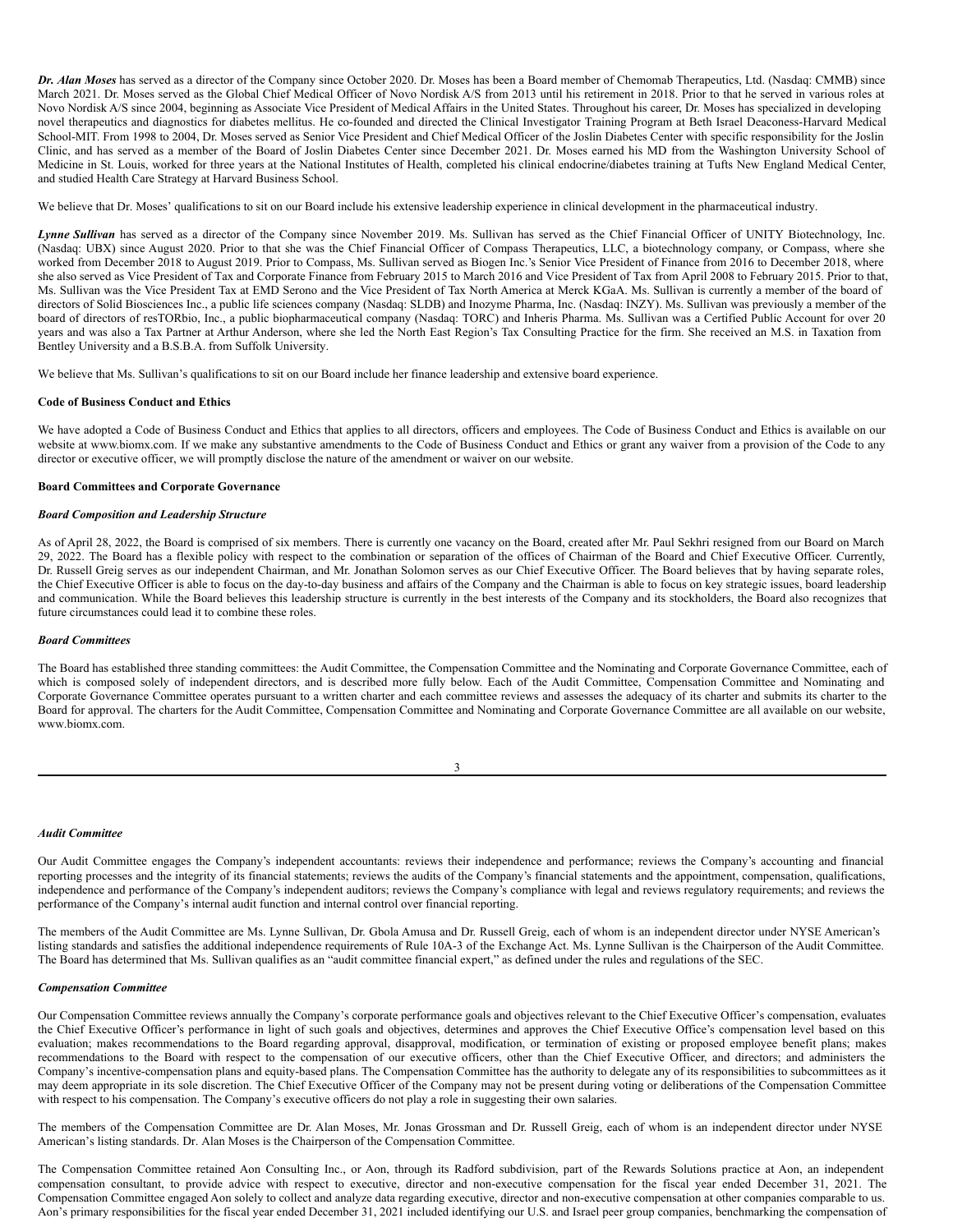our directors, Chief Executive Officer, other executive officers and non-executive employees, assessing the competitive positioning of our executive compensation and providing recommendations to the Compensation Committee, which the Compensation Committee considered among the factors it reviewed when determining executive and director compensation. Aon provided peer based data on the competitiveness of our compensation program to the Compensation Committee in respect of the fiscal year ended December 31, 2021.

### *Nominating and Governance Committee*

Our Nominating and Corporate Governance Committee is responsible for overseeing the selection of persons to be nominated to serve on the Board. Specifically, the Nominating and Corporate Governance Committee makes recommendations to the Board regarding the size and composition of the Board, establishes procedures for the director nomination process and screens and recommends candidates for election to the Board. On an annual basis, the Nominating and Corporate Governance Committee recommends for approval by the Board certain desired qualifications and characteristics for Board membership. Additionally, the Nominating and Corporate Governance Committee establishes and oversees the annual assessment of the performance of the Board as a whole and its individual members. The Nominating and Corporate Governance Committee will consider a number of qualifications relating to management and leadership experience, background and integrity and professionalism in evaluating a person's candidacy for membership on the Board. Although the Nominating and Corporate Governance Committee does not have a formal policy with regard to the consideration of diversity identifying nominees, the Nominating and Corporate Governance Committee may require certain skills or attributes, such as financial or accounting experience, to meet specific needs of the Board that arise from time to time and will also consider the overall experience and makeup of its members to obtain a broad and diverse mix of Board members. The Nominating and Corporate Governance Committee does not distinguish among nominees recommended by stockholders and other persons.

The members of the Nominating and Corporate Governance Committee are Dr. Russell Greig, Mr. Jonas Grossman and Ms. Lynne Sullivan, each of whom is an independent director under NYSE American's listing standards. Dr. Russell Greig is the Chairperson of the Nominating and Corporate Governance Committee.

4

### **Item 11. Executive Compensation**

#### **Summary Compensation Table**

The following table sets forth the total compensation paid or accrued during the last two fiscal years with respect to (i) our Chief Executive Officer, (ii) our two other most highly compensated executive officers, who each earned more than \$100,000 during the fiscal year ended December 31, 2021, and were serving as executive officers as of such date.

The following table presents information regarding the total compensation awarded to, earned by, and paid to our named executive officers for services rendered to us in all capacities for the years indicated.

| <b>Name and Principal Position</b> | Year | Salary<br>$(S)^{(1)}$ | <b>Bonus</b><br>$(S)$ <sup>(1)</sup> | Option<br>Awards <sup><math>(2)</math></sup><br>$(S)^{(2)}$ | All Other<br>Compensation<br>$(5)^{(1)(3)}$ | <b>Total</b><br>$(S)^{(1)}$ |
|------------------------------------|------|-----------------------|--------------------------------------|-------------------------------------------------------------|---------------------------------------------|-----------------------------|
| Jonathan Solomon                   | 2021 | 391,077               | 193.231                              | 653,966                                                     | 96.723                                      | 1,334,997                   |
| Chief Executive Officer            | 2020 | 338,860               | 139,636                              | 537,565                                                     | 85,756                                      | 1,101,817                   |
| Assaf Oron                         | 2021 | 248.314               | 52,953                               | 144,176                                                     | 50,770                                      | 496.213                     |
| <b>Chief Business Officer</b>      | 2020 | 204,309               | 57.264                               | 138.893                                                     | 43.416                                      | 443,882                     |
| Dr. Merav Bassan                   | 2021 | 278,865               | 94,138                               | 240.541                                                     | 76,066                                      | 689,610                     |
| Chief Development Officer          | 2020 | 255,714               | 84,557                               | 319,971                                                     | 70,595                                      | 730,837                     |

(1) All payments were originally made in New Israeli Shekels, or NIS, and were translated into USD using the annual average USD/NIS exchange rate for each fiscal year.

(2) Amounts in this column represent the grant date fair value of the option awards as computed in accordance with ASC 718, not including any estimates of forfeitures related to service-based vesting conditions. See Note 13.B. of the Notes to Consolidated Financial Statements in our Annual Report on Form 10-K for the year ended December 31, 2021 for a discussion of assumptions made by the Company in determining the grant date fair value of our option awards for the fiscal years ended December 31, 2021 and 2020. Note that the amounts reported in this column reflect the accounting cost for these stock options and do not reflect the actual economic value that may be realized by the non-employee directors upon the vesting of the stock options, the exercise of the stock options, or the sale of the Common Stock underlying such stock options. (3) Amounts in this column represent additional payments for welfare benefits, disability insurance and other customary or mandatory social benefits to employees in Israel.

#### **Narrative Disclosure to the Summary Compensation Table**

#### *Option Awards*

Prior to the Business Combination, option awards were granted to our named executive officers under the 2015 Employee Stock Option Plan for Key Employees of BiomX Israel, or the 2015 Plan. Option awards granted to our named executive officers after the closing of the Business Combination are granted pursuant to the BiomX Inc. (formerly known as Chardan Healthcare Acquisition Corp.) 2019 Omnibus Long-Term Incentive Plan, or the 2019 Plan. In each case, one fourth of the options vest and become exercisable on the first anniversary of the grant date, and the remainder of the options vest and become exercisable in 12 equal quarterly instalments, subject to the named executive officer's continued employment; provided that the options will vest and become exercisable in the event the named executive officer is terminated within the twelve (12) month period following the occurrence of a Change in Control (as defined in the applicable grant agreement) as a result of an involuntary termination without Cause (as defined in the applicable grant agreement) or a voluntary termination with Good Reason (as defined in the applicable grant agreement). Subject to the terms of any employment agreement, the unexercised portion of these awards is generally forfeited by a participant on the date his or her employment is terminated other than due to death or disability. In the event of death or disability, the options become fully exercisable and remain exercisable for a period specified in the applicable award agreement.

#### *Bonus Awards*

We have an annual corporate and individual goal-setting and review process for our named executive officers that is the basis for the determination of potential annual bonuses. Each of our named executive officers is eligible for annual performance-based bonuses of up to a specific percentage of their salary, ranging from 40% to 50% subject to approval by the Board or the Compensation Committee. The performance-based bonus is tied to a set of specified corporate and/or individual goals and objectives reviewed and approved by the Board, such as clinical and development milestones, meeting budget and strategic goals, and we conduct an annual performance review to determine the attainment of such goals and objectives. Our management may propose bonus awards to the Board primarily based on such review process. The Compensation Committee makes the final determination of the achievement of both the specified corporate and strategic objectives and the eligibility requirements for and the amount of such bonus awards and recommends a bonus award payout to the Board for approval. For fiscal year 2021, bonuses were paid out based on advancing or development plans, the satisfaction of certain product candidate development milestones and strategic objectives.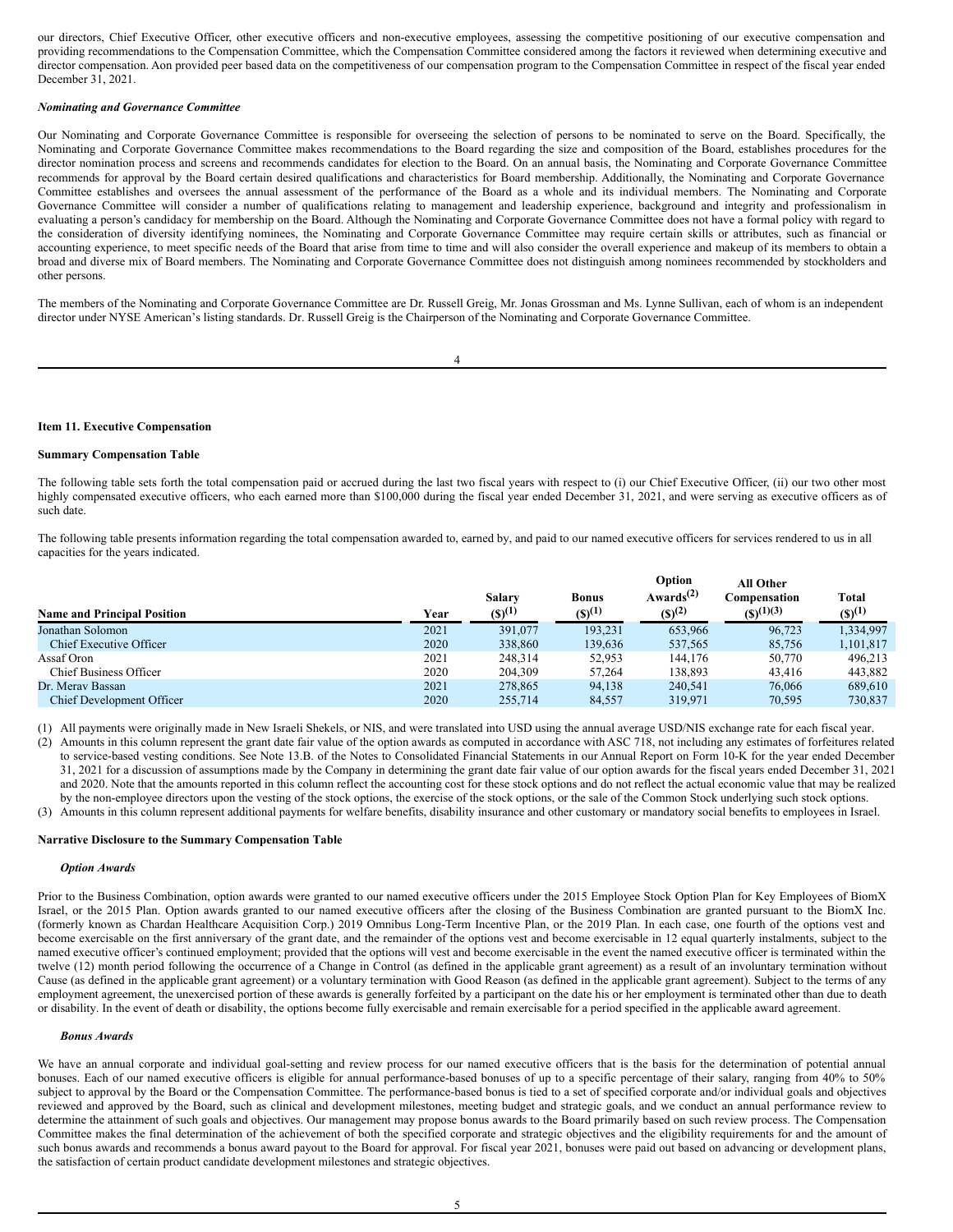#### *Employment Agreements*

Below are descriptions of our employment agreements with our named executive officers.

### Jonathan Solomon

Pursuant to an employment agreement dated February 1, 2016, by and between BiomX Israel and Mr. Solomon, as the Chief Executive Officer of BiomX Israel, Mr. Solomon is entitled to a base salary of NIS 64,000, or approximately \$19,500, per month, and an additional gross payment of NIS 16,000, or approximately \$4,900, per month for up to 40 hours per month worked outside of normal business hours and normal business days (together with the base salary, Mr. Solomon's Salary). Starting April 1, 2021, Mr. Solomon was entitled to a base salary of NIS 82,400, or approximately \$25,100, per month, and an overtime payment of NIS 20,600 or approximately \$6,300, per month, and starting April 1, 2022, Mr. Solomon is entitled to a base salary of NIS 96,000, or approximately \$30,000, per month, and an overtime payment of NIS 24,000 or approximately \$7,500, per month.

BiomX Israel also makes customary contributions on Mr. Solomon's behalf to a pension fund or a managers insurance company, at Mr. Solomon's election, in an amount equal to 8.33% of his Salary, allocated to a fund for severance pay, and an additional amount equal to 5.00% of the Salary in case Mr. Solomon is insured through a managers insurance policy, or 6.50% of Mr. Solomon's Salary in case Mr. Solomon is insured through a pension fund, which shall be allocated to a provident fund or pension plan. In case Mr. Solomon chooses to allocate his pension payments to a managers insurance policy (and not a pension fund), the Company shall also insure him under a work disability insurance policy at the rate required to insure 100% of Mr. Solomon's Salary and for this purpose will contribute an amount of up to 2.50% of Mr. Solomon's Salary insured in such insurance policy for disability insurance in a policy and/or insurance company. These payments are intended to be in lieu of statutory severance pay that Mr. Solomon would otherwise be entitled to receive from BiomX Israel in accordance with Severance Pay Law 5723-1963, or the Severance Pay Law. BiomX Israel also contributes 7.50% of Mr. Solomon's monthly salary to a recognized educational fund. BiomX Israel also reimburses Mr. Solomon for automobile maintenance and transportation expenses of NIS 2,000, or \$610 per month. Mr. Solomon is also entitled to non-statutory 12 months severance (including social benefits), upon either (i) resignation with a good reason, or (ii) termination without cause (as the terms good reason and cause would be defined by the parties, consistent with our past practice), provided that Mr. Solomon waives all claims and continues to comply with the other terms of his employment agreement.

### Assaf Oron

Pursuant to an employment agreement dated January 1, 2017, by and between BiomX Israel and Mr. Oron, he serves as our Chief Business Officer. Mr. Oron is entitled to a base salary of NIS 31,500, or approximately \$9,692, per month, and an additional gross payment of NIS 8,500, or approximately \$2,615, per month for up to 40 hours per month worked outside of normal business hours and normal business days (together with the base salary, Mr. Oron's Salary. Starting April 1, 2021, Mr. Oron's base salary is NIS 51,040 or approximately \$17,600, per month, and an additional gross payment of NIS 12,760 or approximately \$4,400, per month. Starting March 1, 2022, Mr. Oron's employment agreement was amended to reflect 25% of full time. All components of his employment were adjusted proportionally.

BiomX Israel also makes customary contributions on Mr. Oron's behalf to a pension fund or a managers insurance company, at Mr. Oron's election, in an amount equal to 8.33% of Mr. Oron's Salary, allocated to a fund for severance pay, and an additional amount equal to 5.00% of Mr. Oron's Salary in case Mr. Oron is insured through a managers insurance policy, or 6.50% of Mr. Oron's Salary in case Mr. Oron is insured through a pension fund, which shall be allocated to a provident fund or pension plan. In case Mr. Oron chooses to allocate his pension payments to a managers insurance policy (and not a pension fund), the Company shall also insure him under a work disability insurance policy at the rate required to insure 75% of Mr. Oron's Salary and for this purpose will contribute an amount of up to 2.50% of Mr. Oron's Salary insured in such insurance policy for disability insurance in a policy and/or insurance company. These payments are in lieu of statutory severance pay that Mr. Oron would otherwise be entitled to receive from BiomX Israel in accordance with the Severance Law. BiomX Israel also contributes 7.50% of Mr. Oron's monthly Salary (not to exceed NIS 15,712, or approximately \$4,834) to a recognized educational fund. The Company reimburses Mr. Oron for automobile maintenance and transportation expenses of NIS 2,500, or approximately \$762, per month. Mr. Oron is also entitled to non-statutory 9 months severance (including social benefits), upon either (i) resignation with a good reason, or (ii) termination without cause (as the terms good reason and cause would be defined by the parties, consistent with our past practice), provided that Mr. Oron waives all claims and continues to comply with the other terms of his employment agreement.

| I<br>٦ |  |  |
|--------|--|--|

#### Dr. Merav Bassan

Pursuant to an employment agreement dated August 26, 2019, by and between BiomX Israel and Dr. Bassan, as the Chief Development Officer of BiomX Israel, Dr. Bassan is entitled to a base salary of NIS 56,000, or approximately \$17,230, per month, and an additional gross payment of NIS 14,000, or approximately \$4,307, per month for up to 40 hours per month worked outside of normal business hours and normal business days (together with the base salary, Dr. Bassan's Salary). Starting April 1, 2021, Dr. Bassan's base salary was NIS 57,600 or approximately \$17,600, per month, and an additional gross payment of NIS 14,400 or approximately \$4,400, per month. Starting April 1, 2022, Dr. Bassan is entitled to a base salary of NIS 60,400, or approximately \$18,900, per month, an additional gross payment of NIS 15,100 or approximately \$4,700, per month.

BiomX Israel also makes customary contributions on Dr. Bassan's behalf to a pension fund or a managers insurance company, at Dr. Bassan's election, in an amount equal to 8.33% of Dr. Bassan's Salary, allocated to a fund for severance pay, and an additional amount equal to 7.30% of Dr. Bassan's Salary in case Dr. Bassan is insured through a managers insurance policy, or 6.50% of Dr. Bassan's Salary in case Dr. Bassan is insured through a pension fund, which shall be allocated to a provident fund or pension plan. In case Dr. Bassan chooses to allocate her pension payments to a managers insurance policy (and not a pension fund), the Company shall also insure her under a work disability insurance policy at the rate required to insure 75% of Dr. Bassan's Salary and for this purpose will contribute an amount of up to 2.50% of the Salary insured in such insurance policy for disability insurance in a policy and/or insurance company. These payments are in lieu of statutory severance pay that Dr. Bassan would otherwise be entitled to receive from BiomX Israel in accordance with the Severance Law. BiomX Israel also contributes 7.50% of Dr. Bassan's monthly Salary to a recognized educational fund. The Company reimburses Dr. Bassan for automobile maintenance and transportation expenses of NIS 2,500, or approximately \$762, per month. Dr. Bassan is also entitled to non-statutory 9 months severance (including social benefits), upon either (i) resignation with a good reason, or (ii) termination without cause (as the terms good reason and cause would be defined by the parties, consistent with our past practice), provided that Dr. Bassan waives all claims and continues to comply with the other terms of her employment agreement.

## **Outstanding Equity Awards at 2021 Fiscal Year-End**

The following table provides information regarding equity awards held by the named executive officers that were outstanding as of December 31, 2021: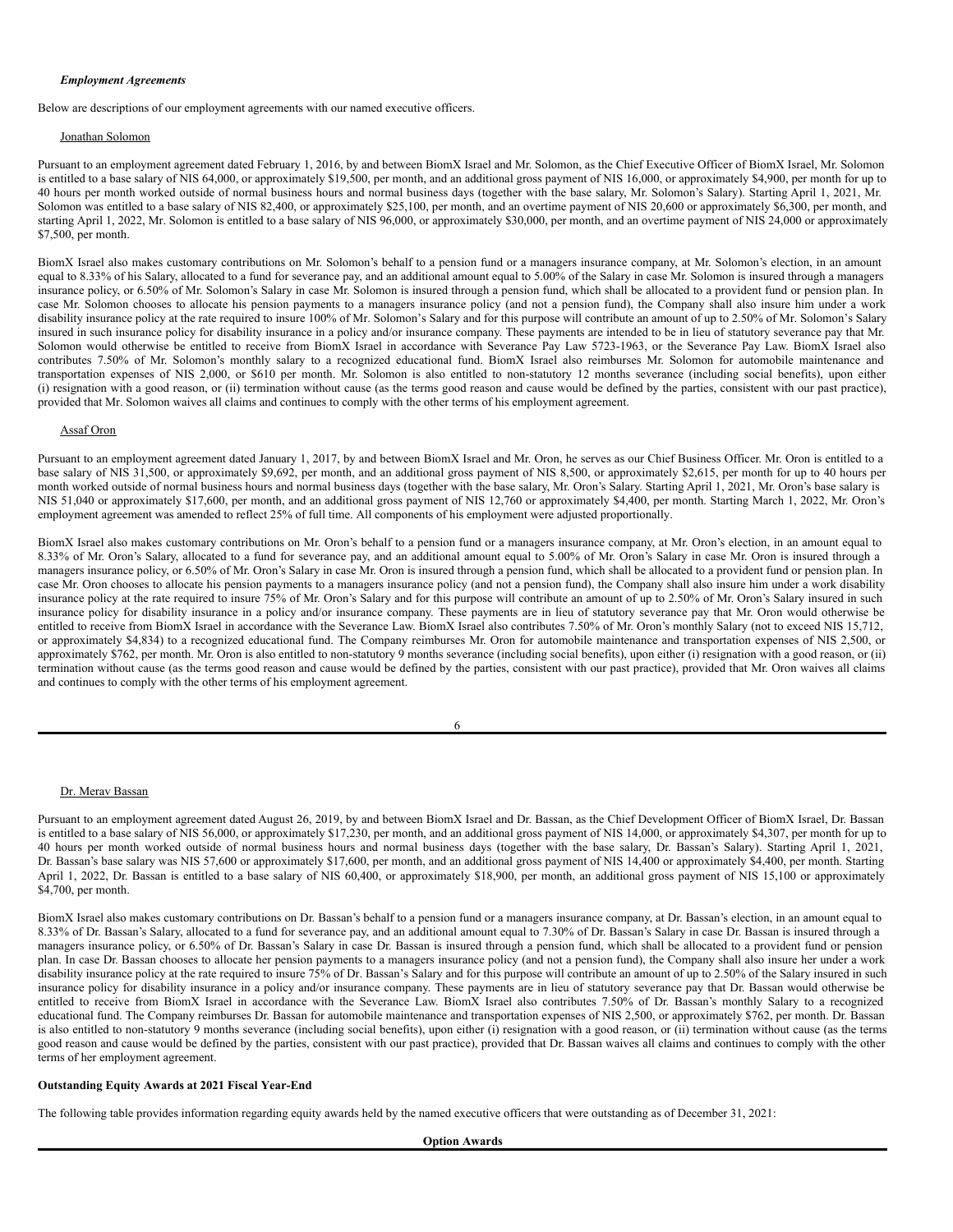| Name             | Grant<br>Date | Number of<br><b>Securities</b><br>Underlying<br>Unexercised<br><b>Options</b><br>Exerciseable <sup>(1)</sup><br>$(\#)$ | Number of<br><b>Securities</b><br>Underlying<br>Unexercised<br><b>Options</b><br>Unexercisable $^{(1)}$<br>$^{(#)}$ | <b>Option Exercise</b><br>Price<br>(S) | Option<br><b>Expiration Date</b> |
|------------------|---------------|------------------------------------------------------------------------------------------------------------------------|---------------------------------------------------------------------------------------------------------------------|----------------------------------------|----------------------------------|
| Jonathan Solomon | 11/13/2016    | 167,434                                                                                                                |                                                                                                                     | 0.54                                   | 01/07/2027                       |
|                  | 03/26/2017    | 182,133                                                                                                                |                                                                                                                     | 1.69                                   | 03/26/2027                       |
|                  | 05/22/2018    | 176,503                                                                                                                | 25,215                                                                                                              | 1.97                                   | 05/21/2028                       |
|                  | 03/29/2019    | 195,733                                                                                                                | 88,968                                                                                                              | 2.03                                   | 03/29/2029                       |
|                  | 03/25/2020    | 63,000                                                                                                                 | 81,000                                                                                                              | 6.21                                   | 03/25/2030                       |
|                  | 03/30/2021    | $\overline{\phantom{a}}$                                                                                               | 152,000                                                                                                             | 7.02                                   | 03/30/2031                       |
| Dr. Meray Bassan | 10/10/2019    | 94,999                                                                                                                 | 94,998                                                                                                              | 10.00                                  | 10/10/2029                       |
|                  | 03/30/2021    | ۰                                                                                                                      | 47,500                                                                                                              | 7.02                                   | 03/30/2031                       |
| Assaf Oron       | 03/26/2017    | 155,363                                                                                                                |                                                                                                                     | 1.69                                   | 03/26/27                         |
|                  | 05/22/2018    | 72,337                                                                                                                 | 10,330                                                                                                              | 1.97                                   | 05/21/28                         |
|                  | 03/29/2019    | 32,289                                                                                                                 | 14,677                                                                                                              | 2.03                                   | 03/29/29                         |
|                  | 03/25/2020    | 13,782                                                                                                                 | 17,718                                                                                                              | 6.21                                   | 03/25/30                         |
|                  | 03/30/2021    |                                                                                                                        | 33,250                                                                                                              | 7.02                                   | 03/30/31                         |

(1) Unless otherwise indicated, options vest and become exercisable as follows: 25% of the options on the first anniversary of the "vesting commencement date" (as defined in the applicable notice of option grant) and, thereafter, in 12 equal quarterly installments of 6.25% each.

### **Compensation of Directors**

We maintain a non-employee director compensation policy, pursuant to which each non-employee director receives an annual retainer of \$35,000. In addition, our nonemployee directors receive the following cash compensation for board services, as applicable:

- the chairman of the Board receives an annual retainer of \$100,000 (inclusive of annual committee chairmanship and membership);
- each member of our Audit, Compensation and Nominating and Corporate Governance Committees, other than the chairperson, receives an additional annual retainer of \$7,500, \$5,000 and \$4,000, respectively; and
- each chairperson of our Audit, Compensation and Nominating and Corporate Governance Committees receives an additional annual retainer of \$15,000, \$10,000 and \$8,000, respectively.

We pay all amounts in quarterly installments. We also reimburse each of our directors for their reasonable travel, lodging and other out-of-pocket expenses incurred relating to their attendance at Board and committee meetings.

Each non-employee director also receives an annual award of options to purchase our Common Stock. One-fourth of each Annual Option Award vests on the first anniversary of the date of grant, and the remainder of the annual option award vests in 12 equal quarterly installments, subject to such director's continued service on the Board. The Company's policy is to grant options based, among other things, on recommendations of a compensation consultant. In 2021, the Company granted 15,200 options to each non-employee director and 30,400 to the Chairman of the Board.

The following table sets forth information concerning compensation accrued or paid to our independent, non-employee directors during the year ended December 31, 2021 for their service on our Board. Mr. Jonathan Solomon, a director who is also our employee, received no additional compensation for his service as director and is not set forth in the table below:

| Name                       | Fees<br>earned or<br>paid in<br>cash<br>(\$) | Option<br>Awards <sup><math>(2)(3)</math></sup> | All other<br>compensation <sup>(4)</sup> | <b>Total</b><br><b>(S)</b> |
|----------------------------|----------------------------------------------|-------------------------------------------------|------------------------------------------|----------------------------|
| Dr. Russell Greig          | 100,500                                      | 117,584                                         | $\overline{\phantom{a}}$                 | 218,084                    |
| Dr. Gbola Amusa            | 42,500                                       | 58,792                                          | $-$                                      | 101,292                    |
| Jonas Grossman             | 44,000                                       | 58,792                                          |                                          | 102,792                    |
| Dr. Alan Moses             | 35,000                                       | 71,966                                          | 25,000                                   | 131,966                    |
| Paul Sekhri <sup>(1)</sup> | 45,000                                       | 71,966                                          | $-$                                      | 116,966                    |
| Lynne Sullivan             | 54,000                                       | 58,792                                          |                                          | 112,792                    |
|                            | 321,000                                      | 437,892                                         | 25,000                                   | 783,892                    |

(1) Effective as of March 29, 2022, this director resigned and no longer serves on the Board.

(2) Amounts in this column represent the grant date fair value of the option awards as computed in accordance with ASC 718, not including any estimates of forfeitures related to service-based vesting conditions. See Note 13.B. of the Notes to Consolidated Financial Statements in our Annual Report on Form 10-K for the year ended December 31, 2021 for a discussion of assumptions made by the Company in determining the grant date fair value of our option awards for the fiscal year ended December 31, 2021. Note that the amounts reported in this column reflect the accounting cost for these stock options and do not reflect the actual economic value that may be realized by the non-employee directors upon the vesting of the stock options, the exercise of the stock options, or the sale of the Common Stock underlying such stock options.

<sup>(3)</sup> As of December 31, 2021, we had outstanding grants to our non-executive directors aggregating 218,400 options of which 43,000 were exercisable or vested, as the case may be, as follows: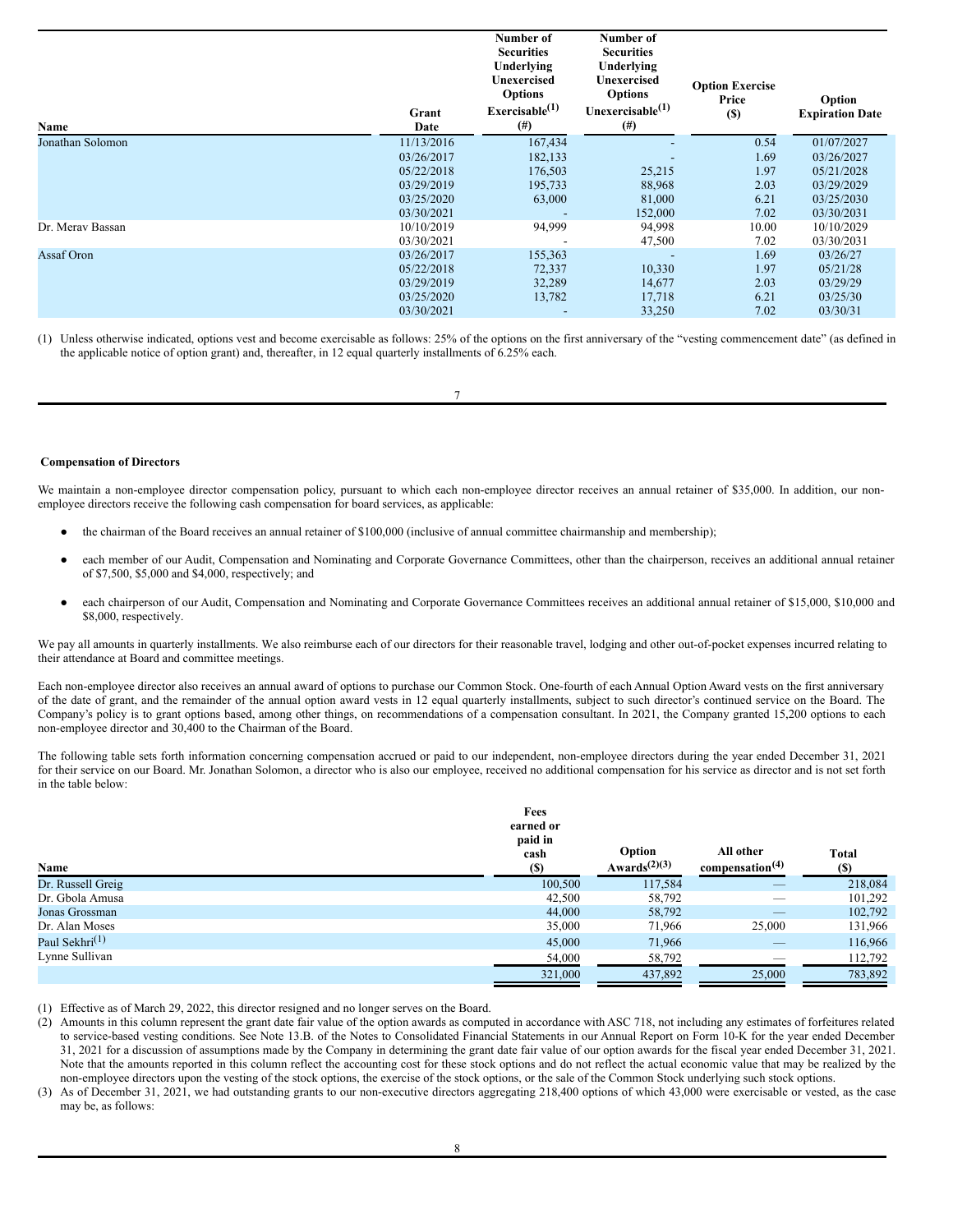|                      | <b>Total of</b><br>options | <b>Total of options</b><br>exercisable and |
|----------------------|----------------------------|--------------------------------------------|
| Name                 | granted                    | vested                                     |
| <b>Russell Greig</b> | 62,400                     | 14,000                                     |
| Dr. Gbola Amusa      | 31,200                     | 7,000                                      |
| Jonas Grossman       | 31,200                     | 7,000                                      |
| Dr. Alan Moses       | 31,200                     | 4,000                                      |
| Paul Sekhri          | 31,200                     | 4,000                                      |
| Lynne Sullivan       | 31,200                     | 7,000                                      |
| <b>Total</b>         | 218,400                    | 43,000                                     |

(4) Amounts in this column represent payments made to Dr. Moses as compensation for consulting services to BiomX Israel. Starting January 1, 2021 Dr. Moses provides additional consulting services to the Company for an annual fee of \$25,000.

#### **Item 12. Security Ownership of Certain Beneficial Owners and Management and Related Stockholder Matters**

## **Securities Authorized for Issuance Under Equity Compensation Plans**

We have two equity incentive plans, the 2015 Employee Stock Option Plan, or the 2015 Plan, and the Chardan Healthcare Acquisition Corp. 2019 Equity Incentive Plan, or the 2019 Plan. In October 2019, in connection with the Business Combination, we assumed the 2015 Plan with respect to each outstanding equity award thereunder. Although no shares of our Common Stock are available for future issuance under the 2015 Plan, the 2015 Plan will continue to govern outstanding awards granted thereunder. As of December 31, 2021, options to purchase 2,466,533 shares of our Common Stock remained outstanding under the 2015 Plan.

The 2019 Plan was adopted by the Board of Directors and approved by our stockholders in connection with the Business Combination. As of December 31, 2021, there were 216,036 shares of our Common Stock available for issuance under the 2019 Plan. The aggregate number of shares of our Common Stock available for issuance pursuant to the 2019 Plan automatically increases on January 1 of each year, for a period of not more than ten years, commencing on January 1, 2020 and ending on (and including) January 1, 2029, in an amount equal to 4% of the total number of shares of Common Stock outstanding on December 31 of the preceding calendar year. Accordingly, on January 1, 2022, 1,190,129 additional shares of our Common Stock were made available for issuance pursuant to the 2019 Plan.

For additional information regarding the 2015 Plan and the 2019 Plan, as of December 31, 2021, please see the Original Report – Part II – Item 8 – Financial Statements and Supplemental Data – Notes to consolidated financial statements – Note 12B – Stock-Based Compensation.

|                                                            |                                                                                                                            | <b>Equity Compensation Plan Information</b><br>December 31, 2021                                         |                                                                                                                                                                                        |
|------------------------------------------------------------|----------------------------------------------------------------------------------------------------------------------------|----------------------------------------------------------------------------------------------------------|----------------------------------------------------------------------------------------------------------------------------------------------------------------------------------------|
| Plan category                                              | Number of<br>securities<br>to be<br>issued upon<br>exercise of<br>outstanding<br>options and<br>restricted<br>stock<br>(a) | Weighted-<br>average<br>exercise<br>price of<br>outstanding<br>options and<br>restricted<br>stock<br>(b) | Number of<br>securities<br>remaining<br>available for<br>future<br>issuance<br>under equity<br>compensation<br>plans<br>(excluding<br>securities<br>reflected in<br>column (a))<br>(c) |
| Equity compensation plans approved by security holders     | 1,618,012                                                                                                                  | 6.64                                                                                                     | 216,036                                                                                                                                                                                |
| Equity compensation plans not approved by security holders | 2,466,533                                                                                                                  | 2.19                                                                                                     |                                                                                                                                                                                        |
| Total                                                      | 4,084,545                                                                                                                  | 3.95                                                                                                     | 216,036                                                                                                                                                                                |

9

### **Security Ownership of Certain Beneficial Owners and Management**

The following table sets forth information regarding the beneficial ownership of our Common Stock as of April 26, 2022 (except as otherwise indicated) based on information obtained from the persons named below, with respect to the beneficial ownership of our Common Stock, by (i) each person known by us to be the beneficial owner of more than 5% of our outstanding Common Stock; (ii) each of our named executive officers and directors; and (iii) all our executive officers and directors as a group. Information with respect to beneficial ownership is based on information furnished to us by each director, executive officer or stockholder who holds more than 5% of our outstanding Common Stock, and Schedules 13G or 13D filed with the SEC, as the case may be, and includes shares of our Common Stock which each beneficial owner has the right to acquire within 60 days of April 26, 2022. Unless otherwise indicated, we believe that all persons named in the table have sole voting and investment power with respect to all Common Stock beneficially owned by them. We have based our calculation of beneficial ownership on 29,780,409 shares of our Common Stock outstanding as of April 26, 2022.

| Name and Address of Beneficial Owner <sup>(1)</sup> | <b>Amount</b> and<br>Nature of<br><b>Beneficial</b><br>Ownership | Percent of<br><b>Class</b> |
|-----------------------------------------------------|------------------------------------------------------------------|----------------------------|
| Chidozie Ugwumba <sup>(2)</sup>                     |                                                                  |                            |
| c/o SymBiosis CapitalManagement, LLC                |                                                                  |                            |
| 609 SW 8th St., Suite 365                           |                                                                  |                            |
| Bentonville, AR 72712                               | 5,512,846                                                        | 18.5%                      |
| MMCAP International Inc. $SPC^{(3)}$                |                                                                  |                            |
| c/o Mourant Governance Services (Cayman) Limited    |                                                                  |                            |
| 94 Solaris Avenue                                   |                                                                  |                            |
| Camana Bay, P.O. Box 1348                           |                                                                  |                            |
| Grand Cayman, KY1-1108, Cayman Islands              | 2,115,639                                                        | $7.1\%$                    |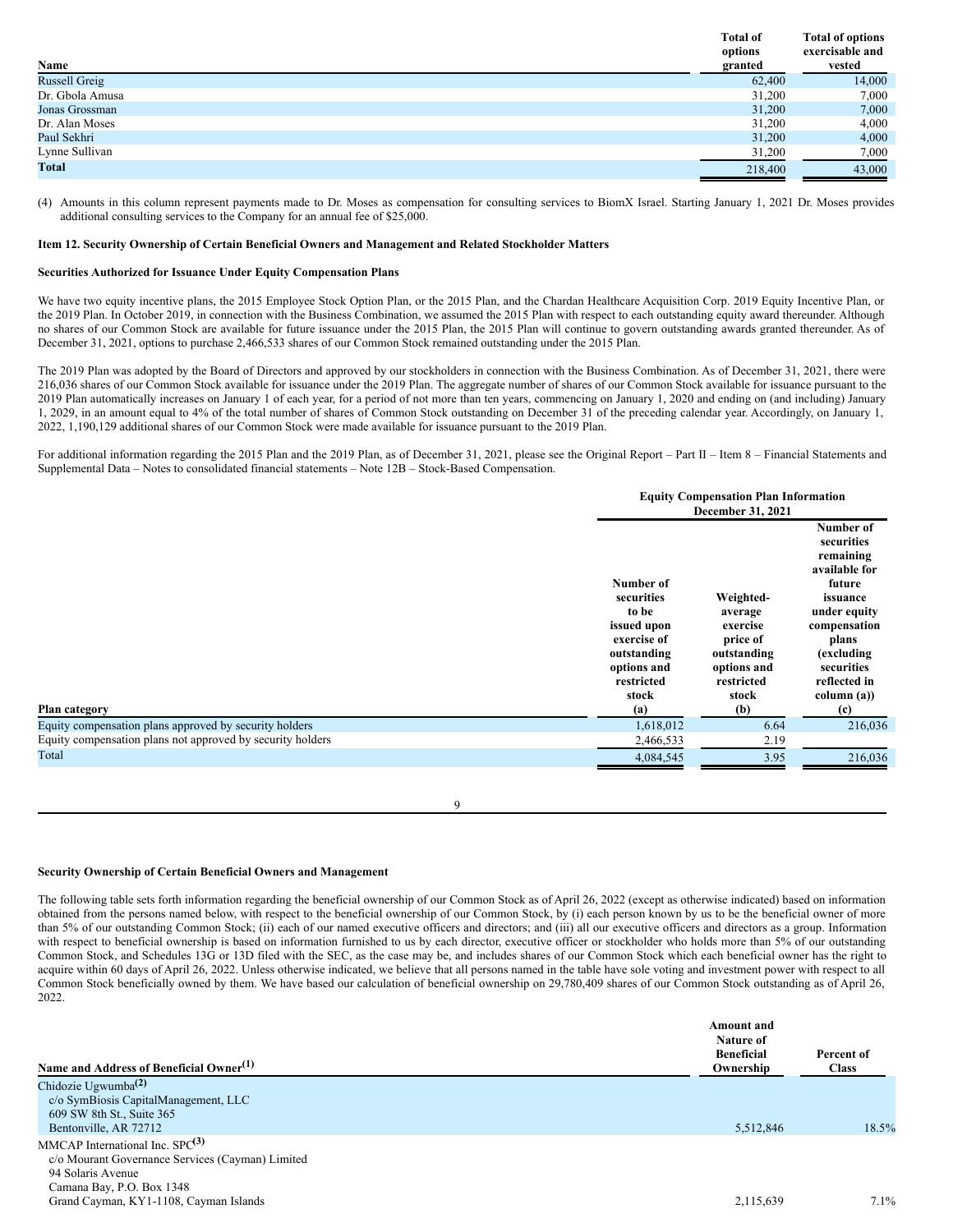| Johnson & Johnson Innovation – JJDC, Inc. <sup>(4)</sup>                 |           |          |
|--------------------------------------------------------------------------|-----------|----------|
| Johnson & Johnson Innovation $-JJDC$ , Inc.                              |           |          |
| 410 George Street                                                        |           |          |
| New Brunswick, NJ 08901                                                  | 2,133,402 | 7.2%     |
| OrbiMed Advisors Israel Limited                                          |           |          |
| OrbiMed Israel GP Ltd.                                                   |           |          |
| OrbiMed Israel Partners, Limited Partnership <sup>(5)</sup>              |           |          |
| 89 Medinat Hayehudim St.                                                 |           |          |
| Building E                                                               |           |          |
| Herzliya 4614001 Israel<br><b>Directors and Named Executive Officers</b> | 3,188,489 | $10.7\%$ |
|                                                                          |           |          |
| Jonathan Solomon <sup>(6)</sup>                                          | 1,380,736 | 4.6%     |
| Dr. Russell Greig <sup>(7)</sup>                                         | 68,963    | $\ast$   |
| Dr. Gbola Amusa <sup>(8)</sup>                                           | 450,916   | $1.5\%$  |
| Jonas Grossman <sup>(9)</sup>                                            | 790,262   | 2.7%     |
| Lynne Sullivan $(10)$                                                    | 53,075    | *        |
| Dr. Alan Moses $(11)$                                                    | 39,950    | $\ast$   |
| Dr. Merav Bassan <sup>(12)</sup>                                         | 337,497   | $1.1\%$  |
| Assaf Oron $(13)$                                                        | 349,746   | 1.2%     |
| All directors and executive officers as a group (9 persons)              | 3,596,958 | 12.1%    |

Less than  $1\%$ .

(1) Unless otherwise indicated, the business address of each of the individuals is  $c/\sigma$  BiomX Inc., 22 Einstein St.,  $\mathbf{\hat{s}}^{\text{h}}$  Floor, Ness Ziona 7414003, Israel.

(2) Based solely on information contained in Form 13G filed with the SEC on February 14, 2022.

(3) Based solely on information contained in Form 13G/A filed with the SEC on February 4, 2022. Such 13G/A was also jointly filed by MM Asset Management Inc. with an address at 161 Bay Street,

TD Canada Trust Tower Ste 2240, Toronto, ON M5J 2S1 Canada.

- (4) Based solely on information contained in Form 13G filed with the SEC on November 26, 2019.Johnson & Johnson Innovation-JJDC, Inc. has voting and dispositive power over 2,133,402 shares of common stock.
- (5) Represents 1,672,150 shares of Common Stock held directly by OrbiMed Israel Partners, Limited Partnership, or OIP LP, and 641,339 shares of Common Stock held directly by OrbiMed Israel Incubator L.P., or OII LP. OrbiMed Israel BioFund GP Limited Partnership, or BioFund GP LP, is the general partner of each of OIP LP and OII LP, and OrbiMed Israel GP Ltd., or Israel GP, is the general partner of BioFund GP LP. OrbiMed Advisors Israel Limited, or Advisors Israel Ltd., is the majority shareholder of Israel GP. As a result, Advisors Israel Ltd and Israel GP may be deemed to have shared voting and investment power over all of the shares of Common Stock held by each of OIP LP and OII LP, and both Advisors Israel Ltd and Israel GP may be deemed to directly or indirectly, including by reason of their mutual affiliation, to be the beneficial owners of the shares held by each of OIP LP and OII LP. Advisors Israel Ltd exercises this investment power through an investment committee comprised of Carl L. Gordon, Jonathan T. Silverstein, Nissim Darvish, Anat Naschitz, and Erez Chimovits, each of whom disclaims beneficial ownership of the shares held by OIP LP and OII LP. Based solely on information contained in Form 13D filed with the SEC on November 7, 2019.

10

- (6) Consists of 862,204 options that are exercisable and 21,608 additional options that will become exercisable within 60 days of April 26, 2022.
- (7) Consists of 3,750 shares of Common Stock, 2,813 warrants (entitling the holder to acquire up to 2,813 shares of Common Stock), 23,600 options that are exercisable and 2,000 additional options that will become exercisable within 60 days of April 26, 2022.
- (8) Consists of 262,871 shares of Common Stock, 294,940 warrants (entitling the holder to acquire up to 156,845 shares of Common Stock), 11,800 options that are exercisable and 1,000 additional options that will become exercisable within 60 days of April 26, 2022.
- (9) Consists of 372,717 shares of Common Stock, 744,564 warrants (entitling the holder to acquire up to 386,345 shares of Common Stock), 11,800 options that are exercisable and 1,000 additional options that will become exercisable within 60 days of April 26, 2022.
- (10) Consists of 12,500 shares of Common Stock, 9,375 warrants (entitling the holder to acquire up to 9,375 shares of Common Stock), 11,800 options that are exercisable and 1,000 additional options that will become exercisable within 60 days of April 26, 2022.
- (11) Consists of 9,800 options that are exercisable.
- (12) Consists of 130,624 options that are exercisable.
- (13) Consists of 292,155 options that are exercisable and 7,132 additional options that will become exercisable within 60 days of April 26, 2022.

# **Item 13. Certain Relationships and Related Transactions, and Director Independence**

Other than compensation, termination, change in control and other arrangements, which are described in Item 11 - Executive Compensation and Item 12 - Security Ownership of Certain Beneficial Owners and Management and Related Stockholder Matters, our only related-person transaction since January 1, 2021 consisted of a Securities Purchase Agreement we entered into on July 26, 2021 with certain institutional investors, all of the Company's directors and certain executive officers for the sale of an aggregate of 3,750,000 shares of Common Stock and warrants to purchase an aggregate of 2,812,501 shares of Common Stock in a registered direct offering, for gross proceeds of \$15.0 million, before deducting placement agent fees and offering expenses and assuming that none of the warrants are exercised. The securities were sold at price of \$4.00 per share and an accompanying warrant to purchase 0.75 of a share of the Company's Common Stock at an exercise price of \$5.00 per share. The warrants will be exercisable six months after the date of issuance and will expire five years from the date such warrant first becomes exercisable. The warrants issued were classified as equity in accordance with ASC 815-40. The securities were offered pursuant to the Company's effective registration statement on Form S-3. All proceeds were received as of July 28, 2021. Of these proceeds, an aggregate of 125,000 shares of Common Stock and 93,750 warrants were sold to directors and certain executive officers for gross proceeds of \$500,000.

## **Director Independence**

The NYSE American requires that a majority of the Board be composed of "independent directors," which is defined generally as a person other than an officer or employee of the Company or its subsidiaries or any other individual having a relationship that, as determined by the Board, would interfere with the exercise of his or her objective judgment and will meet the required standards for independence, as established by the applicable rules and regulations of the NYSE American and the SEC.

Dr. Gbola Amusa, Dr. Russell Greig, Mr. Jonas Grossman, Dr. Alan Moses and Ms. Lynne Sullivan are our independent directors. Our independent directors have regularly scheduled meetings at which only independent directors are present.

At least annually, the Board evaluates all relationships between us and each director considering relevant facts and circumstances for the purposes of determining whether a material relationship exists that might signal a potential conflict of interest or otherwise interfere with such director's ability to satisfy his or her responsibilities as an independent director. Based on this evaluation, our Board will make an annual determination of whether each director is independent within the meaning of NYSE American and the SEC independence standards.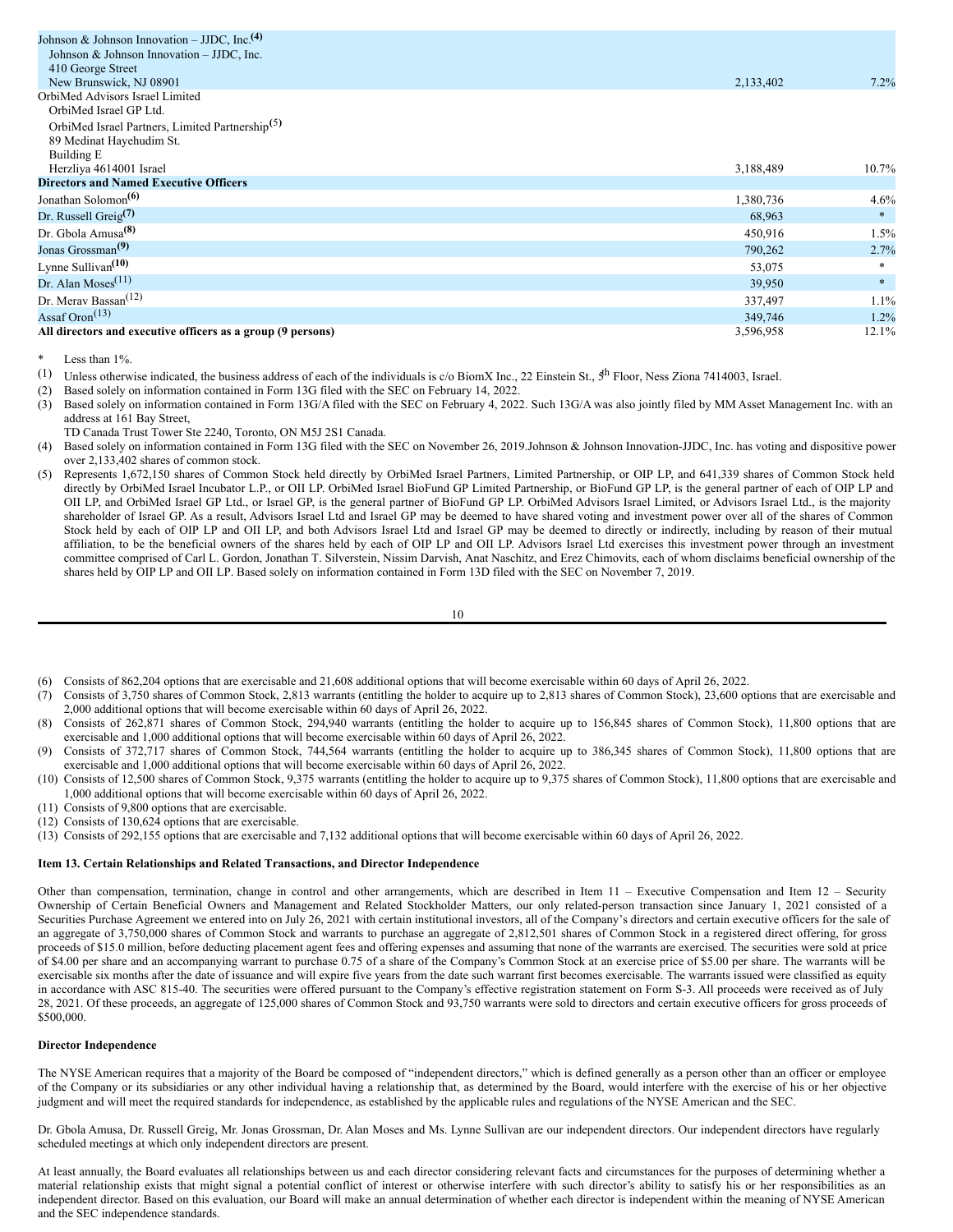#### **Item 14. Principal Accounting Fees and Services**

The following is a summary and description of fees billed by us to Kesselman & Kesselman, Certified Public Accountants (Isr.) for the fiscal year ended December 31, 2021 and to Brightman Almagor Zohar & Co. for the fiscal year ended December 31, 2020.

|                                                |   | <b>Fiscal year</b><br>ended<br>December 31,<br>2021 |      | <b>Fiscal year</b><br>ended<br>December 31,<br>2020 |
|------------------------------------------------|---|-----------------------------------------------------|------|-----------------------------------------------------|
| Audit fees $^{(1)}$                            |   | 108,000                                             | - \$ | 70,000                                              |
| Audit-related fees <sup><math>(2)</math></sup> | S | 63,612                                              | - \$ | 25,000                                              |
| Tax fees <sup>(3)</sup>                        |   | $\hspace{0.1mm}-\hspace{0.1mm}$                     | D    | 2,700                                               |
| All other fees                                 |   | $\hspace{0.1mm}-\hspace{0.1mm}$                     |      |                                                     |
| <b>Total fees</b>                              |   | 171,612                                             |      | 97,700                                              |

**(1) Audit Fees** include fees for professional services rendered for the quarterly reviews of the interim consolidated financial statements and the annual audit of our consolidated financial statements included in our Annual Report on Form 10-K.

**(2) Audit-Related Fees** include fees for services that were reasonably related to performance of the audit of the annual consolidated financial statements for the fiscal year, other than Audit Fees, such as for services in connection with an Open Market Sale Agreement SM we entered with Jefferies LLC on December 4, 2020, our July equity offering and a registration statement filed for the re-sale of certain shares of common stock by a selling stockholder.

**(3) Tax Fees** include fees for tax compliance and tax advice.

### **Pre-Approval Policies and Procedures**

The Audit Committee approves all audit and pre-approves all non-audit services provided by our independent registered public accounting firm before it is engaged by us to render non-audit services. These services may include audit-related services, tax services and other services.

The pre-approval requirement set forth above does not apply with respect to non-audit services if:

- all such services do not, in the aggregate, amount to more than 5% of the total fees paid by us to our independent registered public accounting firm during the fiscal year in which the services are provided;
- such services were not recognized as non-audit services at the time of the relevant engagement; and
- such services are promptly brought to the attention of and approved by the Audit Committee (or its delegate) prior to the completion of the annual audit.

#### **Pre-Approval Policies and Procedures**

The Audit Committee approves all audit and pre-approves all non-audit services provided by our independent registered public accounting firm before it is engaged by us to render non-audit services. These services may include audit-related services, tax services and other services.

The pre-approval requirement set forth above does not apply with respect to non-audit services if:

- all such services do not, in the aggregate, amount to more than 5% of the total fees paid by us to our independent registered public accounting firm during the fiscal year in which the services are provided;
- such services were not recognized as non-audit services at the time of the relevant engagement; and
- such services are promptly brought to the attention of and approved by the Audit Committee (or its delegate) prior to the completion of the annual audit.

# **Item 15. Exhibits, Financial Statement Schedules**

The exhibits listed in the following Index to Exhibits are filed or incorporated by reference a part of this report.

# **Exhibit No. Description**

| 10.1 | Employment Agreement, dated February 1, 2016, between BiomX Ltd. (formerly MBcure Ltd.) and Jonathan Solomon.                                                     |
|------|-------------------------------------------------------------------------------------------------------------------------------------------------------------------|
| 10.2 | Employment Agreement, dated August 26, 2019, between BiomX Ltd. and Meray Bassan.                                                                                 |
| 10.3 | Employment Agreement, dated January 1, 2017, between BiomX Ltd. (formerly MBcure Ltd.) and Assaf Oron.                                                            |
| 31.1 | Certification of Principal Executive Officer Pursuant to Securities Exchange Act Rules 13a-14(a), as adopted Pursuant to Section 302 of the Sarbanes-Oxley Act of |
|      | <u>2002.</u>                                                                                                                                                      |
| 31.2 | Certification of Chief Financial Officer Pursuant to Securities Exchange Act Rules 13a-14(a), as adopted Pursuant to Section 302 of the Sarbanes-Oxley Act of     |
|      | 2002.                                                                                                                                                             |
| 104  | Cover Page Interactive Data File (formatted as Inline XBRL)                                                                                                       |

13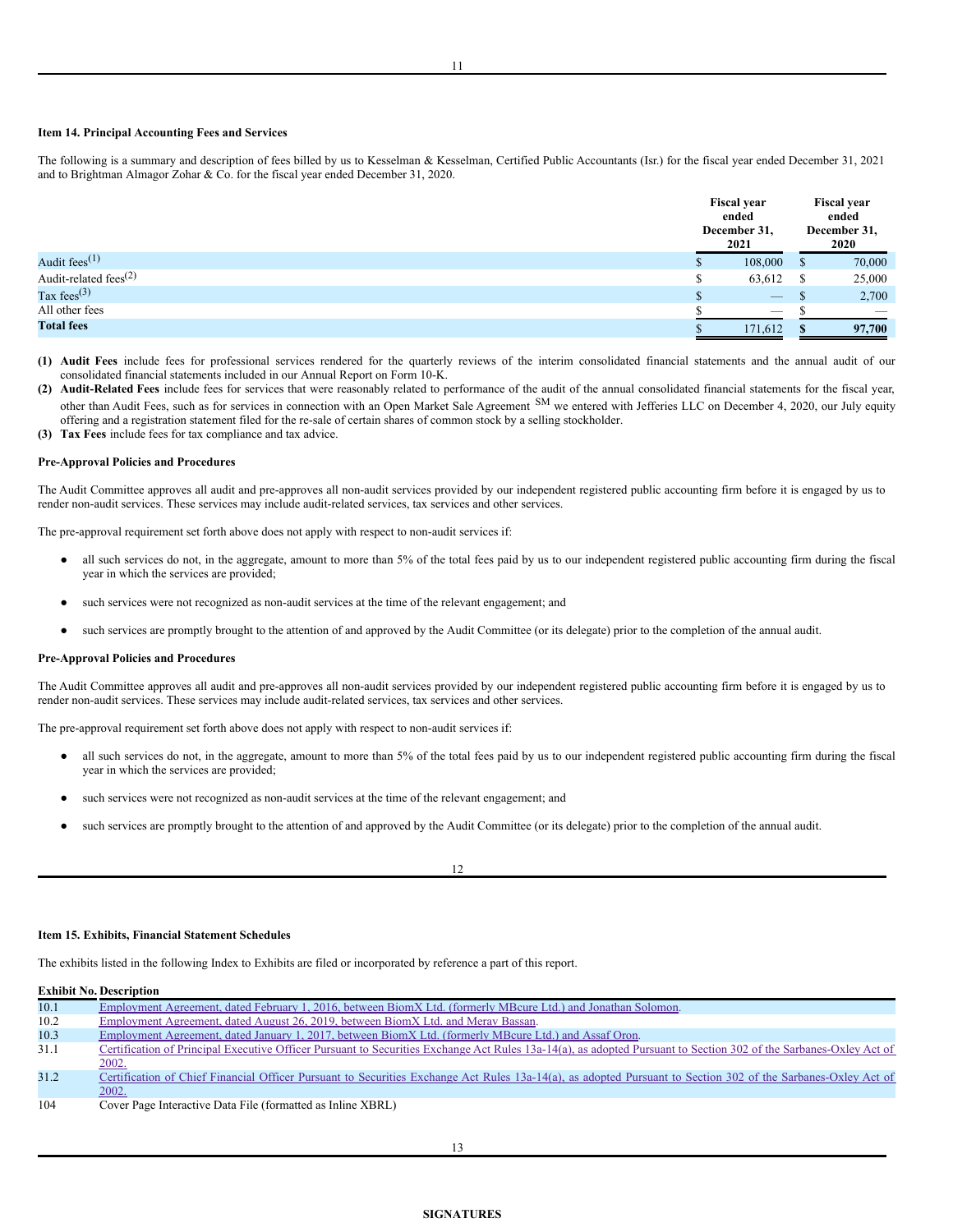Pursuant to the requirements of Section 13 or 15(d) of the Exchange Act of 1934, the registrant caused this report to be signed on its behalf by the undersigned, thereunto duly authorized.

BIOMX INC.

| By: | /s/ Jonathan Solomon           |
|-----|--------------------------------|
|     | Name: Jonathan Solomon         |
|     | Title: Chief Executive Officer |

14

Dated: May 2, 2022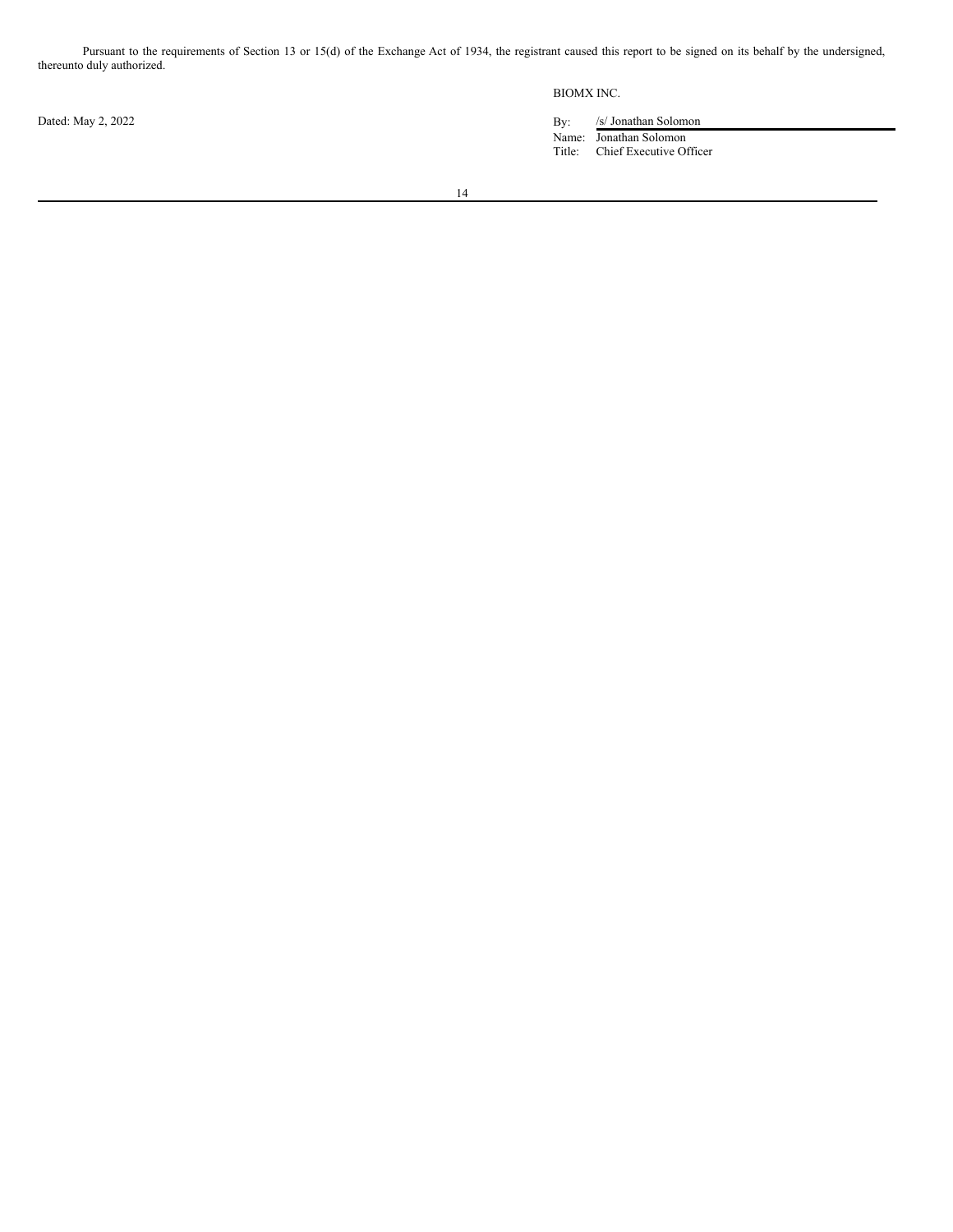## **Employment Agreement**

THIS AGREEMENT is entered into as of February 1st, 2016, by and between MBcure Ltd., an Israeli Company (the "Company") and Mr. Jonathan Solomon, Israeli ID No. 017745555 of 7 Mordechai.St., Mayer Tel Aviv, Israel (the "**Employee**").

**WHEREAS:** The Company was established as a project company to participate in the biotechnological incubator established by FutuRx Ltd (the "**Incubator**").

**WHEREAS:** The Company desires to employ the Employee in the position of Director until such time that the Company raises 10M\$ (on top of Incubator base funding of NIS 8.1M and additional funding by OrbiMed, TVI and JJDC of \$0.96M), and as CEO thereafter and the Employee desires to enter into such employment, on the terms and conditions hereinafter set forth (the "**Position**").

# **NOW, THEREFORE** the parties agree as follows:

### **1. Employment**

(a) The Employee shall be employed by the Company in the Position commencing as of February 1 st 2016, (the "**Commencement Date**"). The Employee shall be under the direct supervision of and comply with the directives of the Company's Board of Directors (the "**Board**") as reflected in the resolutions, minutes or written consents of the Board and shall also be subject to certain obligations toward the Incubator as further detailed below. The Employee shall perform the duties, undertake the responsibilities and exercise the authority as determined from time to time by the Board and as customarily performed, undertaken and exercised by persons situated in a similar capacity. The Employee's duties and responsibilities hereunder may also include other services performed for the Incubator.

(b) During the course of his employment with the Company, the Employee shall honestly, diligently, skillfully and faithfully serve the Company. Within the context of the Employee's engagement with the Company, the Employee undertakes to devote all his efforts and the best of his qualifications and skills to promoting the business and affairs of the Company, and further undertakes to loyally and fully comply with the decisions of the Board. The Employee shall at all times act in a manner suitable of his position and status in the Company.

(c) The Employee acknowledges that the Company is currently a project company in the Incubator and has executed and agrees to be bound by the undertakings detailed in Schedule A hereto.

(d) The Employee undertakes to promptly notify the Company, the Board and the chief executive officer of the Incubator regarding any matter or subject in respect of which he has a personal interest and/or which might create a conflict of interest with his position in the Company. Without derogating from the above, subject to the express prior written consent of the Board which may be granted or revoked from time to time, the Employee may serve, as an advisor, director or other capacity to other parties, provided that such engagement do not conflict with his obligations under this Agreement and are not made to competitors of the Company.

(e) Subject to Section 1(d) above, excluding periods of vacation, military reserve duty and sick leave to which the Employee is entitled, the Employee agrees to devote attention and reasonable time to the business and affairs of the Company as required to discharge the responsibilities assigned to the Employee hereunder.

(f) The Employee shall be employed on a full-time basis and shall work no less than 43 hours per week. The Employee shall work no less than 8.6 hours per day on average Sunday through Thursday. The Employee will also work outside of regular working hours and outside of regular working days, as may be required by the Company from time to time. With respect to the Employee's work during overtime hours, the Employee will be entitled to the Overtime Payment for forty (40) global work hours per month. The Employee must obtain the Company's prior approval for work in excess of such quota of extra hours and notify the Company in writing in the event this average quota is exceeded.

(g) The Employee hereby represents and undertakes to the Company all of the following:

(i) All information supplied on the Employee's employment application or resume is true and complete.

(ii) There are no other undertakings or agreements preventing the Employee from making the commitments described herein and performing his obligations under this Agreement.

(iii) To the best of the Employee's knowledge, the Employee is not currently, nor will by entering into this agreement be deemed to be, in breach of any of the Employee's obligations towards any former employer, including without limitation, any non-competition or confidentiality undertakings.

(iv) In carrying out the Employee's duties under this agreement, the Employee shall act in accordance with his authority and pursuant to the instructions given by the Board, and shall not make any representations or make any commitments on behalf of the Company, except as expressly and in advance authorized so to do.

(v) The Employee acknowledges and agrees that the Company is entitled to conduct inspections within the Company's offices and on the Company's computers, including inspections of electronic mail transmissions, internet usage and inspections of their content. For the avoidance of any doubt, it is hereby clarified that any such examination's findings shall be the Company's sole property. The Employee acknowledges and agrees that any messages and data sent from, received by, or stored in or upon the Company's computers and communications systems are the sole property of the Company, regardless of the form and/or content of these messages and data. The Employee should not consider messages and data sent from, received by, or stored in or upon the Company's computer and communications systems to be private and should not send, receive, or store sensitive personal or private information using these systems. The Employee is deemed to have consented to any reasonable use, transfer and disclosure of all messages and data contained or sent via the Company's computer and communications systems, including electronic mail. The Employee shall fully comply with the Company's policies regarding computer and network, as may be in effect from time to time, as set forth on the Company's intranet. Notwithstanding the above, Employee may keep a personal folder of reasonable size for storage of personal files and information, which shall remain employees' private information.

(vi) The Employee grants consent to the Company and its affiliates, and its/their employees, wherever they may be located, to utilize and process the Employee's personal work related information, including data collected by the Company for purposes related to the Employee's employment. This may include transfer of the Employee's personnel records outside of Israel and further transfers thereafter. All personnel records are considered confidential and access will be limited and restricted to individuals with need to know or process that information for purposes relating to your employment only, such as management teams and human resource personnel. The Company may share personnel records as needed solely for such purposes with third parties assisting human resources administration.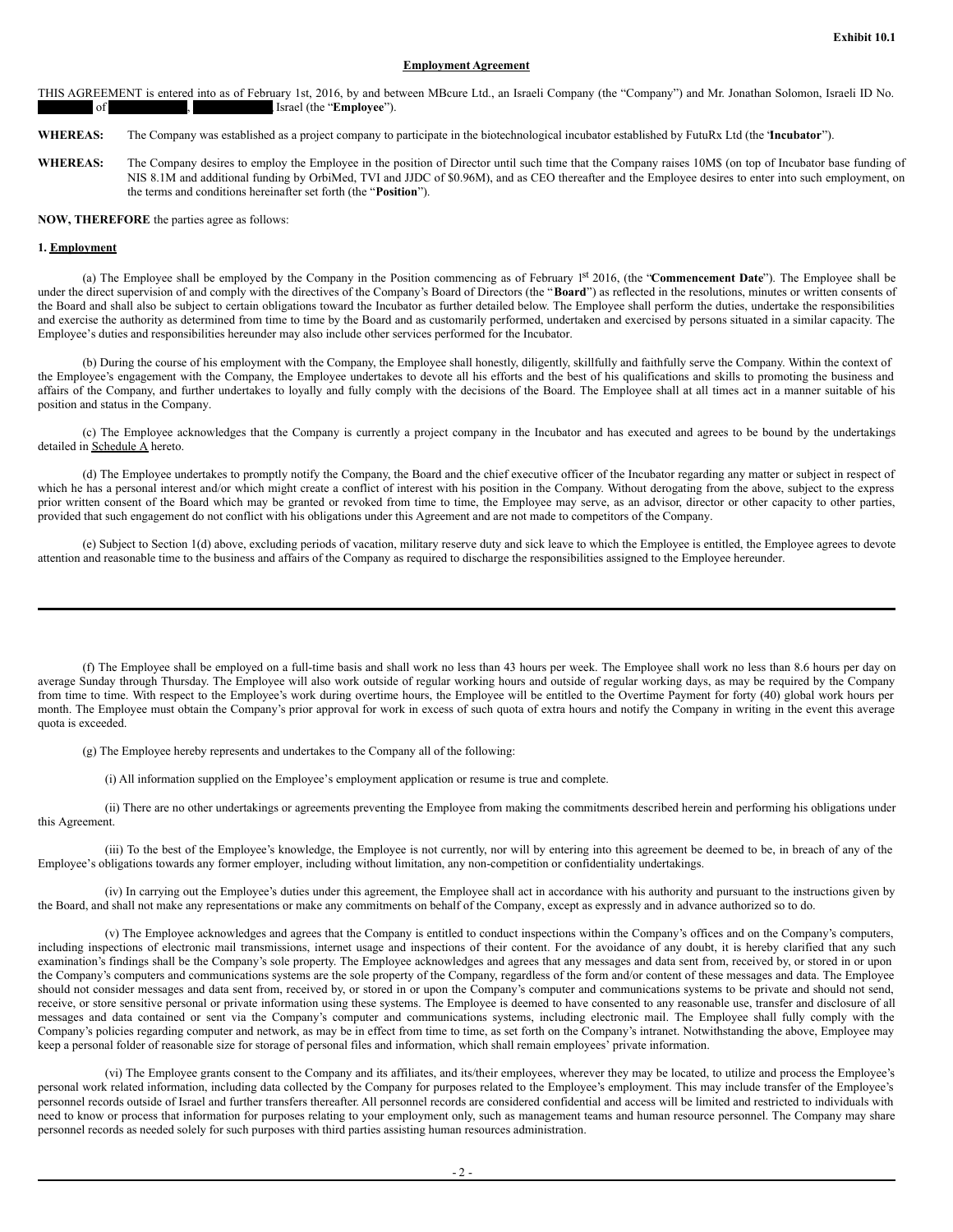### **2. Salary**

(a) The Company agrees to pay or cause to be paid to the Employee during the term of this Agreement a gross salary of NIS 48,000 (Forty Eight Thousand New Israeli Shekels) per month (the "**Base Salary**"), subject to 3(c) below. Because the Employee may be required to work outside of regular working hours and outside of regular working days as stated above in Section 1(f), the Company agrees to pay to the Employee a gross payment of NIS 12,000 (Twelve Thousand New Israeli Shekels) per month (the "**Overtime Payment**") on account of all such hours.

The Base Salary together with the Overtime Payment (as applicable) shall constitute the "**Salary**" for purposes of this Agreement.

(b) The Salary will be paid no later than the  $9<sup>h</sup>$  day of each month, one month in arrears, after deduction of any and all taxes and charges applicable to Employee as may be in effect or which may hereafter be enacted or required by law. Employee shall notify the Company of any change that may affect Employee's tax liability.

(c) Upon nomination to CEO the Base Salary and Overtime Payment will increase to NIS 64,000 (Sixty Four Thousand New Israeli Shekels) and NIS 16,000 (Sixteen Thousand New Israeli Shekels) respectively.

#### **3. Employee Benefits**

(a) The Employee shall be entitled to the following benefits:

(i) Pension Plan. The Company will pay to (unless agreed otherwise by the parties) an insurance company or a pension fund, subject to the Employee's decision, for the Employee, an amount equal to 8.33% of the Salary, which shall be allocated to a fund for severance pay, and an additional amount equal to 5% of the Salary in case the Employee is insured through an insurance policy, or 6% in case the Employee is insured through a pension fund, which shall be allocated to a provident fund or pension plan. In addition, the Company will deduct from the Salary an amount equal to 5% of the Employee's Salary in case the Employee is insured by an insurance policy (or 5.5% in case of a pension plan), which shall constitute the Employee's contribution to the insurance premium for the provident fund or pension plan. In case the Employee chooses to allocate his pension payments to an insurance policy (and not a pension fund), the Company will also contribute an amount of up to 2.5% of the Salary insured in such insurance policy for disability insurance in a policy and/or insurance company to be chosen by the Company, provided that such insurance is available for the Employee.

The Employee hereby agrees and acknowledges that all of the payments that the Company shall make to the abovementioned pension plan shall be instead of any severance pay to which the Employee or Employee's successors shall be entitled to receive from the Company with respect to the salary from which these payments were made and the period during which they were made (the "**Termination Salary**"), in accordance with Section 14 of the Severance Pay Law 5723-1963 (the "**Law**"). The parties hereby adopt the General Approval of the Minister of Labor and Welfare, published in the Official Publications Gazette No. 4659 on June 30, 1998, attached hereto as Schedule C. The Company hereby waives in advance any claim it has or may have to be refunded any of the payments made to the manager's insurance policy, or pension fund, unless (1) the Employee's right to severance pay is invalidated by a court ruling on the basis of Sections 16 or 17 of the Law (and in such case only to the extent it is invalidated), or (2) the Employee withdrew funds from the manager's insurance policy for reasons other than an "Entitling Event" without first informing the Company of his intention to do so. An "Entitling Event" means death, disability or retirement at the age of 60 or more.

$$
-3 -
$$

(ii) Educational Fund (*"Keren Hishtalmut"*). The Company will contribute to a recognized educational fund an amount equal to 7.5% of each monthly payment of the Salary, and will deduct from each monthly payment and contribute to such education fund an additional amount equal to 2.5% of each such month's Salary; *provided* that any deductions that exceed the amounts which are exempt pursuant to the Income Tax Ordinance shall be deemed as ordinary income for tax purposes.

(iii) All payments to the pension plans and educational fund will be made through the Company's insurance agent, and are subject to Company's policy as will be updated from time to time.

(iv) Sick Leave. The Employee will be entitled to sick leave payment from the first day of absence and up to a maximum of eighteen days. It is hereby clarified, that to the extent the Employee is entitled to payments under the Employee's managers insurance policy and/or disability insurance, such payments will be in lieu of the payment of sick leave payments the Company will be entitled to pay under applicable law.

(v) Vacation. The Employee shall be entitled to an annual vacation of 22 working days at full pay (based upon a full time position). A "working day" shall mean Sunday to Thursday inclusive, and Saturday shall be the weekly day of rest of the Employee. The dates of vacation will be coordinated between the Employee and the Company. The Company may require the Employee to take vacation leave in accordance with applicable law. The Employee must take at least 7 consecutive vacation days (of which only 5 need to be working days) per calendar year. The Employee may transfer up to 5 vacation days from year to year; *provided, that* (i) in the event that the OCS (as defined in Schedule A) decides to discontinue funding of the Company at any time prior to the lapse of a three year period, such accumulated vacation days shall be forfeited; and (ii) redemption of vacation days will not be permitted in any case. Any unused vacation days beyond this limit will be forfeited, subject to applicable law.

(vi) Recuperation Pay ("*dme'i havra'a*"). The Employee shall be entitled to recuperation pay as required by law, which shall be paid on a monthly basis.

(vii) Transportation Costs. The Employee will be entitled to Company related car maintenance and transportation expenses of NIS 2,000 per month. It is hereby clarified that any and all tax consequences resulting from this benefit shall be borne solely by Employee.

(viii) Options. The Company has adopted a share incentive plan, which is attached hereto as**Exhibit A** (the "**Plan**"). On the date of execution of this Agreement, the Company and the Employee shall enter into the Option agreement substantially in the form attached hereto as **Exhibit B**. Under Exhibit B, the Employee shall be entitled to receive options to purchase 69,257 ordinary shares of the Company, nominal value NIS 0.01 each, reflecting 5.0% of the Company's share capital on a fully diluted basis on the Effective Date (the "**Initial Grant**").. The Company shall grant the Employee additional options, in such number that with the Initial Grant shall equal 5% of the Company's share capital on a fully diluted basis after the closing of a funding of up to of \$ 10,000,000 (ten million US dollars) including FutuRx Investment Amount, Supplemental Financing Amount and First Equity Financing (the "**Second Grant**"), and the options granted included in the Initial Grant and the Second Grant shall be referred to as the "Options"). The Options shall be granted in accordance with the terms of the Plan. The exercise price of the Options shall equal to the fair market value of the underlying share measured at the date of grant as the Board shall determine in good faith at the time of Initial Grant and Second Grant, respectively. Vesting schedule: 4% according to the Plan and 1% upon nomination as CEO, provided that the \$10M raised are at a pre-money valuation of no less than \$12M. To avoid doubt, no disbursements shall be made to Pension Plan and/or Managers Insurance with respect to any grant of options or any other performance based compensation contemplated herein, and such performance based compensation shall *not* be deemed a portion of the Employee's Salary for any purpose, including without limitation, when calculating the Employee's entitlement to severance pay or other amounts payable upon termination of the Employee's employment.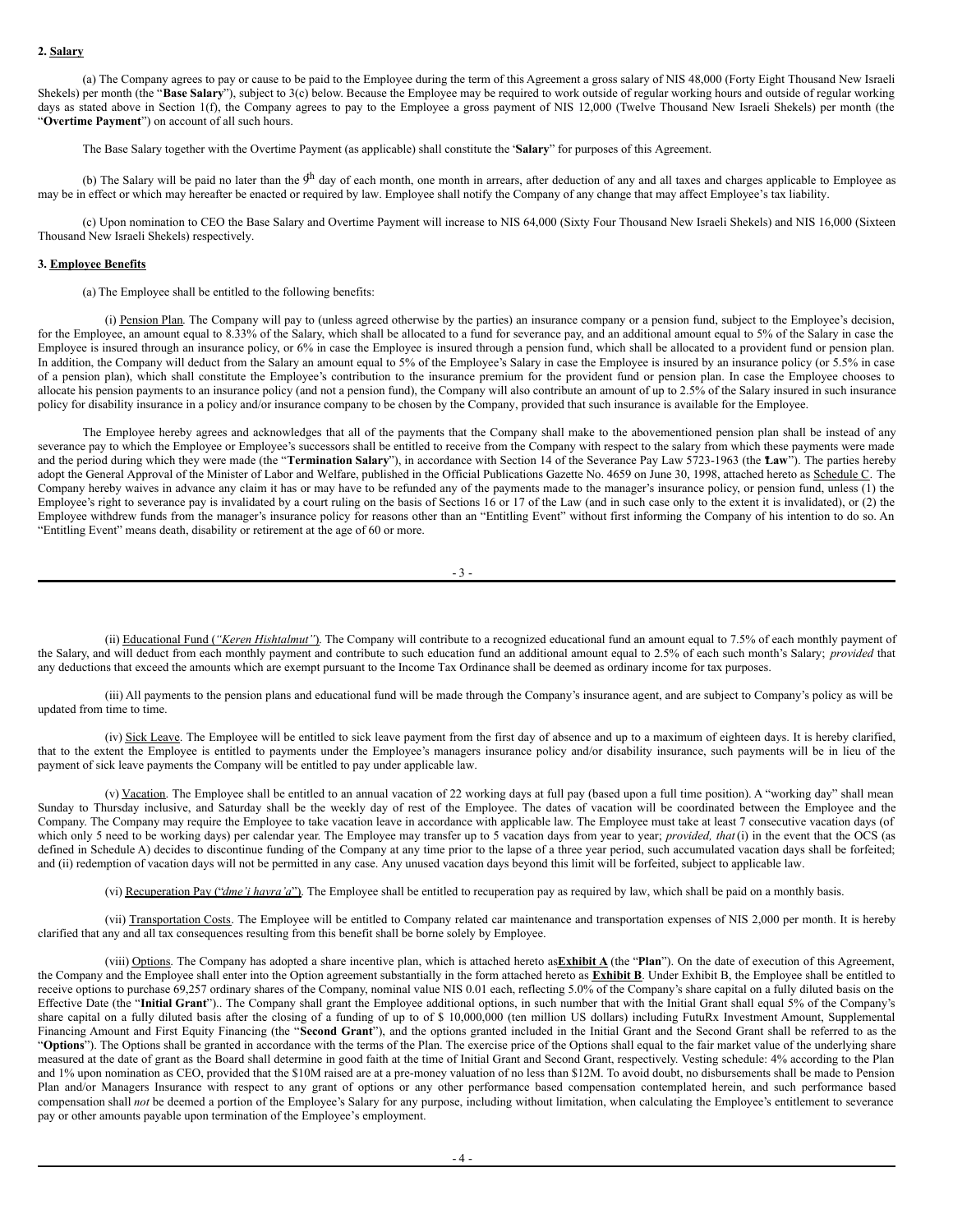The Company hereby confirms and represents that all corporate actions in connection with approving the Initial Grant and the Second Grant have been duly adopted, including, without limitation – obtaining Board and Shareholder approval, adopting the Plan and entry into the appropriate option agreement.

#### **4. Expenses.**

The Employee shall be entitled to receive reimbursement, on a monthly basis, of all direct expenses reasonably incurred by his in connection with the performance of his duties hereunder subject to the Company's expense reimbursement policy, as determined by the Board and in effect from time to time, and in accordance with OCS regulations, provided that written receipts are produced for the same and approved by the Company.

### **5. Term and Termination**

(a) The term of employment under this Agreement will begin as of the Commencement Date and will continue unless either party gives the other party sixty (60) days prior written notice of termination of this Agreement, provided that once the Employee is nominated as the CEO, such term shall extend to ninety (90) days prior written notice of termination of this Agreement (the "**Advance Notice Period**"), and further provided that such termination is without Cause (as defined below) (the "**Term**").

In addition, the Company, by resolution of the Board, shall have the right to terminate this Agreement at any time by written notice with Cause (as defined below). In such event, this Agreement and the employment relationship shall be deemed effectively terminated as of the time of delivery of such notice.

The term "Cause" shall mean (a) Employee's conviction of a crime of moral turpitude, (b) a material breach of the Employee's fiduciary duties towards the Company or its parent company, including theft, embezzlement, or self-dealing, (b) engagement in competing activities, or a material breach of the Employee's confidentiality and nondisclosure obligations towards the Company or its parent company; (c) a material breach of this Agreement by the Employee which is not cured (if curable) within seven (7) days after receipt of written notice thereof; or (d) any other circumstances under which severance pay (or part of them) may be denied from the Employee upon termination of employment under the applicable Israeli law.

(b) In the event that the Company terminates the Employee's employment in its discretion after providing advance written notice to the Employee under sub-section (a) above, then during such period, the Employee shall be entitled to compensation pursuant to Sections 2 and 3 hereof (or their cash equivalent).

(c) In any event of the termination of this Agreement, the Employee shall immediately return all Company property, equipment, materials and documents and the Employee shall cooperate with the Company and use the Employee's best efforts to assist with the integration into the Company's organization of the person or persons who will assume the Employee's responsibilities. At the option of the Company, the Employee shall during such period either continue with his duties or remain absent from the premises of the Company. Under no circumstances will the Employee have a lien over any property provided by or belonging to the Company.

(d) Notwithstanding anything contained herein to the contrary, the Company in its sole discretion shall have the right to terminate the employment relationship with immediate effect or prior to the end of the notice period set forth in subsection (a) above provided it shall be required to pay the Employee his remuneration under Section 2 and 3 above as if the Employee continued to provide services under this Agreement during the notice period.

$$
-5 -
$$

#### 6. **Confidentiality; Proprietary Rights**

The Employee has executed and agrees to be bound by the provisions governing confidentiality, proprietary rights and non-competition contained in Schedule B to this Agreement, which provisions will survive termination of this Agreement for any reason.

### **7. Successors and Assigns**

(a) This Agreement shall be binding upon and shall inure to the benefit of the Company, its successors and assigns.

(b) Neither this Agreement nor any right or interest hereunder shall be assignable or transferable by the Employee, his beneficiaries or legal representatives, except by will or by the laws of descent and distribution. This Agreement shall inure to the benefit of and be enforceable by the Employee's legal personal representative.

#### **8. Notices**

For the purpose of this Agreement, notices and all other communications provided for in the Agreement shall be deemed to have been duly given when personally delivered or sent by registered mail, postage prepaid, addressed to the respective addresses set forth below or last given by each party to the other. All notices and communications shall be deemed to have been received on the date of delivery thereof, except that notice of change of address shall be effective only upon receipt.

The initial addresses of the parties for purposes of this Agreement shall be as follows:

The Company: 2 Ilan Ramon st. Ness Ziona

The Employee: At his address in the preamble.

### **9. Miscellaneous**

No provision of this Agreement may be modified, waived or discharged unless such waiver, modification or discharge is agreed to in writing and signed by the Employee and the Company. No waiver by either party hereto at any time of any breach by the other party hereto of, or compliance with, any condition of this Agreement to be performed by such other party shall be deemed a waiver of similar or dissimilar provisions or conditions at the same or at any prior or subsequent time. No agreement or representations, oral or otherwise, express or implied, with respect to the subject matter hereof have been made by either party which are not expressly set forth in this Agreement.

# **10. Governing Law**

This Agreement shall be governed by and construed and enforced in accordance with the laws of the State of Israel.

# **11. Severability**

In the event that any provision of this Agreement is held invalid or unenforceable in any circumstances by a court of competent jurisdiction, the remainder of this Agreement, and the application of such provision in any other circumstances, shall not be affected thereby, and the unenforceable provision enforced to the maximum extent permissible under law, or otherwise shall be replaced by an enforceable provision that most nearly approximates the intent of the unenforceable provision.

### **12. Entire Agreement**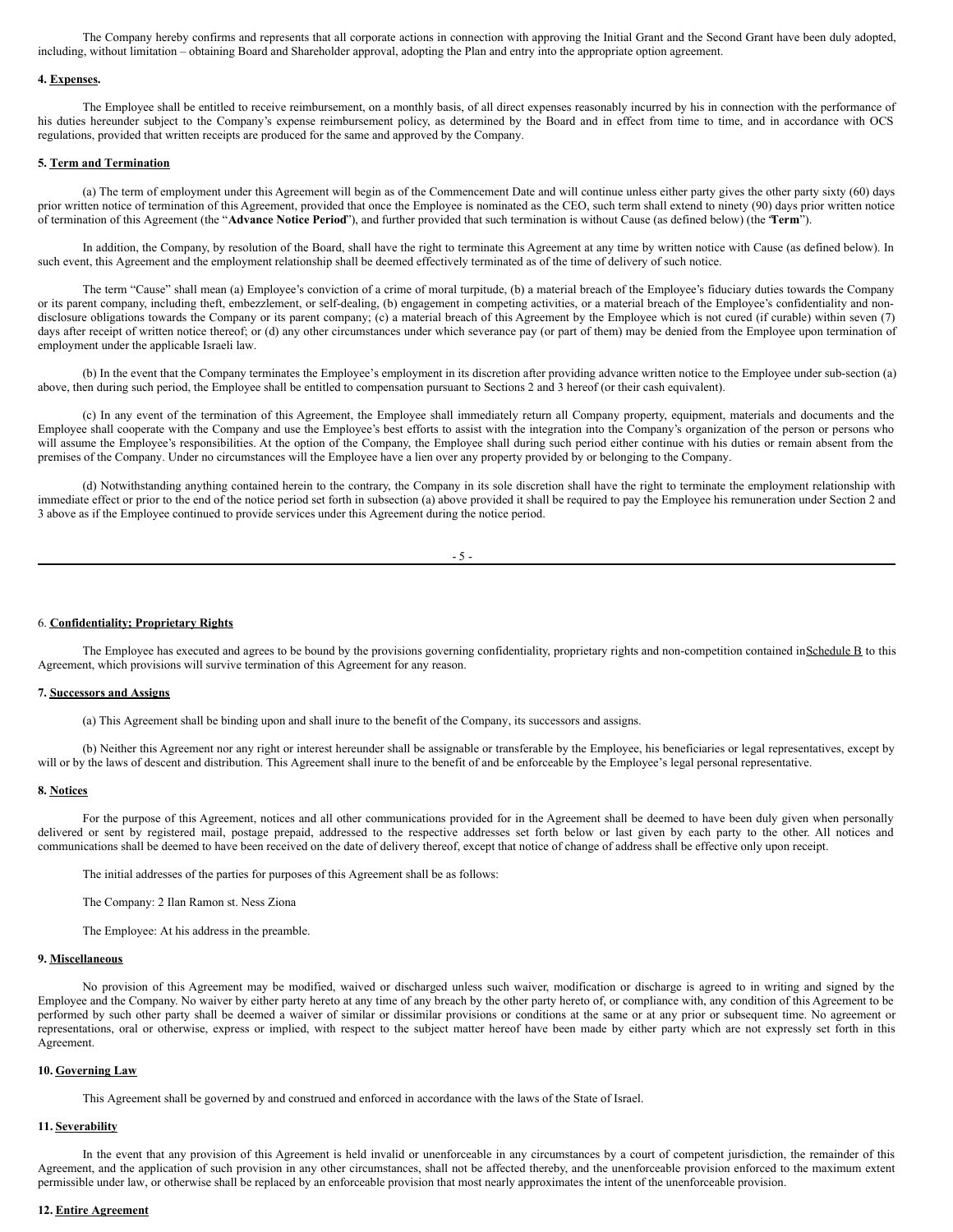<span id="page-14-0"></span>This Agreement constitutes the entire agreement between the parties hereto and supersedes all prior agreements, understandings and arrangements, oral or written, between the parties hereto with respect to the subject matter hereof.

This Agreement is a personal and specific employment agreement, which formalizes the relations between the Company and the Employee, and which sets forth, in an exclusive and exhaustive manner, the Employee's terms of employment by the Company. The Employee affirms that in the framework of this Employment Agreement she is awarded preferential rights, and the parties therefore affirm that no customs, conventions, norms, agreements or other arrangements, if and when applicable, shall apply to the Employee. It is clarified that the Employee shall not be entitled to any payment, right and/or benefit not explicitly detailed in this Agreement, including any payments, benefits or rights to which other employees of the Company are entitled to (if any) or any benefits the Employee received from any former employer, other than as mandated by applicable law.

The Employee acknowledges and confirms that all terms of Employee's employment are personal and confidential, and undertakes to keep such term in confidence and refrain from disclosing such terms to any third party.

This Agreement and its annexes and exhibits constitute notice to the Employee pursuant to the Notice to Employee (Employment Terms) Law - 2002.

### **13. Company representations and undertakings**

The Company hereby represents and warrants to the Employee that this Agreement, prior to its execution by the Company, has been duly approved by its Board of Directors and the General Meeting of its Shareholders to the extent required to be a valid, binding and enforceable obligation of the Company. The Company hereby represents that at the time of entry into this Agreement the Employee shall have been duly elected as a member of the Board of Directors of the Company. The Company hereby represents that this Agreement is made in compliance with any other obligation the Company is subject to, including, without limitation, any rule, regulation or other requirement of the Office of Chief Scientist.

The Company acknowledges that the Employee has entered into this Agreement, and made certain concessions, because the Company is part of the Incubator and is subject to certain limitations on compensation and otherwise.

\* \* \*

IN WITNESS WHEREOF:

### **MBcure Ltd.**

**By:** /s/ Einat Zisman **/s/ Jonathan Solomon Name**: Einat Zisman **Jonathan Solomon Title**: Director **Date:** July 10, 2016 **Dated:** July 10, 2016

/s/ Moshe Talbi

**Moshe Talbi, CFO FutuRx Ltd.**

- 7

#### **SCHEDULE A**

# **INCUBATOR UNDERTAKING**

I acknowledge that MBcure is a project company participating in the biotechnological incubator pursuant to Directive 8.22 of the Director General of the Israeli Ministry of Economy ("**Directive 8.22**" or the "**Directive**") and is therefore subject to applicable laws and rules promulgated by the Office of the Chief Scientist at the Israeli Ministry of the Economy (the "**OCS**"), including, without limitation, the Encouragement of Research and Development Law, 1984, (the "**R&D Law**") and the Guidelines for the Technological Incubators Program (together, the "**OCS Rules and Regulations**"). I hereby agree, as a condition of my employment, as follows:

- 1. I hereby confirm that I have had a chance to review the OCS Rules and Regulations, including, without limitation, Directive 8.22., and have been able to seek counsel with regard to such OCS Rules and Regulations. I hereby represent that I am familiar with the OCS Rules and Regulations applicable to a company participating in a biotechnological incubator established pursuant to the Directive.
- 2. I hereby undertake to exert best efforts to ensure that the Company is in full compliance with any and all OCS Rules and Regulations and any additional instructions or guidelines received from the OCS, including, without limitations, any conditions or obligations set out in the letter of approval provided to the Company and to the Incubator from the OCS in the context of receiving OCS funding.
- 3. I hereby undertake to ensure that the Company prepares, submits and delivers to the OCS and/or to the Incubator, financial, periodic and immediate reports as required by the OCS Rules and Regulations or otherwise by the Incubator, including, without limitation: (i) a quarterly financial reports in the form defined by the OCS; and (ii) bi-annual substantive reports.
- 4. I further undertake to fully cooperate with the OCS and with the Incubator, and upon their request to deliver to them an ongoing report of any matters pertaining to the Company and to the Company's obligations towards the OCS and towards the Incubator.
- 5. I hereby acknowledge that a failure to comply with OCS Rules and Regulations may result in the levying of fines or other penalties against the Company and/or the Incubator and further acknowledge that supervising the Company's activities and ensuring compliance with OCS Rules and Regulations is an important and integral part of my responsibility as CEO of the Company.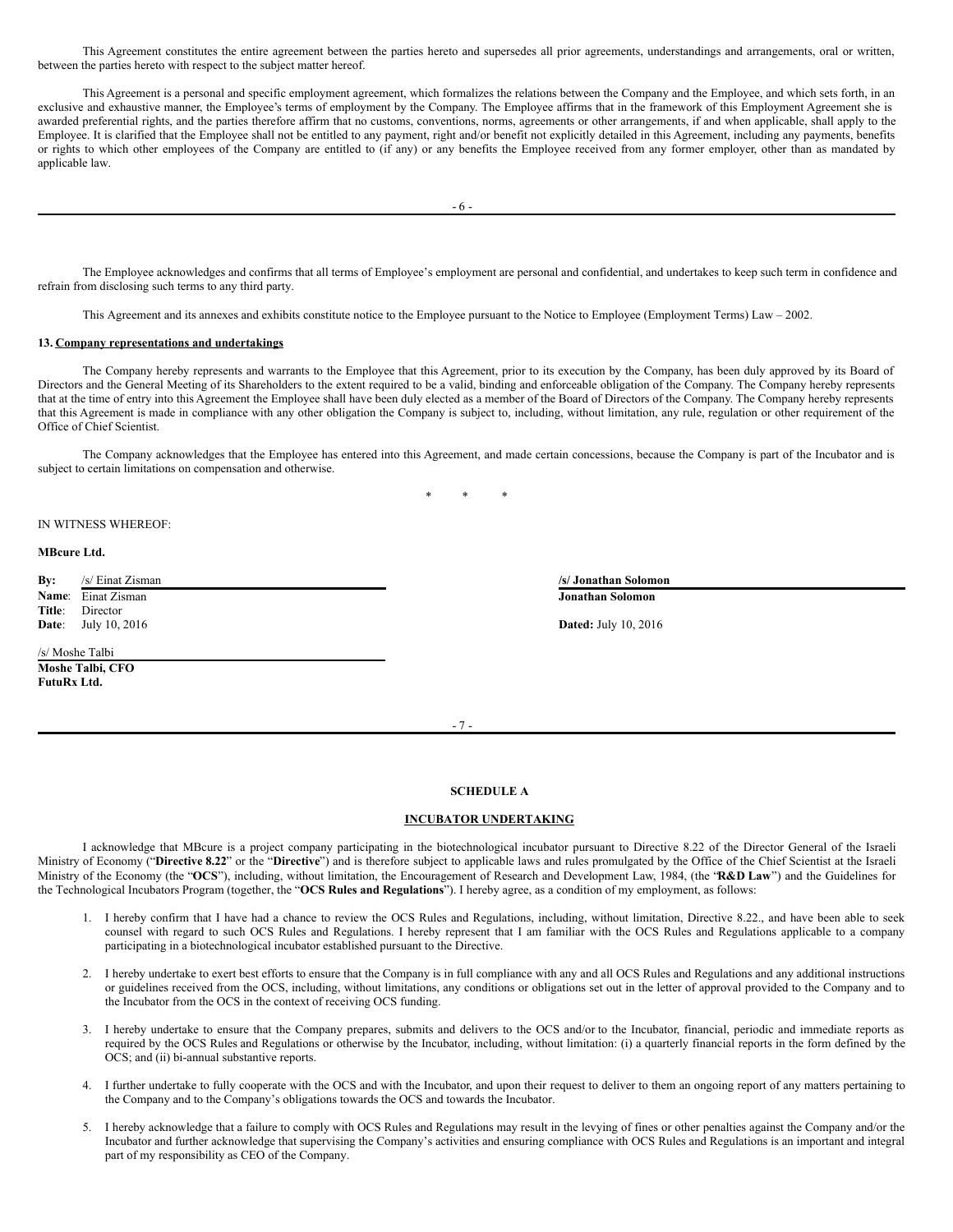- 6. I hereby agree that in the event that fines or other penalties are levied against the Company or the Incubator with regard to any deficiency or non-compliance of the Company with OCS Rules & Regulations during the stay of the Company in the Incubator, where I have been provided a written notice of such deficiency or noncompliance and did not act to cure it in a timely manner, I will ensure coverage of all such fines from the Company's budget and will set aside enough funding to cover all such payments.
- 7. I hereby further confirm that I have been informed of the Incubator's standard operating procedures and I undertake to follow such procedures and instruct the Company's employees to comply with such procedures.

I HAVE READ THIS UNDERTAKING CAREFULLY AND UNDERSTAND ITS TERMS. ACCEPTED AND AGREED TO BY:

 $\frac{1}{s}$  Jonathan Solomon July 10, 2016 **Jonathan Solomon** Date

- 8 -

## **SCHEDULE B**

## **EMPLOYEE PROPRIETARY INFORMATION AND INVENTIONS AGREEMENT**

I acknowledge that as a result of my employment, I may develop, receive, or otherwise have access to confidential or proprietary information, which is of value to MBcure Ltd (together with any affiliate, parent company or subsidiary, the "**Company**"). I therefore agree, as a condition of my employment, as follows:

### 1. **Nondisclosure**.

1.1. Recognition of Company's Rights; Nondisclosure. At all times during my employment and thereafter, I will hold in strictest confidence and will not disclose, use, lecture upon or publish any of the Company's Proprietary Information (as defined below), except as such disclosure, use or publication may be required in connection with my work for the Company. I will obtain the Company's written approval before publishing or submitting for publication any material (written, verbal, or otherwise) that relates and/or incorporates any Company's Proprietary Information. I hereby irrevocably assign to the Company, without any further royalty or payment, any rights I may acquire in such Proprietary Information and recognize that all Proprietary Information shall be the sole property of the Company and its assigns.

1.2. Proprietary Information. The term "**Proprietary Information**" shall mean any and all confidential and/or proprietary knowledge, data or information of the Company. By way of illustration but not limitation, "**Proprietary Information**" includes (a) trade secrets, inventions, mask works, ideas, processes, formulas, source and object codes, data, programs, other works of authorship, know-how, improvements, discoveries, developments, designs and techniques including such developed by me during my employment or in the course of my engagement with the Company (prior to the commencement of my employment) in the Company's field of business, research or development (excluding inventions not assignable under Section 2.4), (hereinafter collectively referred to as "**Inventions**"); and (b) information regarding plans for research, development, new products, marketing and selling, business plans, budgets and unpublished financial statements, licenses, prices and costs, suppliers and customers; and (c) information regarding the skills and compensation of other employees of the Company. Notwithstanding the foregoing, it is understood that, at all such times, I am free to use information which is generally known in the trade or industry, which is not gained as result of a breach of this Agreement, to whatever extent and in whichever way I wish. Without derogating from the above, Proprietary Information shall not include, and the obligations contained herein shall not apply to information, which was publicly available prior to any disclosure by Company, or subsequently becomes public information through no breach of this Agreement; or was received by me without restriction, from a third party that was lawfully in possession of such information, and was not in breach of any agreement or confidential relationship with the Company.

1.3. Third Party Information. I understand, in addition, that the Company has received and in the future will receive from third parties confidential or proprietary information (the "**Third Party Information**") subject to a duty on the Company's part to maintain the confidentiality of such information and to use it only for certain limited purposes. During the term of my employment and thereafter, I will hold such Third Party Information in the strictest confidence and will not disclose to anyone (other than Company personnel who need to know such information in connection with their work for the Company) or use, except in connection with my work for the Company, Third Party Information unless expressly authorized by an officer of the Company in writing. However, before nomination as CEO, my obligation will be subject to the Company informing me that such information is Third Party Information.

| _<br>-<br>ł<br>۰.<br>v |
|------------------------|
|------------------------|

1.4. FutuRx Incubator. I further understand that the Company is a project company under the auspices of the incubator program of FutuRx Ltd., a bio-technological incubator operating with the support of the Office of the Chief Scientist, and accordingly the Company operates in facilities, including offices and laboratory facilities shared with other project companies of FutuRx ("**Other Project Companies**"). As a result, there is an increased risk that individuals not associated with the Company may be exposed to or have access to Proprietary Information and conversely, I may be exposed to or have access to Third Party Information and/or confidential or proprietary information of Other Project Companies. I hereby confirm and acknowledge that the special circumstances of the Company's workplace will not in any manner detract from my obligations hereunder to maintain the confidentiality and integrity of Proprietary Information and Third Party Information as well as confidential information and business activities of Other Project Companies, which under no circumstances will be deemed to be public knowledge solely as a result of use or disclosure in FutuRx's facilities, and that I must maintain a higher level of diligence in such circumstances to ensure compliance with my obligations and undertakings hereunder. It is further clarified that said confidentiality obligation with respect to Other Project Companies information shall apply, among others, also to shareholders and Board members of the Company not involved in such Other Project Companies. I further acknowledge and agree that my failure to maintain the highest level of confidentiality regarding such information in such circumstances will be grounds for disciplinary actions, including without limitation, dismissal for "Cause".

1.5. No Improper Use of Information of Prior Employers and Others. During my employment by the Company, I will not improperly use or disclose any confidential information or trade secrets, if any, of any former employer or any other person to whom I have an obligation of confidentiality, and I will not bring onto the premises of the Company any unpublished documents or any property belonging to any former employer or any other person to whom I have an obligation of confidentiality unless consented to in writing by that former employer or person.

### 2. **Acknowledgement of Ownership; Assignment of Inventions.**

2.1. Proprietary Rights. The term "Proprietary Rights" shall mean all trade secret, patent, copyright, mask work, design, and other intellectual property rights throughout the world.

2.2. Disclosure of Inventions. I will promptly disclose in writing to the Company all Inventions, made or discovered or conceived or reduced to practice or developed by me, either alone or jointly with others, during the term of and during the course of my employment. I will also disclose to the Company all Inventions made, discovered, conceived, reduced to practice, or developed by me within three (3) months after the termination of my employment with the Company which resulted, in whole or in part, from my prior employment by the Company. Such disclosures shall be received by the Company in confidence, to the extent such Inventions are not assigned to the Company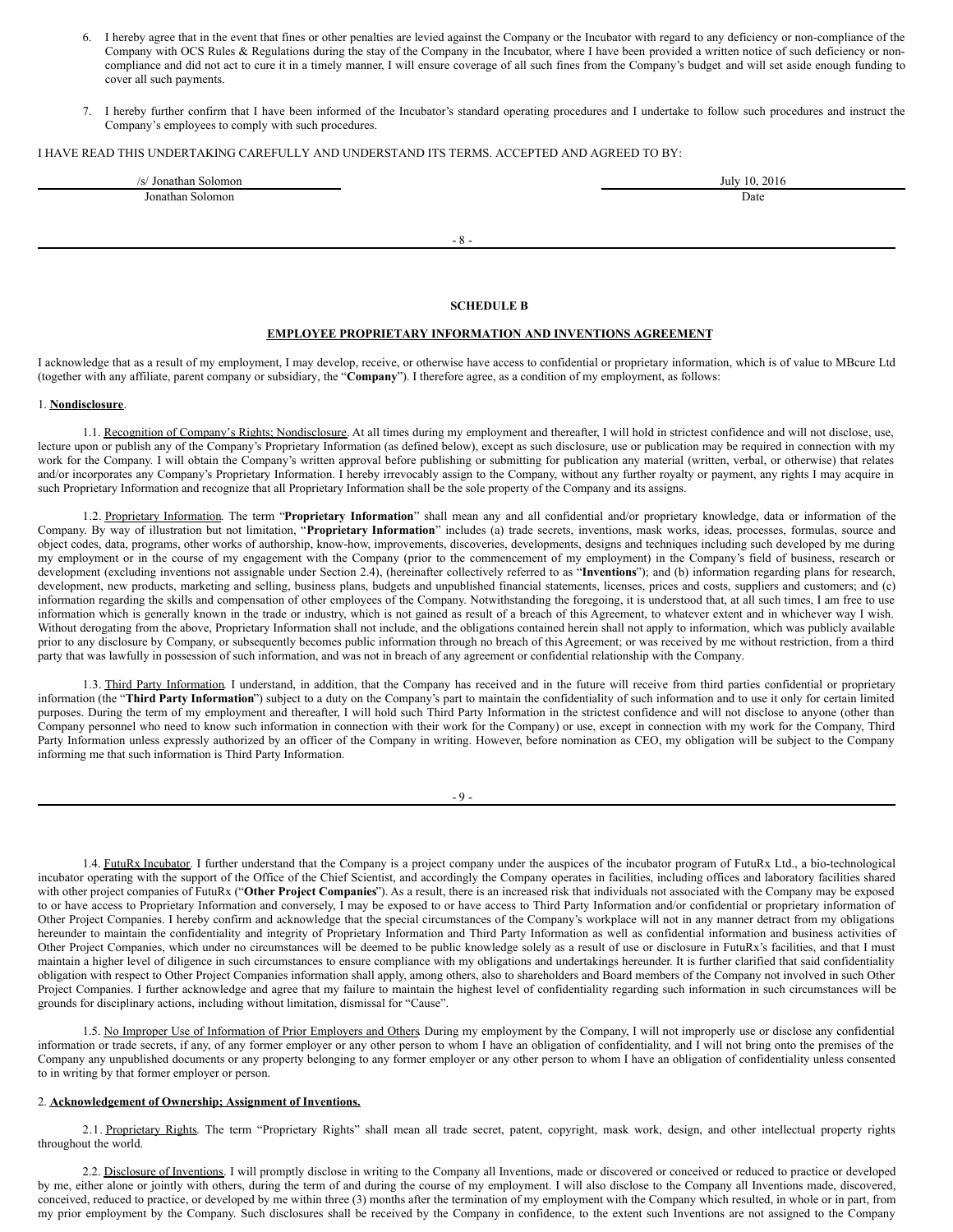pursuant to this Agreement.

2.3. Assignment of Inventions. Subject to Sections 2.4, I hereby assign and agree to assign in the future (when any such Inventions, with regard to which I have a disclosure obligation under Section 2.2 above, or Proprietary Rights are first reduced to practice or first fixed in a tangible medium, as applicable) to the Company all my right, title and interest in and to any and all Inventions whether or not patentable or registrable under copyright or other statutes, made or conceived or reduced to practice or learned by me, either alone or jointly with others, during the period of my employment and as part of the course of my employment with the Company or otherwise relating to the business, products, services, or research and development of the Company. Inventions assigned to the Company, or to a third party as directed by the Company pursuant to this Section 2, are hereinafter referred to as "Company Inventions".

2.4. Non-assignable Inventions. This Agreement does not require assignment of any invention which was developed entirely on my own time without using the Company's equipment, supplies, facilities, or Proprietary Information and which is not related to the Company's actual business, research or development. In addition, the Agreement will not apply with respect to inventions, if any, that were reduced to practice, made or conceived by the undersigned not in connection with the undersigned relationship with the Company and have been fully disclosed to the Company prior to my engagement with the Company ("**Excluded Inventions**"). All Excluded Inventions existing as of the date hereof are listed in **Exhibit 1** hereto.

 $-10-$ 

2.5. Government or Third Party. I also agree to assign all my right, title and interest in and to any particular Company Invention to any third party, including without limitation government agency, as directed by the Company.

2.6. Works Made for Hire. I acknowledge that all original works of authorship which are made by me (solely or jointly with others) within the scope of my employment and which are protectable by copyright are the sole property of the Company pursuant to applicable copyright law.

2.7. Assignment or Waiver of Moral Rights. Any assignment of copyright hereunder (and any ownership of a copyright as a work made for hire) includes all rights of paternity, integrity, disclosure and withdrawal and any other rights that may be known as or referred to as "moral rights" (collectively "Moral Rights"). To the extent such Moral Rights cannot be assigned under applicable law and to the extent the following is allowed by the laws in the various countries where Moral Rights exist, and to the extent that this Agreement would otherwise require the assignment of such rights, I hereby waive such Moral Rights and consent to any action of the Company that would violate such Moral Rights in the absence of such consent insomuch as it is otherwise required by this Agreement.

2.8. Enforcement of Proprietary Rights. I will assist the Company in every proper way to obtain, and from time to time enforce, any Proprietary Rights relating to Company Inventions in any and all countries. To that end, I will, at the Company's expense, execute, verify and deliver such documents and perform such other acts (including appearances as a witness) as the Company may reasonably request for use in applying for, obtaining, perfecting, evidencing, sustaining and enforcing such Proprietary Rights and the assignment thereof. In addition, I will, at the Company's expense, execute, verify and deliver assignments of such Proprietary Rights to the Company or its designee. My obligation to assist the Company with respect to Proprietary Rights relating to such Company Inventions in any and all countries shall continue beyond the termination of my employment throughout the term of the Proprietary Rights, but the Company shall then compensate me at a reasonable rate after my termination for the time actually spent by me at the Company's request on such assistance.

# 2.9. Service Inventions.

a) For the removal of any doubt, Sections 2.2, 2.3 and 2.5 above will apply to any "Service Inventions" as defined in the Israeli Patent Law, 1967 (the "Patent Law"), it being clarified that under no circumstances will I be deemed to have any proprietary right in any such Service Invention, which belongs to the Company hereunder, notwithstanding the provision or non-provision of any notice of an invention and/or company response to any such notice, under Section 132(b) of the Patent Law. This agreement is expressly intended to be an agreement with regard to the terms and conditions of consideration for Service Inventions in accordance with Section 134 of the Patent Law.

b) I acknowledge and agree that I will not be entitled to additional royalties, consideration or other payments with regard to such Inventions that I am obligated to assign to the Company hereunder, including Company Inventions, Service Inventions or any of the relevant intellectual property rights set forth above that I am obligated to assign to the Company under the relevant provisions, including any commercialization of such Company Inventions, Service Inventions or other intellectual property rights, and do hereby explicitly, irrevocably and unconditionally waive the right to receive any such additional royalties, consideration or other payments from the Company for such assignments required hereunder. I agree that my role with the Company expressly entails and may in the future entail generation of "Service Inventions". Without derogating from the aforesaid, it is hereby clarified that the level of my compensation and consideration has been established based upon the aforementioned waiver of rights to receive any such additional royalties, consideration or other payments, and that my compensation as an employee of the Company includes full and final compensation and consideration to which I may be entitled under law with respect to any Prior Inventions, Company Inventions, Service Inventions or any of the intellectual property rights set forth above.

- 11 -

2.10. Records. I agree to keep and maintain adequate and current records (in the form of notes, sketches, drawings and in any other form that may be required by the Company) of all of the Company's Proprietary Information developed by me and all of the Company's Inventions made by me during the period of my employment at the Company, which records shall be available to and remain the sole property of the Company at all times.

#### **3. Non-compete, Non-conflict.**

3.1. Competitive Activities. I agree that, during the period of my employment with the Company and for a period of twelve (12) months thereafter, I will not, directly or indirectly, engage in any employment or business activity, or hold an interest in any business, which is competitive with the business of the Company, provided, however, that I may purchase or otherwise acquire up to (but not more than) two percent (2%) of any class of securities of any enterprise (but without otherwise participating in the activities of such enterprise) if such securities are listed on any national or regional securities exchange. I further agree that for the period of my employment by the Company and for a period of twenty four (24) months thereafter, I will not induce any employee of the Company to leave the employ of the Company, and will not induce any customer, client and/or supplier of the Company to cease or limit its business relationships with the Company.

3.2. No Conflicting Obligation. I represent that my performance of all the terms of this Agreement and as an employee of the Company does not and will not breach any agreement to keep in confidence information acquired by me in confidence or in trust prior to my employment by the Company. I have not entered into, and I agree I will not enter into, any agreement either written or oral in conflict herewith.

4. **Return of Company Documents**. When I leave the employ of the Company, I will promptly deliver to the Company any and all drawings, notes, memoranda, specifications, devices, formulas, and documents, together with all copies thereof, and any other material containing or disclosing any Company Inventions, Third Party Information or Proprietary Information of the Company.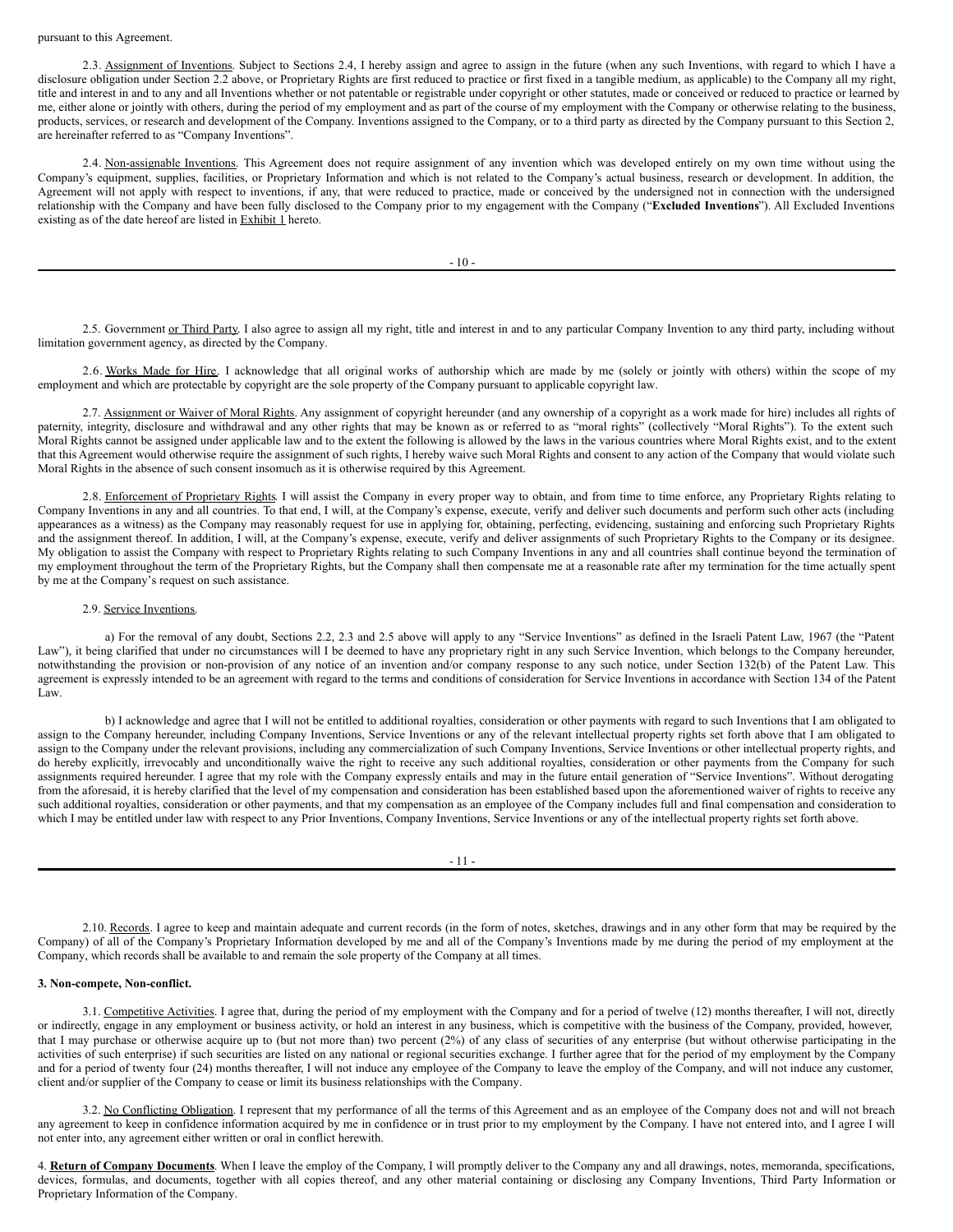5. **Notification of New Employer**. In the event that I leave the employ of the Company, I hereby consent to the notification of my new employer of my rights and obligations under this Agreement.

# **6. General Provisions.**

6.1. Severability. In case any one or more of the provisions contained in this Agreement shall, for any reason, be held to be invalid, illegal or unenforceable in any respect, such invalidity, illegality or unenforceability shall not affect the other provisions of this Agreement, and this Agreement shall be construed as if such invalid, illegal or unenforceable provision had never been contained herein. If moreover, any one or more of the provisions contained in this Agreement shall for any reason be held to be excessively broad as to duration, geographical scope, activity or subject, it shall be construed by limiting and reducing it, so as to be enforceable to the extent compatible with the applicable law as it shall then appear.

6.2. Successors and Assigns. This Agreement will be binding upon my heirs, executors, administrators and other legal representatives and will be for the benefit of the Company, its successors, and its assigns.

6.3. Survival. The provisions of this Agreement shall survive the termination of my employment and the assignment of this Agreement by the Company to any successor in interest or other assignee.

 $-12-$ 

6.4. Waiver. No waiver by the Company of any breach of this Agreement shall be a waiver of any preceding or succeeding breach. No waiver by the Company of any right under this Agreement shall be construed as a waiver of any other right. The Company shall not be required to give notice to enforce strict adherence to all terms of this Agreement.

6.5. Entire Agreement. The obligations pursuant to Sections 1 and 2 of this Agreement shall apply to any time during which I was previously employed, or am in the future employed, by the Company as an employee or consultant if no other agreement governs nondisclosure and assignment of inventions during such period. This Agreement is the final, complete and exclusive agreement of the parties with respect to the subject matter hereof and supersedes and merges all prior discussions or agreements between us with respect to the subject matter hereof. No modification of or amendment to this Agreement, nor any waiver of any rights under this Agreement, will be effective unless in writing and signed by both parties hereto. Any subsequent change or changes in my duties, salary or compensation will not affect the validity or scope of this Agreement.

6.6. Governing Law. This Agreement shall be governed by, and construed in accordance with the laws of the State of Israel, without giving effect to the rules respecting conflict-of-law.

6.7. Interpretation. The provisions herein shall be construed as intended to be supplementary or complementary to each other and not in way to meant to derogate from or limit one another.

I HAVE READ THIS AGREEMENT CAREFULLY AND UNDERSTAND ITS TERMS. ACCEPTED AND AGREED TO BY:

/s/ Jonathan Solomon July 10, 2016 Jonathan Solomon Date

- 13 -

### **Exhibit 1**

# **LIST OF PRIOR INVENTIONS AND ORIGINAL WORKS OF AUTHORSHIP EXCLUDED UNDER SECTION 2.4**

N/a

- 14 -

#### **SCHEDULE C**

### **General Order and Confirmation Regarding Payments of Employers to Pension Funds and Insurance Funds instead of Severance Pay**

Pursuant to the power granted to me under section 14 of the Severance Pay Law 5723-1963**("Law"**) I hereby confirm that payments paid by an employer, commencing the date hereof, to an employee's comprehensive pension fund into a provident fund which is not an insurance fund, as defined in the Income Tax Regulations (Registration and Management Rules of a Provident Fund) 5724-1964 **("Pension Fund"**), or to a Manager's Insurance Fund that includes the possibility of an allowance or a combination of payments to an Allowance Plan and to a plan which is not an Allowance Plan in an Insurance Fund **("Insurance Fund"**), including payments which the employer paid by combination of payments to a Pension Fund and to an Insurance Fund whether there exists a possibility in the Insurance Fund to an allowance plan **("Employer Payments"**), will replace the severance pay that the employee is entitled to for the salary and period of which the payments were paid (**"Exempt Wages"**) if the following conditions are satisfied:

(1) Employer Payments –

(A) for Pension Funds are not less than 14.33 % of the Exempt Wages or 12% of the Exempt Wages, if the employer pays for her employee an additional payment on behalf of the severance pay completion for a providence fund or Insurance Fund at the rate of 2.33% of the Exempt Wages. If an employer does not pay the additional 2.33% on top of the 12%, then the payment will constitute only 72% of the Severance Pay.

(B) to the Insurance Fund are not less that one of the following: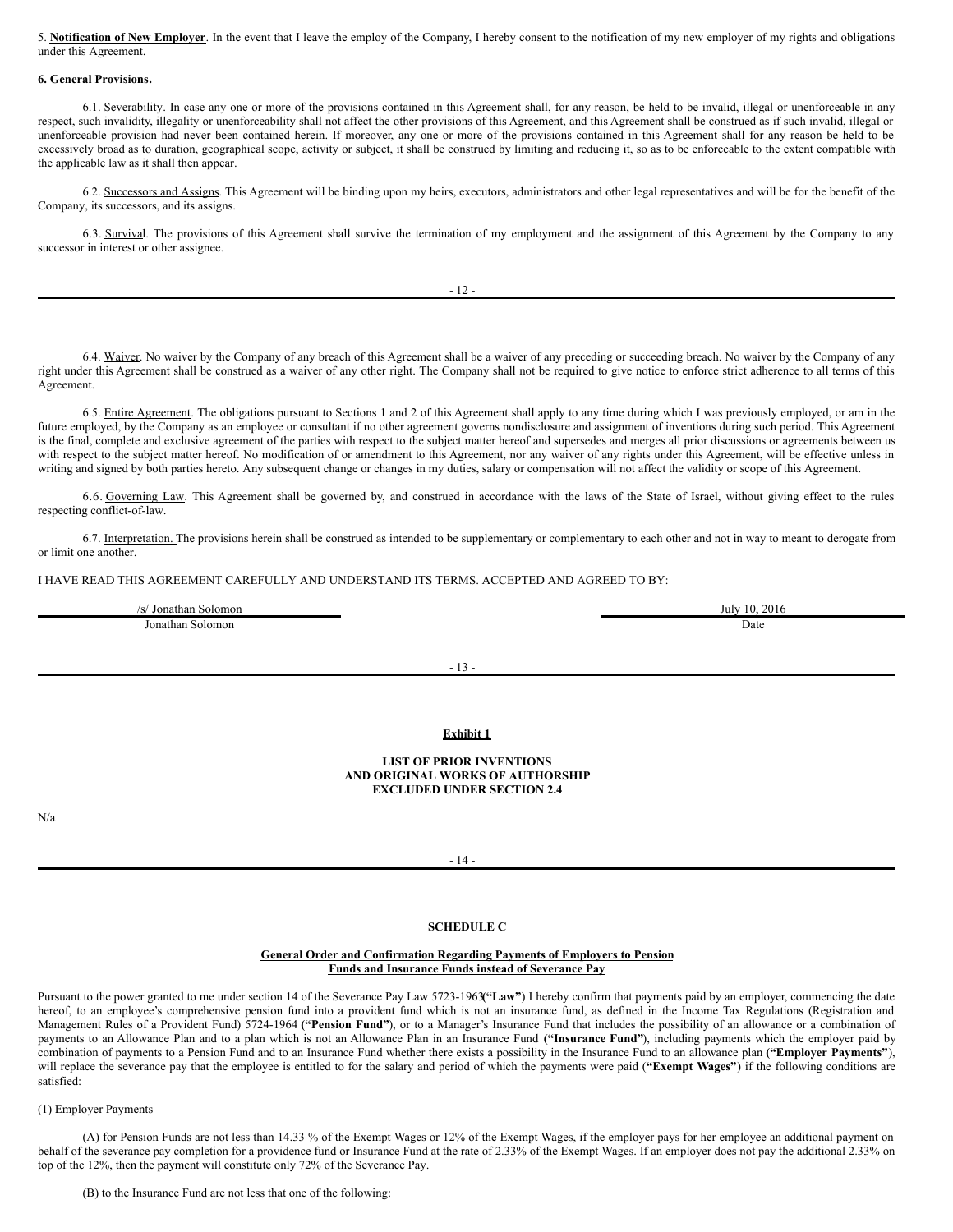(1) 13.33% of the Exempt Wages if the employer pays the employee additional payments to insure her monthly income in case of work disability, in a plan approved by the Supervisor of the Capital Market, Insurance and Savings in the Finance Ministry, at the lower of, a rate required to insure 75% of the Exempt Wages or 2.5% of the Exempt Wages **("Disability Payment"**).

(2) 11% of the Exempt Wages if the employer pays an additional Disability Payment and in this case the Employer Payments will constitute only 72% of the employee's severance pay; if, in addition to the abovementioned sum, the employer pays 2.33% of the Exempt Wages for the purpose of Severance Pay completion to providence fund or Insurance Funds, the Employer Payments will constitute 100% of the severance pay.

(2) A written agreement must be made between the employer and employee no later than 3 months after the commencement of the Employer Payments that includes –

(A) the agreement of the employee to the arrangement pursuant to this confirmation which details the Employer Payments and the name of the Pension Fund or Insurance Fund; this agreement must include a copy of this confirmation;

(B) an advanced waiver of the employer for any right that she could have to have her payments refunded unless the employee's right to severance pay is denied by judgment according to sections 16 or 17 of the Law, and in case the employee withdrew monies from the Pension Fund or Insurance Fund not for an Approved Event; for this matter, Approved Event or purpose means death, disablement or retirement at the age of 60 or over.

(3) This confirmation does not derogate from the employee's entitlement to severance pay according to the Law, Collective Agreement, Extension Order or personal employment agreement, for any salary above the Exempt Wages.

- 15 -

# **Exhibit A**

Incentive Option Plan

[Omitted]

- 16 -

# **Exhibit B**

Option Agreement

[Omitted]

- 17 -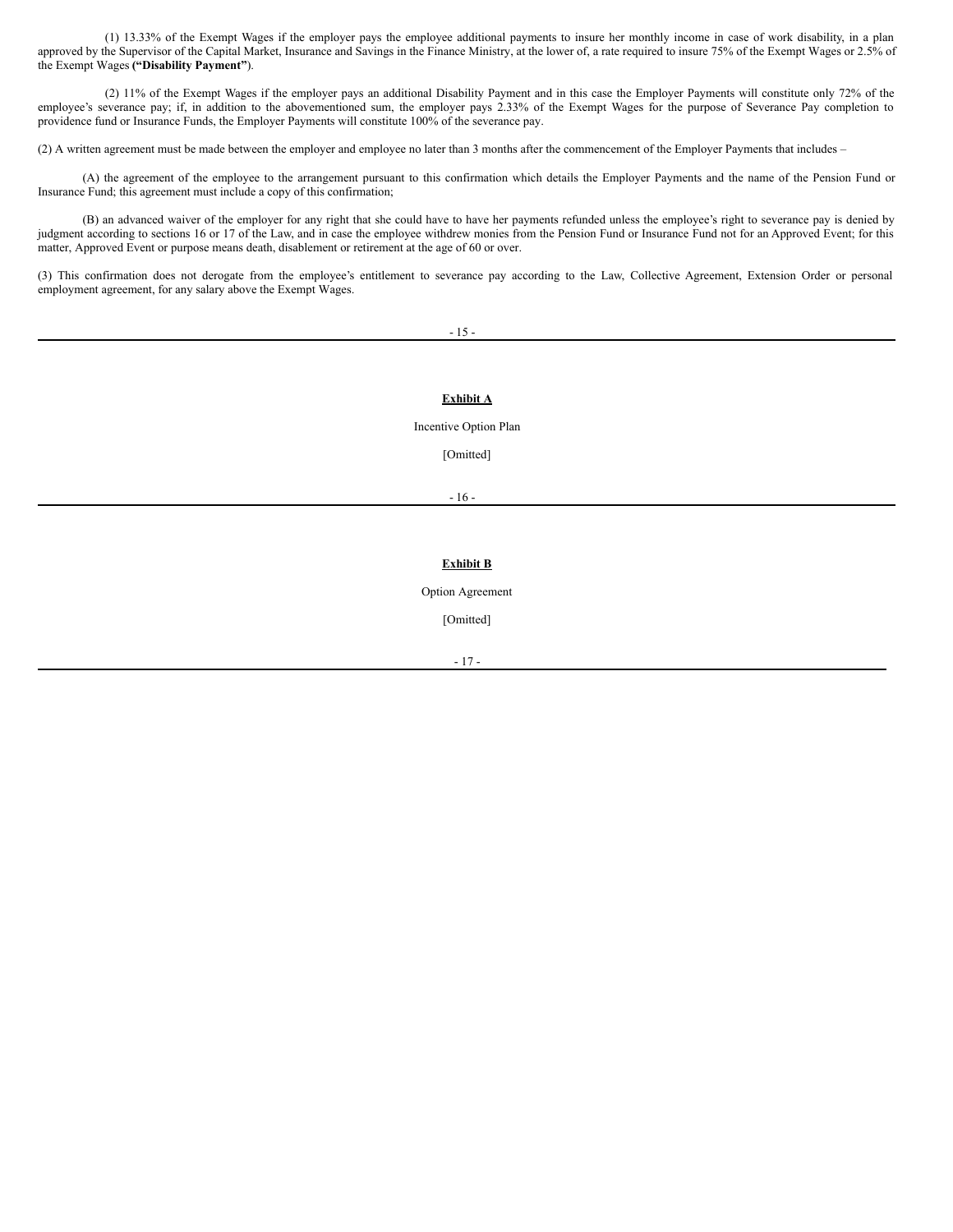### **Employment Agreement**

This Agreement is entered into as of August 26, 2019, by and between BiomX Ltd., an Israeli Company (the "Company") and Meirav Bassan ID number from (the "**Employee**").

Whereas: The Company desires to employ the Employee in the position of CDO (the "Position") and the Employee desires to enter into such employment, on the terms and conditions hereinafter set forth.

**Now, therefore** the parties agree as follows:

# **1. Employment**

(a) The Employee shall be employed by the Company in the Position commencing as of October 2019 (the "**Commencement Date**"). The Employee shall be under the direct supervision of CEO or anyone else assigned by the CEO (the "**Supervisor**"). The Employee shall perform the duties, undertake the responsibilities and exercise the authority as determined from time to time by the Supervisor and/or the Company's Board of Directors (the "**Board**").

(b) During the course of his employment with the Company, the Employee shall honestly, diligently, skillfully and faithfully serve the Company. Within the context of the Employee's engagement with the Company, the Employee undertakes to devote all his efforts and the best of his qualifications and skills to promoting the business and affairs of the Company, and further undertakes to loyally and fully comply with the decisions of the Board. The Employee shall at all times act in a manner suitable of his position and status in the Company.

(c) The Employee undertakes to promptly notify the chief executive officer of the Company regarding any matter or subject in respect of which he has a personal interest and/or which might create a conflict of interest with his position in the Company.

(d) Excluding periods of vacation, military reserve duty and sick leave to which the Employee is entitled, the Employee agrees to devote total attention to the business and affairs of the Company as required to discharge the responsibilities assigned to the Employee hereunder.

(e) The Employee shall be employed on full time basis and shall work no less than 42 hours per week. The Employee shall work no less than 8.4 hours per day on average Sunday through Thursday. The Employee will also work outside of regular working hours and outside of regular working days, as may be required by the Company from time to time. With respect to the Employee's work during overtime hours, the Employee will be entitled to the Overtime Payment for forty (40) global work hours per month. The Employee must obtain the Company's prior approval for work in excess of such quota of extra hours and notify the Company in writing in the event this average quota is exceeded.

(g) The Employee hereby represents and undertakes to the Company all of the following:

(i) All information supplied on the Employee's employment application or resume is true and complete.

(ii) There are no other undertakings or agreements preventing the Employee from making the commitments described herein and performing his obligations under this Agreement.

(iii) To the best of the Employee's knowledge, the Employee is not currently, nor will by entering into this agreement be deemed to be, in breach of any of the Employee's obligations towards any former employer, including without limitation, any non-competition or confidentiality undertakings.

(iv) In carrying out the Employee's duties under this agreement, the Employee shall act in accordance with his authority and pursuant to the instructions given by the Supervisor and/or the Board, and shall not make any representations or make any commitments on behalf of the Company, except as expressly and in advance authorized so to do.

(v) The Employee acknowledges and agrees that the Company is entitled to conduct inspections within the Company's offices and on the Company's computers, including inspections of electronic mail transmissions, internet usage and inspections of their content. For the avoidance of any doubt, it is hereby clarified that any such examination's findings shall be the Company's sole property. The Employee acknowledges and agrees that any messages and data sent from, received by, or stored in or upon the Company's computers and communications systems are the sole property of the Company, regardless of the form and/or content of these messages and data. The Employee should not consider messages and data sent from, received by, or stored in or upon the Company's computer and communications systems to be private and should not send, receive, or store sensitive personal or private information using these systems. The Employee is deemed to have consented to any reasonable use, transfer and disclosure of all messages and data contained or sent via the Company's computer and communications systems, including electronic mail. The Employee shall fully comply with the Company's policies regarding computer and network, as may be in effect from time to time, as set forth on the Company's intranet. Notwithstanding the above, Employee may keep a personal folder of reasonable size for storage of personal files and information, which shall remain employees' private information.

(vi) The Employee grants consent to the Company and its affiliates, and its/their employees, wherever they may be located, to utilize and process the Employee's personal work related information, including data collected by the Company for purposes related to the Employee's employment. This may include transfer of the Employee's personnel records outside of Israel and further transfers thereafter. All personnel records are considered confidential and access will be limited and restricted to individuals with need to know or process that information for purposes relating to your employment only, such as management teams and human resource personnel. The Company may share personnel records as needed solely for such purposes with third parties assisting human resources administration.

#### **2. Salary**

(a) The Company agrees to pay or cause to be paid to the Employee during the term of this Agreement a gross salary of NIS 56,000 (New Israeli Shekels) per month (the "**Base Salary**"). Because the Employee may be required to work outside of regular working hours and outside of regular working days as stated above in Section 1(e), the Company agrees to pay to the Employee a gross payment of NIS 14,000 (New Israeli Shekels) per month (the "**Overtime Payment**") on account of all such hours.

The Base Salary together with the Overtime Payment (as applicable) shall constitute the "**Salary**" for purposes of this Agreement.

(b) The Salary will be paid no later than the  $6<sup>th</sup>$  day of each month, one month in arrears, after deduction of any and all taxes and charges applicable to Employee as may be in effect or which may hereafter be enacted or required by law. Employee shall notify the Company of any change that may affect Employee's tax liability.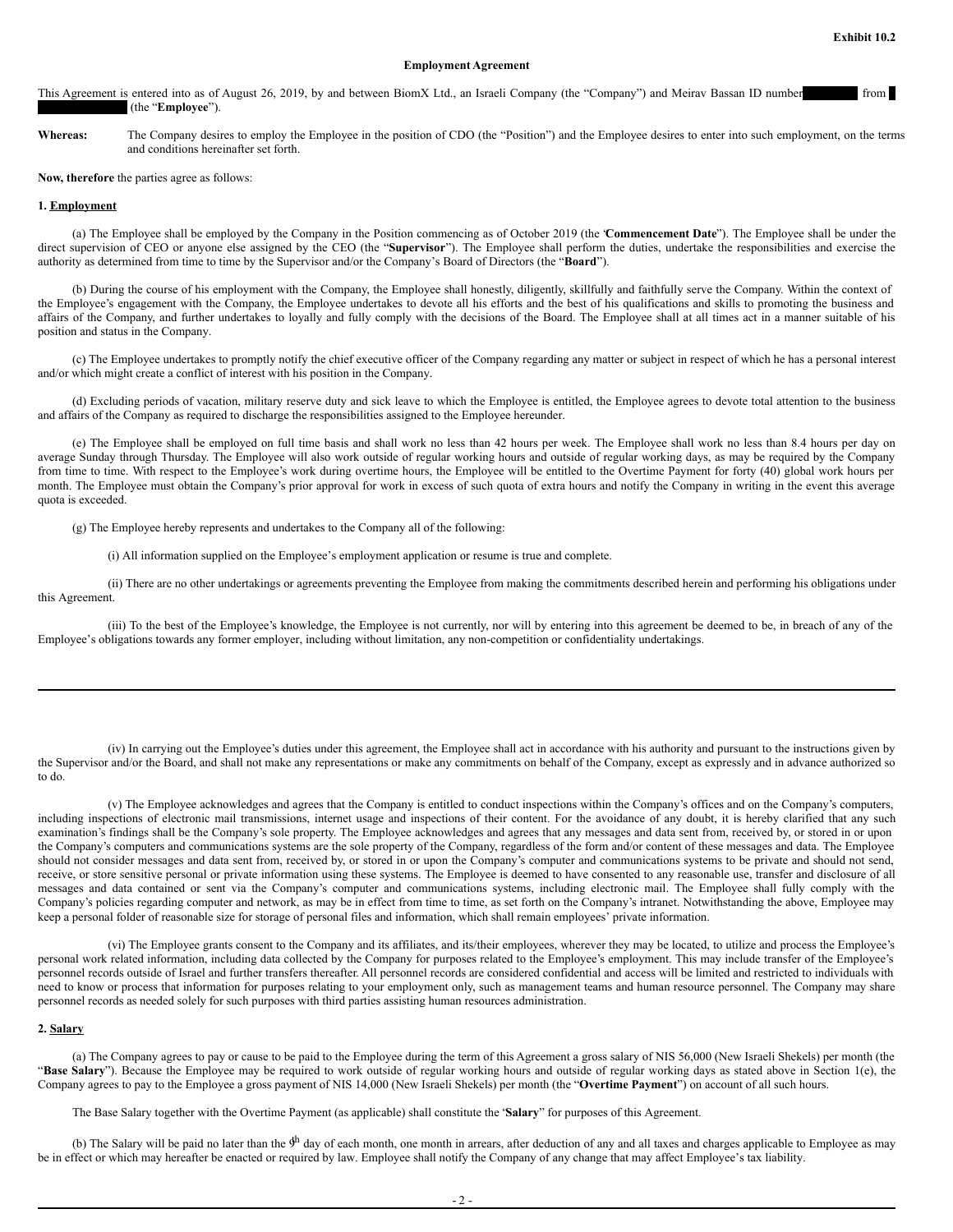## **3. Employee Benefits**

(a) The Employee shall be entitled to the following benefits:

(i) Pension Plan. The Company will pay to (unless agreed otherwise by the parties) a managers insurance company or a pension fund, subject to the Employee's decision, for the Employee, an amount equal to 8.33% of the Salary, which shall be allocated to a fund for severance pay, and an additional amount equal to up to 7.3%% of the Salary in case the Employee is insured through an managers insurance policy, or 6.5% of the Salary in case the Employee is insured through a pension fund, which shall be allocated to a provident fund or pension plan. In addition, the Company will deduct from the Salary an amount equal to  $6\%$  of the Employee's Salary, which shall constitute the Employee's contribution to the insurance premium for the provident fund or pension plan. In case the Employee chooses to allocate his pension payments to a managers insurance policy (and not a pension fund), the Company shall also insure Employee under a Work Disability Insurance at the rate required to insure 75% of the Salary and for this purpose will contribute an amount of up to 2.5% of the Salary insured in such insurance policy for disability insurance in a policy and/or insurance company to be chosen by the Company, provided that such insurance is available for the Employee.

The Employee hereby agrees and acknowledges that all of the payments that the Company shall make to the abovementioned pension plan shall be instead of any severance pay to which the Employee shall be entitled to receive from the Company with respect to the salary from which these payments were made and the period during which they were made (the "**Termination Salary**"), in accordance with Section 14 of the Severance Pay Law 5723-1963 (the **Law**"). The parties hereby adopt the General Approval of the Minister of Labor and Welfare, published in the Official Publications Gazette No. 4659 on June 30, 1998, attached hereto as Schedule B. The Company hereby waives in advance any claim it has or may have to be refunded any of the payments made to the pension fund or the manager's insurance policy, unless (1) the Employee's right to severance pay is invalidated by a court ruling on the basis of Sections 16 or 17 of the Law (and in such case only to the extent it is invalidated), or (2) the Employee withdrew funds from the manager's insurance policy for reasons other than an "Entitling Event" without first informing the Company of his intention to do so. An "Entitling Event" means death, disability or retirement at the age of 60 or more.

(ii) Educational Fund (*"Keren Hishtalmut"*). The Company will contribute to a recognized educational fund an amount equal to 7.5% of each monthly payment of the Salary, and will deduct from each monthly payment and contribute to such education fund an additional amount equal to 2.5% of each such month's Salary. All tax consequences resulting from the Company contribution to such educational fund shall be borne solely by Employee.

(iii) Transportation Costs. The Company shall pay the Employee during the term of this Agreement payments for transportation costs the amount of NIS 2,500 per month. All tax consequences resulting from this benefit shall be borne solely by Employee. The travel allowance shall not be considered as part of the Salary for the purpose of calculation of benefits and entitlements.

(iv) Sick Leave. The Employee will be entitled to sick leave payment from the first day of absence and up to a maximum of 22 days a year. It is hereby clarified, that to the extent the Employee is entitled to payments under the Employee's managers insurance policy and/or disability insurance, such payments will be in lieu of the payment of sick leave payments the Company will be entitled to pay under applicable law.

- 3 -

(v) Vacation. The Employee shall be entitled to an annual vacation of 24 working days at full pay (based upon a full time position). A "working day" shall mean Sunday to Thursday inclusive, and Saturday shall be the weekly day of rest of the Employee. The dates of vacation will be coordinated between the Employee and the Company. The Company may require the Employee to take vacation leave in accordance with applicable law. The Employee must take at least 7 consecutive vacation days (of which only 5 need to be working days) per calendar year. The Employee may transfer up to 5 vacation days from year to year; *provided, that* in the event that the Office of the Chief Scientist at the Israeli Ministry of the Economy (the "**OCS**") decides to discontinue funding of the Company at any time prior to the lapse of a three year period, such accumulated vacation days shall be forfeited; and (ii) redemption of vacation days will not be permitted in any case. Any unused vacation days beyond this limit will be forfeited, subject to applicable law.

(vi) Recuperation Pay ("*dme'i havra'a*"). The Employee shall be entitled to recuperation pay as required by law.

(vii) Special Sign-on Bonus ("Sign-on Bonus"). The Employee will receive a one-time Sign-on Bonus in the gross amount of NIS 380,000 within 75 days following the Commencement Date. All tax consequences resulting from this Sign-on Bonus shall be borne solely by Employee. The Sign-on Bonus shall not be considered as part of the Salary for the purpose of calculation of benefits and entitlements. If Employee terminates this Agreement during the two years following the Commencement Date, or if the Company terminates this Agreement, provided that such termination is with Cause (as defined below), the Employee will be obligated to repay the Company the total amount of such Sign-on Bonus within one (1) week of the termination date. To the maximum extent permitted by applicable law, the Employee authorizes the Company to deduct as a valid set-off, any unpaid compensation, unpaid performance bonus/incentive compensation, outstanding business expenses, and/or any other payments or compensation otherwise owed to the Employee by the Company, against the amount of the Sign-on Bonus (if any) that the Employee is obligated to repay to the Company pursuant to this Section.

(c) During any period of the Employee's military reserve service, the Company shall pay the Salary and all other social benefits due to the Employee hereunder. National Insurance Institute payments in connection with such military reserve duty shall be retained by the Company.

## **4. Expenses.**

The Employee shall be entitled to receive reimbursement, on a monthly basis, of all direct expenses reasonably incurred by him in connection with the performance of his duties hereunder subject to the Company's expense reimbursement policy, as determined by the Board and in effect from time to time, and in accordance with OCS regulations, provided that written receipts are produced for the same and approved by the Company.

# **5. Term and Termination.**

(a) The term of employment under this Agreement will begin as of the Commencement Date and will continue unless either party gives the other party 60 days prior written notice of termination of this Agreement (the "**Advance Notice Period**"), provided that such termination is without Cause (as defined below) (the "**Term**").

In addition, the Company shall have the right to terminate this Agreement at any time by written notice with Cause (as defined below). In such event, this Agreement and the employment relationship shall be deemed effectively terminated as of the time of delivery of such notice.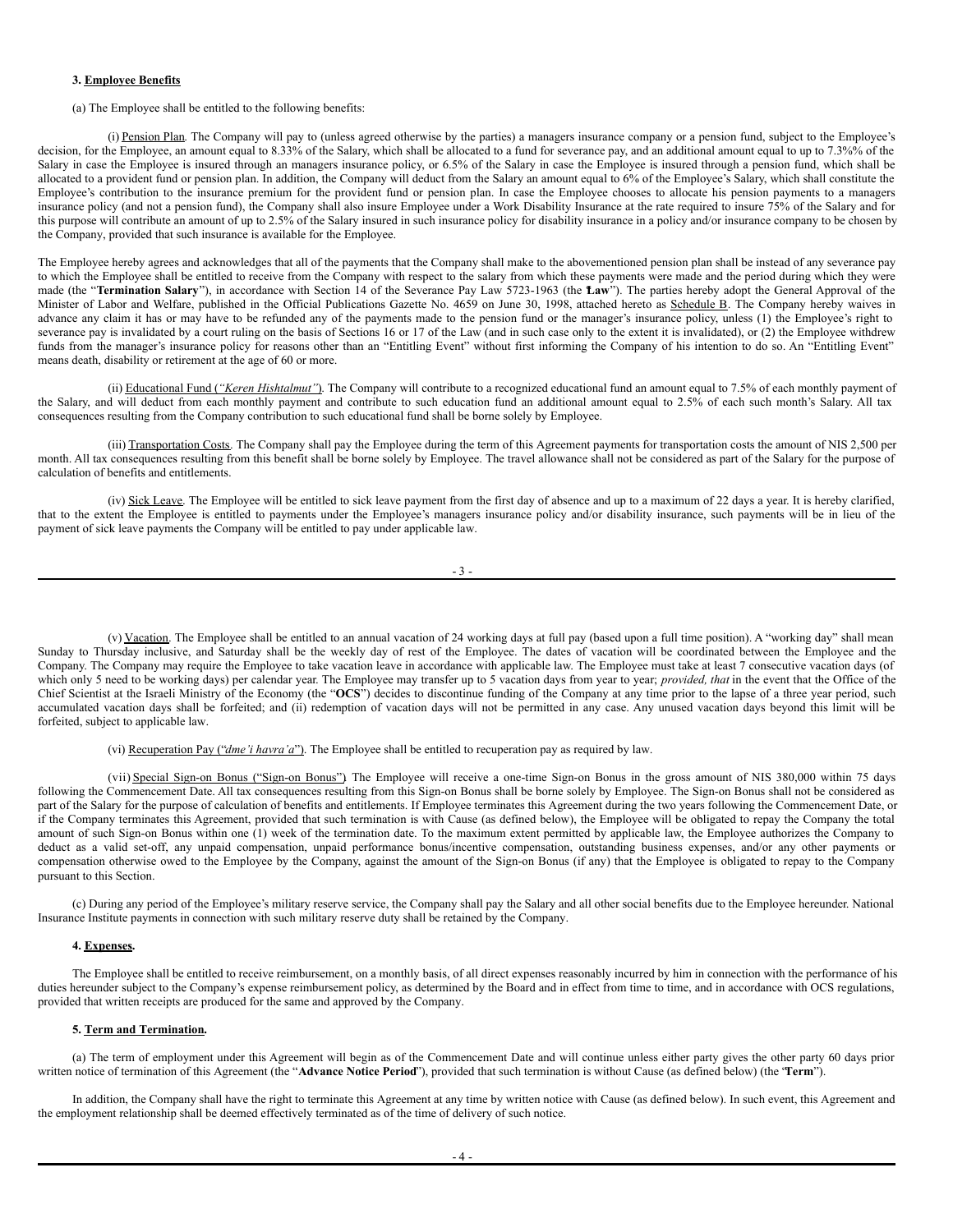<span id="page-21-0"></span>The term "Cause" shall mean (a) Employee's conviction of a crime of moral turpitude, (b) a material breach of the Employee's fiduciary duties towards the Company or its parent company, including theft, embezzlement, or self-dealing, (b) engagement in competing activities, or a material breach of the Employee's confidentiality and nondisclosure obligations towards the Company or its parent company; (c) a material breach of this Agreement by the Employee which is not cured (if curable) within seven (7) days after receipt of written notice thereof; or (d) any other circumstances under which severance pay (or part of them) may be denied from the Employee upon termination of employment under the applicable Israeli law.

(b) In the event that the Company terminates the Employee's employment in its discretion after providing advance written notice to the Employee under sub-section (a) above, then during such period, the Employee shall be entitled to compensation pursuant to Sections 2 and 3 hereof (or their cash equivalent).

(c) In any event of the termination of this Agreement, the Employee shall immediately return all Company property, equipment, materials and documents and the Employee shall cooperate with the Company and use the Employee's best efforts to assist with the integration into the Company's organization of the person or persons who will assume the Employee's responsibilities. At the option of the Company, the Employee shall during such period either continue with his duties or remain absent from the premises of the Company. Under no circumstances will the Employee have a lien over any property provided by or belonging to the Company.

(d) Notwithstanding anything contained herein to the contrary, the Company in its sole discretion shall have the right to terminate the employment relationship with immediate effect or prior to the end of the notice period set forth in subsection (a) above and pay the Employee in lieu of advance notice or the remainder thereof in accordance with applicable law, provided the Company pays employee, during such advance notice period, full compensation pursuant to Sections 2 and 3 hereof.

#### 6. **Confidentiality; Proprietary Rights**

The Employee has executed and agrees to be bound by the provisions governing confidentiality, proprietary rights and non-competition contained in Schedule B to this Agreement, which provisions will survive termination of this Agreement for any reason.

#### **7. Successors and Assigns**

(a) This Agreement shall be binding upon and shall inure to the benefit of the Company, its successors and assigns.

(b) Neither this Agreement nor any right or interest hereunder shall be assignable or transferable by the Employee, his beneficiaries or legal representatives, except by will or by the laws of descent and distribution. This Agreement shall inure to the benefit of and be enforceable by the Employee's legal personal representative.

#### **8. Notices**

For the purpose of this Agreement, notices and all other communications provided for in the Agreement shall be deemed to have been duly given when personally delivered or sent by registered mail, postage prepaid, addressed to the respective addresses set forth below or last given by each party to the other. All notices and communications shall be deemed to have been received on the date of delivery thereof, except that notice of change of address shall be effective only upon receipt.

The initial addresses of the parties for purposes of this Agreement shall be as follows:

The Company: BiomX, 7 Pinhas Sapir St. Ness Ziona

The Employee: At his address in the preamble.

- 5 -

#### **9. Miscellaneous**

No provision of this Agreement may be modified, waived or discharged unless such waiver, modification or discharge is agreed to in writing and signed by the Employee and the Company. No waiver by either party hereto at any time of any breach by the other party hereto of, or compliance with, any condition of this Agreement to be performed by such other party shall be deemed a waiver of similar or dissimilar provisions or conditions at the same or at any prior or subsequent time. No agreement or representations, oral or otherwise, express or implied, with respect to the subject matter hereof have been made by either party which are not expressly set forth in this Agreement.

### **10. Governing Law**

This Agreement shall be governed by and construed and enforced in accordance with the laws of the State of Israel.

### **11. Severability**

In the event that any provision of this Agreement is held invalid or unenforceable in any circumstances by a court of competent jurisdiction, the remainder of this Agreement, and the application of such provision in any other circumstances, shall not be affected thereby, and the unenforceable provision enforced to the maximum extent permissible under law, or otherwise shall be replaced by an enforceable provision that most nearly approximates the intent of the unenforceable provision.

### **12. Entire Agreement**

This Agreement constitutes the entire agreement between the parties hereto and supersedes all prior agreements, understandings and arrangements, oral or written, between the parties hereto with respect to the subject matter hereof.

This Agreement is a personal and specific employment agreement, which formalizes the relations between the Company and the Employee, and which sets forth, in an exclusive and exhaustive manner, the Employee's terms of employment by the Company. The Employee affirms that in the framework of this Employment Agreement he is awarded preferential rights, and the parties therefore affirm that no customs, conventions, norms, agreements or other arrangements, if and when applicable, shall apply to the Employee. It is clarified that the Employee shall not be entitled to any payment, right and/or benefit not explicitly detailed in this Agreement, including any payments, benefits or rights to which other employees of the Company are entitled to (if any) or any benefits the Employee received from any former employer, other than as mandated by applicable law.

The Employee acknowledges and confirms that all terms of Employee's employment are personal and confidential, and undertakes to keep such term in confidence and refrain from disclosing such terms to any third party.

This Agreement and its annexes and exhibits constitute notice to the Employee pursuant to the Notice to Employee (Employment Terms) Law – 2002.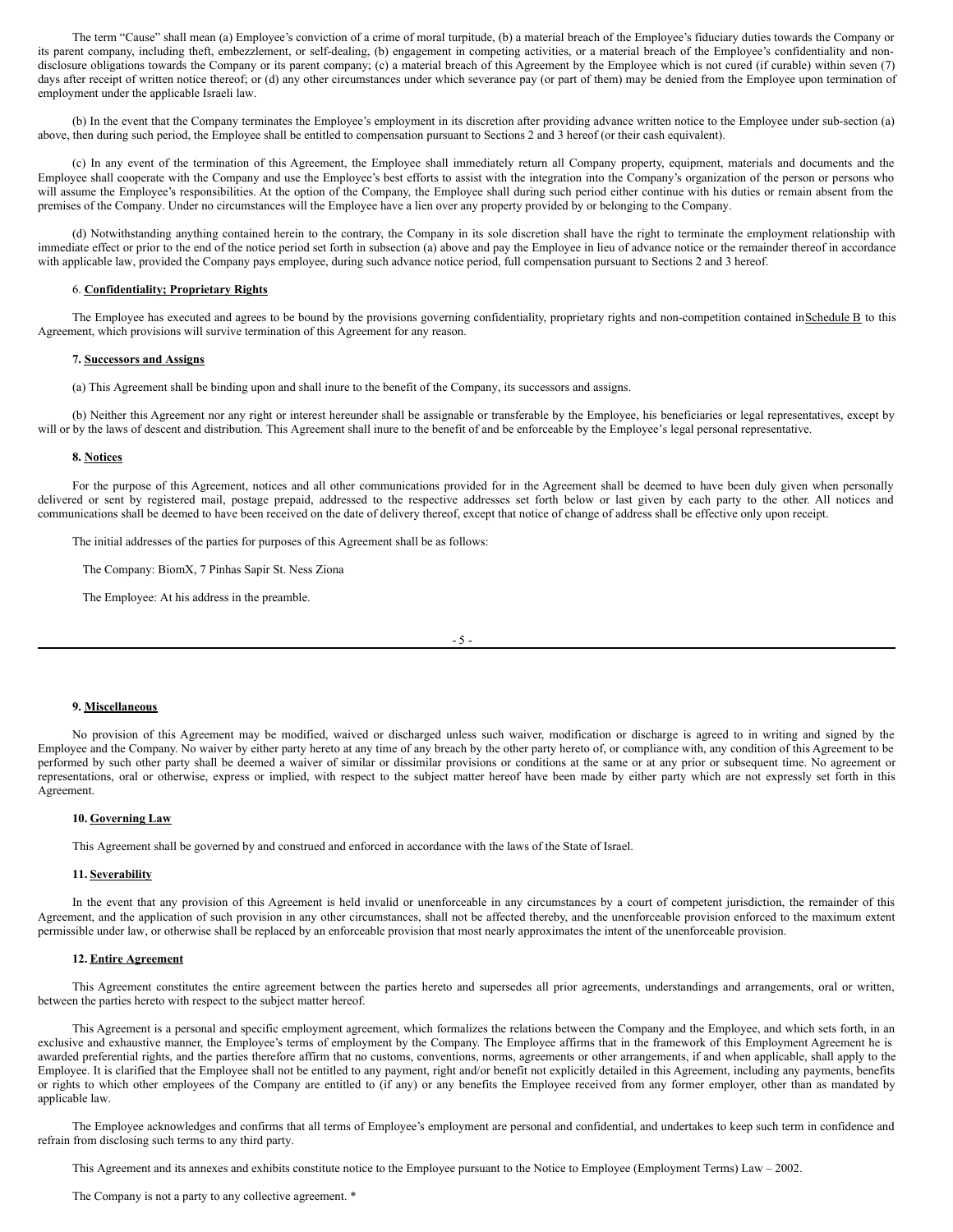#### **BiomX Ltd. Employee**

**By: /s/ Jonathan Solomon By: /s/ Merav Bassan Name: Jonathan Solomon Name: Merav Bassan Title: CEO Dated: August 26, 2019 Dated: August 26, 2019**

- 6 -

### **SCHEDULE A**

### **EMPLOYEE PROPRIETARY INFORMATION AND INVENTIONS AGREEMENT**

I acknowledge that as a result of my employment, I may develop, receive, or otherwise have access to confidential or proprietary information, which is of value to BiomX Ltd. (together with any affiliate, parent company or subsidiary, the "**Company**"). I therefore agree, as a condition of my employment, as follows:

# 1. **Nondisclosure**.

1.1. Recognition of Company's Rights; Nondisclosure. At all times during my employment and thereafter, I will hold in strictest confidence and will not disclose, use, lecture upon or publish any of the Company's Proprietary Information (as defined below), except as such disclosure, use or publication may be required in connection with my work for the Company. I will obtain the Company's written approval before publishing or submitting for publication any material (written, verbal, or otherwise) that relates to my work at the Company and/or incorporates any Company's Proprietary Information. I hereby irrevocably assign to the Company, without any further royalty or payment, any rights I may have or acquire in such Proprietary Information and recognize that all Proprietary Information shall be the sole property of the Company and its assigns.

1.2. Proprietary Information. The term "**Proprietary Information**" shall mean any and all confidential and/or proprietary knowledge, data or information of the Company. By way of illustration but not limitation, "**Proprietary Information**" includes (a) trade secrets, inventions, mask works, ideas, processes, formulas, source and object codes, data, programs, other works of authorship, know-how, improvements, discoveries, developments, designs and techniques including such developed by me during my employment or in the course of my engagement with the Company (prior to the commencement of my employment) in the Company's field of business, research or development (excluding inventions not assignable under Section 2.4), (hereinafter collectively referred to as "**Inventions**"); and (b) information regarding plans for research, development, new products, marketing and selling, business plans, budgets and unpublished financial statements, licenses, prices and costs, suppliers and customers; and (c) information regarding the skills and compensation of other employees of the Company. Notwithstanding the foregoing, it is understood that, at all such times, I am free to use information which is generally known in the trade or industry, which is not gained as result of a breach of this Agreement, to whatever extent and in whichever way I wish.

1.3. Third Party Information. I understand, in addition, that the Company has received and in the future will receive from third parties confidential or proprietary information (the "**Third Party Information**") subject to a duty on the Company's part to maintain the confidentiality of such information and to use it only for certain limited purposes. During the term of my employment and thereafter, I will hold Third Party Information in the strictest confidence and will not disclose to anyone (other than Company personnel who need to know such information in connection with their work for the Company) or use, except in connection with my work for the Company, Third Party Information unless expressly authorized by an officer of the Company in writing.

1.4. No Improper Use of Information of Prior Employers and Others During my employment by the Company, I will not improperly use or disclose any confidential information or trade secrets, if any, of any former employer or any other person to whom I have an obligation of confidentiality, and I will not bring onto the premises of the Company any unpublished documents or any property belonging to any former employer or any other person to whom I have an obligation of confidentiality unless consented to in writing by that former employer or person.

 $-7 -$ 

# 2. **Acknowledgement of Ownership; Assignment of Inventions.**

2.1. Proprietary Rights. The term "Proprietary Rights" shall mean all trade secret, patent, copyright, mask work, design, and other intellectual property rights throughout the world.

2.2. Disclosure of Inventions. I will promptly disclose in writing to the Company all Inventions, made or discovered or conceived or reduced to practice or developed by me, either alone or jointly with others, during the term of my employment. I will also disclose to the Company all Inventions made, discovered, conceived, reduced to practice, or developed by me within three (3) months after the termination of my employment with the Company which resulted, in whole or in part, from my prior employment by the Company. Such disclosures shall be received by the Company in confidence, to the extent such Inventions are not assigned to the Company pursuant to this Agreement.

2.3. Assignment of Inventions. Subject to Sections 2.4, I hereby assign and agree to assign in the future (when any such Inventions or Proprietary Rights are first reduced to practice or first fixed in a tangible medium, as applicable) to the Company all my right, title and interest in and to any and all Inventions whether or not patentable or registrable under copyright or other statutes, made or conceived or reduced to practice or learned by me, either alone or jointly with others, during the period of my employment with the Company or otherwise relating to the business, products, services, or research and development of the Company. Inventions assigned to the Company, or to a third party as directed by the Company pursuant to this Section 2, are hereinafter referred to as "Company Inventions".

2.4. Non-assignable Inventions. This Agreement will not be deemed to require assignment of any invention which was developed entirely on my own time without using the Company's equipment, supplies, facilities, or Proprietary Information and which is not related to the Company's actual business, research or development. In addition, the Agreement will not apply with respect to inventions, if any, that were reduced to practice, made or conceived by the undersigned not in connection with the undersigned relationship with the Company and have been fully disclosed to the Company prior to my engagement with the Company ("**Excluded Inventions**"). All Excluded Inventions existing as of the date hereof are listed in Exhibit 1 hereto.

2.5. Government or Third Party. I also agree to assign all my right, title and interest in and to any particular Company Invention to any third party, including without limitation government agency, as directed by the Company.

2.6. Works Made for Hire. I acknowledge that all original works of authorship which are made by me (solely or jointly with others) within the scope of my employment and which are protectable by copyright are the sole property of the Company pursuant to applicable copyright law.

2.7. Assignment or Waiver of Moral Rights. Any assignment of copyright hereunder (and any ownership of a copyright as a work made for hire) includes all rights of paternity, integrity, disclosure and withdrawal and any other rights that may be known as or referred to as "moral rights" (collectively "Moral Rights"). To the extent such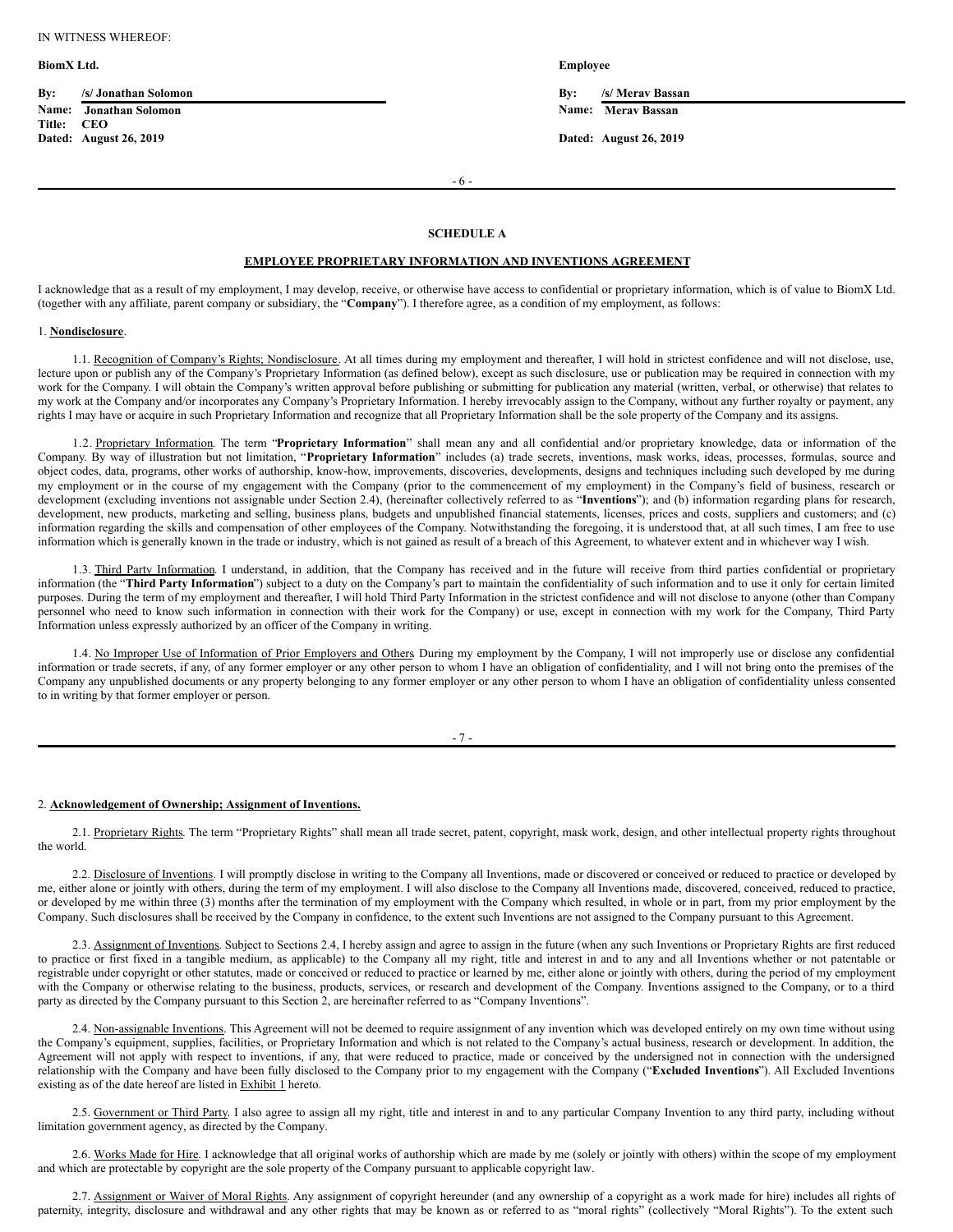Moral Rights cannot be assigned under applicable law and to the extent the following is allowed by the laws in the various countries where Moral Rights exist, I hereby waive such Moral Rights and consent to any action of the Company that would violate such Moral Rights in the absence of such consent.

2.8. Enforcement of Proprietary Rights. I will assist the Company in every proper way to obtain, and from time to time enforce, any Proprietary Rights relating to Company Inventions in any and all countries. To that end, I will execute, verify and deliver such documents and perform such other acts (including appearances as a witness) as the Company may reasonably request for use in applying for, obtaining, perfecting, evidencing, sustaining and enforcing such Proprietary Rights and the assignment thereof. In addition, I will execute, verify and deliver assignments of such Proprietary Rights to the Company or its designee. My obligation to assist the Company with respect to Proprietary Rights relating to such Company Inventions in any and all countries shall continue beyond the termination of my employment, but the Company shall compensate me at a reasonable rate after my termination for the time actually spent by me at the Company's request on such assistance.

#### 2.9. Service Inventions.

a) For the removal of any doubt, Sections 2.2, 2.3 and 2.5 above will apply to any "Service Inventions" as defined in the Israeli Patent Law, 1967 (the "Patent Law"), it being clarified that under no circumstances will I be deemed to have any proprietary right in any such Service Invention, notwithstanding the provision or nonprovision of any notice of an invention and/or company response to any such notice, under Section 132(b) of the Patent Law. This agreement is expressly intended to be an agreement with regard to the terms and conditions of consideration for Service Inventions in accordance with Section 134 of the Patent Law.

b) I acknowledge and agree that I will not be entitled to additional royalties, consideration or other payments with regard to any Prior Inventions, Company Inventions, Service Inventions or any of the intellectual property rights set forth above, including any commercialization of such Prior Inventions, Company Inventions, Service Inventions or other intellectual property rights, and do hereby explicitly, irrevocably and unconditionally waive the right to receive any such additional royalties, consideration or other payments. I agree that my role with the Company expressly entails and may in the future entail generation of "Service Inventions". Without derogating from the aforesaid, it is hereby clarified that the level of my compensation and consideration has been established based upon the aforementioned waiver of rights to receive any such additional royalties, consideration or other payments, and that my compensation as an employee of the Company includes full and final compensation and consideration to which I may be entitled under law with respect to any Prior Inventions, Company Inventions, Service Inventions or any of the intellectual property rights set forth above.

2.10. Records. I agree to keep and maintain adequate and current records (in the form of notes, sketches, drawings and in any other form that may be required by the Company) of all of the Company's Proprietary Information developed by me and all of the Company's Inventions made by me during the period of my employment at the Company, which records shall be available to and remain the sole property of the Company at all times.

#### 3. **Non-compete, Non-conflict.**

3.1. Competitive Activities. I agree that, during the period of my employment with the Company and for a period of six (6) months thereafter, I will not, directly or indirectly, engage in any employment or business activity, or hold an interest in any business, which is competitive with the business of the Company, provided, however, that I may purchase or otherwise acquire up to (but not more than) one percent (1%) of any class of securities of any enterprise (but without otherwise participating in the activities of such enterprise) if such securities are listed on any national or regional securities exchange. I further agree that for the period of my employment by the Company and for a period of twelve (12) months thereafter, I will not induce any employee of the Company to leave the employ of the Company, and will not induce any customer, client and/or supplier of the Company to cease or limit its business relationships with the Company.

3.2. No Conflicting Obligation. I represent that my performance of all the terms of this Agreement and as an employee of the Company does not and will not breach any agreement to keep in confidence information acquired by me in confidence or in trust prior to my employment by the Company. I have not entered into, and I agree I will not enter into, any agreement either written or oral in conflict herewith.

4. Return of Company Documents. When I leave the employ of the Company, I will promptly deliver to the Company any and all drawings, notes, memoranda, specifications, devices, formulas, and documents, together with all copies thereof, and any other material containing or disclosing any Company Inventions, Third Party Information or Proprietary Information of the Company.

5. Notification of New Employer. In the event that I leave the employ of the Company, I hereby consent to the notification of my new employer of my rights and obligations under this Agreement.

### 6. **General Provisions.**

6.1. Severability. In case any one or more of the provisions contained in this Agreement shall, for any reason, be held to be invalid, illegal or unenforceable in any respect, such invalidity, illegality or unenforceability shall not affect the other provisions of this Agreement, and this Agreement shall be construed as if such invalid, illegal or unenforceable provision had never been contained herein. If moreover, any one or more of the provisions contained in this Agreement shall for any reason be held to be excessively broad as to duration, geographical scope, activity or subject, it shall be construed by limiting and reducing it, so as to be enforceable to the extent compatible with the applicable law as it shall then appear.

6.2. Successors and Assigns. This Agreement will be binding upon my heirs, executors, administrators and other legal representatives and will be for the benefit of the Company, its successors, and its assigns.

6.3. Survival. The provisions of this Agreement shall survive the termination of my employment and the assignment of this Agreement by the Company to any successor in interest or other assignee.

6.4. Waiver. No waiver by the Company of any breach of this Agreement shall be a waiver of any preceding or succeeding breach. No waiver by the Company of any right under this Agreement shall be construed as a waiver of any other right. The Company shall not be required to give notice to enforce strict adherence to all terms of this Agreement.

6.5. Entire Agreement. The obligations pursuant to Sections 1 and 2 of this Agreement shall apply to any time during which I was previously employed, or am in the future employed, by the Company as an employee or consultant if no other agreement governs nondisclosure and assignment of inventions during such period. This Agreement is the final, complete and exclusive agreement of the parties with respect to the subject matter hereof and supersedes and merges all prior discussions or agreements between us with respect to the subject matter hereof. No modification of or amendment to this Agreement, nor any waiver of any rights under this Agreement, will be effective unless in writing and signed by both parties hereto. Any subsequent change or changes in my duties, salary or compensation will not affect the validity or scope of this Agreement.

<sup>-</sup> 9 -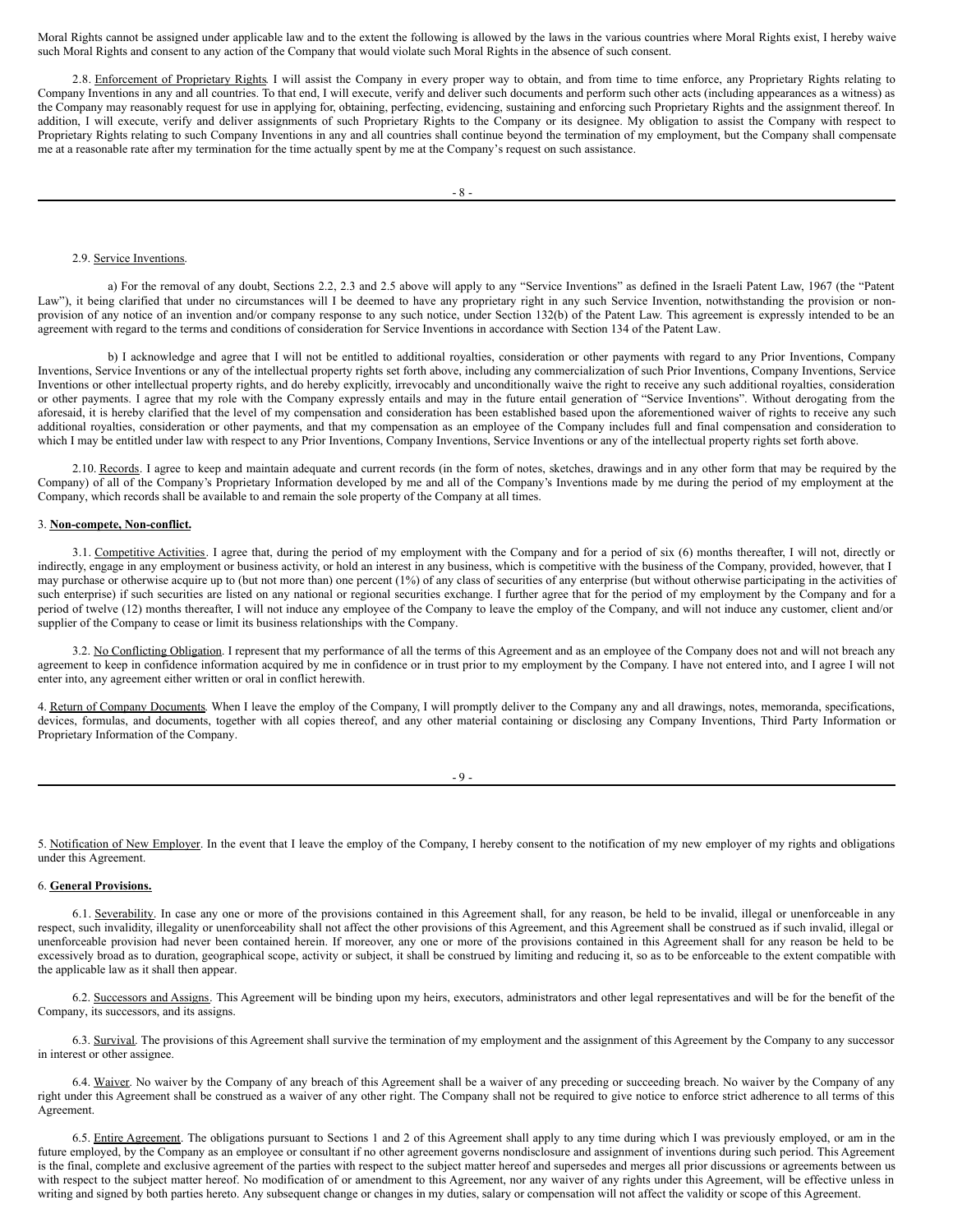6.6. Governing Law. This Agreement shall be governed by, and construed in accordance with the laws of the State of Israel, without giving effect to the rules respecting conflict-of-law.

6.7. Interpretation. The provisions herein shall be construed as intended to be supplementary or complementary to each other and not in way to meant to derogate from or limit one another.

I HAVE READ THIS AGREEMENT CAREFULLY AND UNDERSTAND ITS TERMS.

### ACCEPTED AND AGREED TO BY:

/s/ Merav Bassan August 26, 2019

Merav Bassan Date

- 10 -

# **Exhibit 1**

# **LIST OF PRIOR INVENTIONS/ AND ORIGINAL WORKS OF AUTHORSHIP EXCLUDED UNDER SECTION 2.4**

None

- 11 -

## **SCHEDULE B**

#### **General Order and Confirmation Regarding Payments of Employers to Pension Funds and Insurance Funds instead of Severance Pay**

Pursuant to the power granted to me under section 14 of the Severance Pay Law 5723-1963**("Law"**) I hereby confirm that payments paid by an employer, commencing the date hereof, to an employee's comprehensive pension fund into a provident fund which is not an insurance fund, as defined in the Income Tax Regulations (Registration and Management Rules of a Provident Fund) 5724-1964 **("Pension Fund"**), or to a Manager's Insurance Fund that includes the possibility of an allowance or a combination of payments to an Allowance Plan and to a plan which is not an Allowance Plan in an Insurance Fund **("Insurance Fund"**), including payments which the employer paid by combination of payments to a Pension Fund and to an Insurance Fund whether there exists a possibility in the Insurance Fund to an allowance plan **("Employer Payments"**), will replace the severance pay that the employee is entitled to for the salary and period of which the payments were paid ("**Exempt Wages"**) if the following conditions are satisfied:

## (1) Employer Payments –

(A) for Pension Funds are not less than 14.33 % of the Exempt Wages or 12% of the Exempt Wages, if the employer pays for her employee an additional payment on behalf of the severance pay completion for a providence fund or Insurance Fund at the rate of 2.33% of the Exempt Wages. If an employer does not pay the additional 2.33% on top of the 12%, then the payment will constitute only 72% of the Severance Pay.

(B) to the Insurance Fund are not less that one of the following:

(1) 13.33% of the Exempt Wages if the employer pays the employee additional payments to insure her monthly income in case of work disability, in a plan approved by the Supervisor of the Capital Market, Insurance and Savings in the Finance Ministry, at the lower of, a rate required to insure 75% of the Exempt Wages or 2.5% of the Exempt Wages **("Disability Payment"**).

(2) 11% of the Exempt Wages if the employer pays an additional Disability Payment and in this case the Employer Payments will constitute only 72% of the employee's severance pay; if, in addition to the abovementioned sum, the employer pays 2.33% of the Exempt Wages for the purpose of Severance Pay completion to providence fund or Insurance Funds, the Employer Payments will constitute 100% of the severance pay.

(2) A written agreement must be made between the employer and employee no later than 3 months after the commencement of the Employer Payments that includes –

(A) the agreement of the employee to the arrangement pursuant to this confirmation which details the Employer Payments and the name of the Pension Fund or Insurance Fund; this agreement must include a copy of this confirmation;

(B) an advanced waiver of the employer for any right that she could have to have her payments refunded unless the employee's right to severance pay is denied by judgment according to sections 16 or 17 of the Law, and in case the employee withdrew monies from the Pension Fund or Insurance Fund not for an Approved Event; for this matter, Approved Event or purpose means death, disablement or retirement at the age of 60 or over.

(3) This confirmation does not derogate from the employee's entitlement to severance pay according to the Law, Collective Agreement, Extension Order or personal employment agreement, for any salary above the Exempt Wages.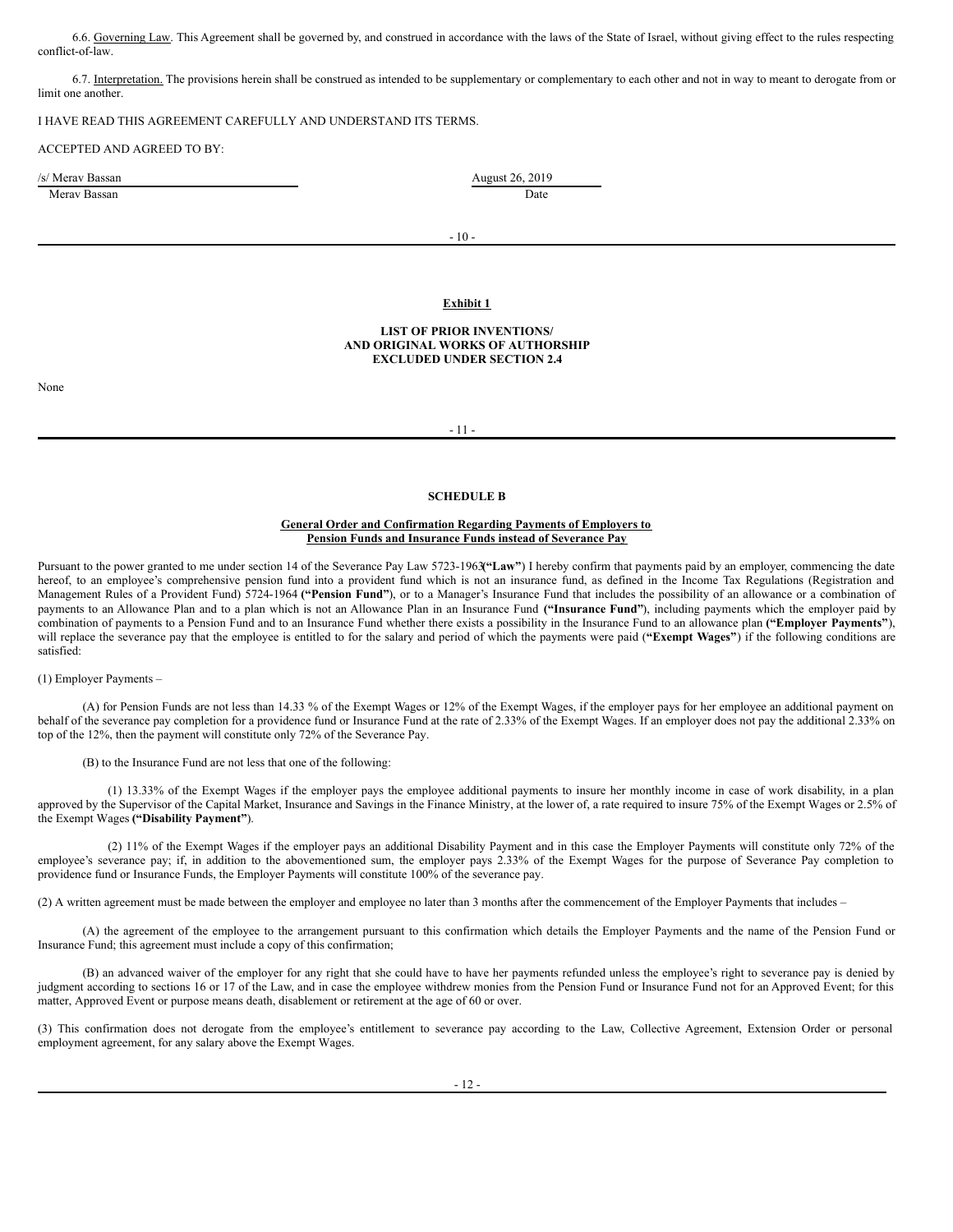#### **Employment Agreement**

THIS Agreement is entered into as of January 1, 2017, by and between MBcure Ltd., an Israeli Company under incorporation (the "Company") and Assaf Oron ID. (the "Employee").

**WHereas:** The Company is being established as a project company to participate in the biotechnological incubator established by FutuRxLtd (the "**Incubator**").

**WHereas**: The Company desires to employ the Employee in the position of Chief Business Officer (the**"Position")** and the Employee desires to enter into such employment, on the terms and conditions hereinafter set forth.

**NOW, THEREFORE** the parties agree as follows:

### **1. Employment**

(a) The Employee shall be employed by the Company in the Position commencing as of January 8, 2017 (the "**Commencement Date**"). **The** first 3 month of his employment shall be considered as a trial period (the "**Trial Period**"). The Employee shall be under the direct supervision of the CEO, or anyone assigned by the CEO (the "**Supervisor**"). The Employee shall perform the duties, undertake the responsibilities and exercise the authority as determined from time to time by the Supervisor and/or the Company's Board of Directors (the "**Board**"). The Employee's duties and responsibilities hereunder may also include, if so directed by the Supervisor and/or the Board, the performance of other services for the Incubator.

(b) During the course of his employment with the Company, the Employee shall honestly, diligently, skillfully and faithfully serve the Company. Within the context of the Employee's engagement with the Company, the Employee undertakes to devote all his efforts and the best of his qualifications and skills to promoting the business and affairs of the Company, and further undertakes to loyally and fully comply with the decisions of the Board. The Employee shall at all times act in a manner suitable of his position and status in the Company.

(c) The Employee undertakes to promptly notify the chief executive officer of the Company regarding any matter or subject in respect of which he has a personal interest and/or which might create a conflict of interest with his position in the Company.

(d) Excluding periods of vacation, military reserve duty and sick leave to which the Employee is entitled, the Employee agrees to devote total attention and full time to the business and affairs of the Company as required to discharge the responsibilities assigned to the Employee hereunder.

(e) The Employee shall be employed on a full-time basis and shall work no less than 43 hours per week. The Employee shall work no less than 8.6 hours per day on average Sunday through Thursday. The Employee will also work outside of regular working hours and outside of regular working days, as may be required by the Company from time to time. With respect to the Employee's work during overtime hours, the Employee will be entitled to the Overtime Payment for forty (40) global work hours per month. The Employee must obtain the Company's prior approval for work in excess of such quota of extra hours and notify the Company in writing in the event this average quota is exceeded.

(g) The Employee hereby represents and undertakes to the Company all of the following:

(i) All information supplied on the Employee's employment application or resume is true and complete.

(ii) There are no other undertakings or agreements preventing the Employee from making the commitments described herein and performing his obligations under this Agreement.

(iii) To the best of the Employee's knowledge, the Employee is not currently, nor will by entering into this agreement be deemed to be, in breach of any of the Employee's obligations towards any former employer, including without limitation, any non-competition or confidentiality undertakings.

(iv) In carrying out the Employee's duties under this agreement, the Employee shall act in accordance with his authority and pursuant to the instructions given by the Supervisor and/or the Board, and shall not make any representations or make any commitments on behalf of the Company, except as expressly and in advance authorized so to do.

(v) The Employee acknowledges and agrees that the Company is entitled to conduct inspections within the Company's offices and on the Company's computers, including inspections of electronic mail transmissions, internet usage and inspections of their content. For the avoidance of any doubt, it is hereby clarified that any such examination's findings shall be the Company's sole property. The Employee acknowledges and agrees that any messages and data sent from, received by, or stored in or upon the Company's computers and communications systems are the sole property of the Company, regardless of the form and/or content of these messages and data. The Employee should not consider messages and data sent from, received by, or stored in or upon the Company's computer and communications systems to be private and should not send, receive, or store sensitive personal or private information using these systems. The Employee is deemed to have consented to any reasonable use, transfer and disclosure of all messages and data contained or sent via the Company's computer and communications systems, including electronic mail. The Employee shall fully comply with the Company's policies regarding computer and network, as may be in effect from time to time, as set forth on the Company's intranet. Notwithstanding the above, Employee may keep a personal folder of reasonable size for storage of personal files and information, which shall remain employees' private information.

(vi) The Employee grants consent to the Company and its affiliates, and its/their employees, wherever they may be located, to utilize and process the Employee's personal work related information, including data collected by the Company for purposes related to the Employee's employment. This may include transfer of the Employee's personnel records outside of Israel and further transfers thereafter. All personnel records are considered confidential and access will be limited and restricted to individuals with need to know or process that information for purposes relating to your employment only, such as management teams and human resource personnel. The Company may share personnel records as needed solely for such purposes with third parties assisting human resources administration.

**2. Salary**

(a) The Company agrees to pay or cause to be paid to the Employee during the term of this Agreement a gross salary of NIS 31,500 (thirty-one thousand and five hundred New Israeli Shekels) per month (the "**Base Salary**"). Because the Employee may be required to work outside of regular working hours and outside of regular working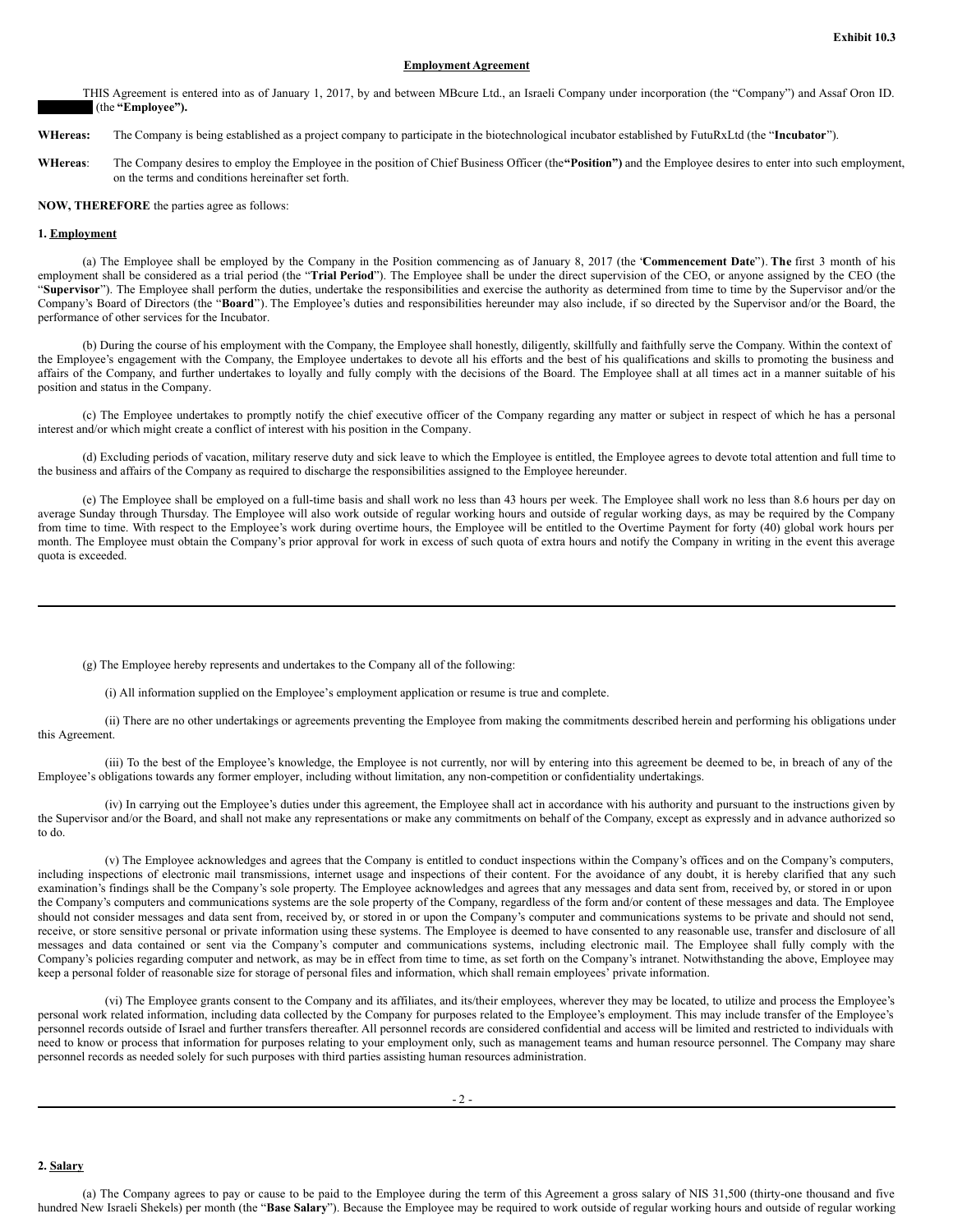days as stated above in Section 1(e), the Company agrees to pay to the Employee a gross payment of NIS 8,500 (eight thousand and five hundred New Israeli Shekels) per month (the "**Overtime Payment**") on account of all such hours.

The Base Salary together with the Overtime Payment (as applicable) shall constitute the**"Salary"** for purposes of this Agreement.

(b) The Salary will be paid no later than the  $9<sup>h</sup>$  day of each month, one month in arrears, after deduction of any and all taxes and charges applicable to Employee as may be in effect or which may hereafter be enacted or required by law. Employee shall notify the Company of any change that may affect Employee's tax liability.

# **3. Employee Benefits**

(a) The Employee shall be entitled to the following benefits:

(i) Pension Plan. The Company will pay to (unless agreed otherwise by the parties) a managers insurance company or a pension fund, subject to the Employee's decision, for the Employee, an amount equal to 8.33% of the Salary, which shall be allocated to a fund for severance pay, and an additional amount equal to 5% of the Salary in case the Employee is insured through an managers insurance policy, or 6.5% of the Salary in case the Employee is insured through a pension fund, which shall be allocated to a provident fund or pension plan. In addition, the Company will deduct from the Salary an amount equal to 6% of the Employee's Salary, which shall constitute the Employee's contribution to the insurance premium for the provident fund or pension plan. In case the Employee chooses to allocate his pension payments to a managers insurance policy (and not a pension fund), the Company shall also insure Employee under a Work Disability Insurance at the rate required to insure 75% of the Salary and for this purpose will contribute an amount of up to 2.5% of the Salary insured in such insurance policy for disability insurance in a policy and/or insurance company to be chosen by the Company, provided that such insurance is available for the Employee.

The Employee hereby agrees and acknowledges that all of the payments that the Company shall make to the abovementioned pension plan shall be instead of any severance pay to which the Employee or Employee's successors shall be entitled to receive from the Company with respect to the salary from which these payments were made and the period during which they were made (the **"Termination Salary"),** in accordance with Section 14 of the Severance Pay Law 5723-1963 (the**"Law").** The parties hereby adopt the General Approval of the Minister of Labor and Welfare, published in the Official Publications Gazette No. 4659 on June 30, 1998, attached hereto as Schedule B. The Company hereby waives in advance any claim it has or may have to be refunded any of the payments made to the pension fund or the manager's insurance policy, unless (1) the Employee's right to severance pay is invalidated by a court ruling on the basis of Sections 16 or 17 of the Law (and in such case only to the extent it is invalidated), or (2) the Employee withdrew funds from the manager's insurance policy for reasons other than an "Entitling Event" without first informing the Company of his intention to do so. An "Entitling Event" means death, disability or retirement at the age of 60 or more.

(ii) Educational Fund *("Keren Hishtalmut")*. The Company will contribute to a recognized educational fundan amount equal to 7.5% of each monthly payment of the Salary, up to NIS 15,712, and will deduct from each monthly payment and contribute to such education fund an additional amount equal to 2.5% of each such month's Salary, up to NIS 15,712;

(iii) Transportation Costs. The Employee will be entitled to Company related car maintenance and transportation expenses, as follows: the Company pay a sum of up to NIS 2,500 per month as its contribution towards transportation costs, car insurance, registration and service expenses against receipts, which will be calculated on a calendar year basis. It is hereby clarified that any and all tax consequences resulting from this benefit shall be borne solely by Employee.

$$
-3 -
$$

(iv) Sick Leave. The Employee will be entitled to sick leave payment from the first day of absence and up to a maximum of eighteen days a year. It is hereby clarified, that to the extent the Employee is entitled to payments under the Employee's managers insurance policy and/or disability insurance, such payments will be in lieu of the payment of sick leave payments the Company will be entitled to pay under applicable law.

(v) Vacation. The Employee shall be entitled to an annual vacation of 21 working days at full pay (based upon a full time position). A "working day" shall mean Sunday to Thursday inclusive, and Saturday shall be the weekly day of rest of the Employee. The dates of vacation will be coordinated between the Employee and the Company. The Company may require the Employee to take vacation leave in accordance with applicable law. The Employee must take at least 7 consecutive vacation days (of which only 5 need to be working days) per calendar year. The Employee may transfer up to 5 vacation days from year to year; *provided, that* in the event that the Office of the Chief Scientist at the Israeli Ministry of the Economy (the "**OCS**") decides to discontinue funding of the Company at any time prior to the lapse of a three year period, such accumulated vacation days shall be forfeited; and (ii) redemption of vacation days will not be permitted in any case. Any unused vacation days beyond this limit will be forfeited, subject to applicable law.

(vi) Recuperation Pay *("dme'i havra'a")*. The Employee shall be entitled to recuperation pay as required by law, which shall be paid on a monthly basis.

(b) During any period of the Employee's military reserve service, the Company shall pay the Salary and all other social benefits due to the Employee hereunder. National Insurance Institute payments in connection with such military reserve duty shall be retained by the Company.

### **4. Expenses.**

The Employee shall be entitled to receive reimbursement, on a monthly basis, ofall direct expenses reasonably incurred by him in connection with the performance of his duties hereunder subject to the Company's expense reimbursement policy, as determined by the Board and in effect from time to time, and in accordance with OCS regulations, provided that written receipts are produced for the same and approved by the Company.

### **5. Term and Termination**

(a) The term of employment under this Agreement will begin as of the Commencement Date and will continue unless either party gives the other party thirty (30) days prior written notice of termination of this Agreement (the **"Advance Notice Period"),** provided that such termination is without Cause (as defined below) (the**"Term").** Notwithstanding the above, during the Trial Period, the advanced notice period will be in accordance with the Israeli applicable law and not 30 days as abovementioned.

In addition, the Company shall have the right to terminate this Agreement at any time by written notice with Cause (as defined below). In such event, this Agreement and the employment relationship shall be deemed effectively terminated as of the time of delivery of such notice.

The term "Cause" shall mean (a) Employee's conviction of a crime of moral turpitude, (b) a material breach of the Employee's fiduciary duties towards the Company or its parent company, including theft, embezzlement, or self-dealing, (b) engagement in competing activities, or a material breach of the Employee's confidentiality and nondisclosure obligations towards the Company or its parent company; (c) a material breach of this Agreement by the Employee which is not cured (if curable) within seven (7) days after receipt of written notice thereof; or (d) any other circumstances under which severance pay (or part of them) may be denied from the Employee upon termination of employment under the applicable Israeli law.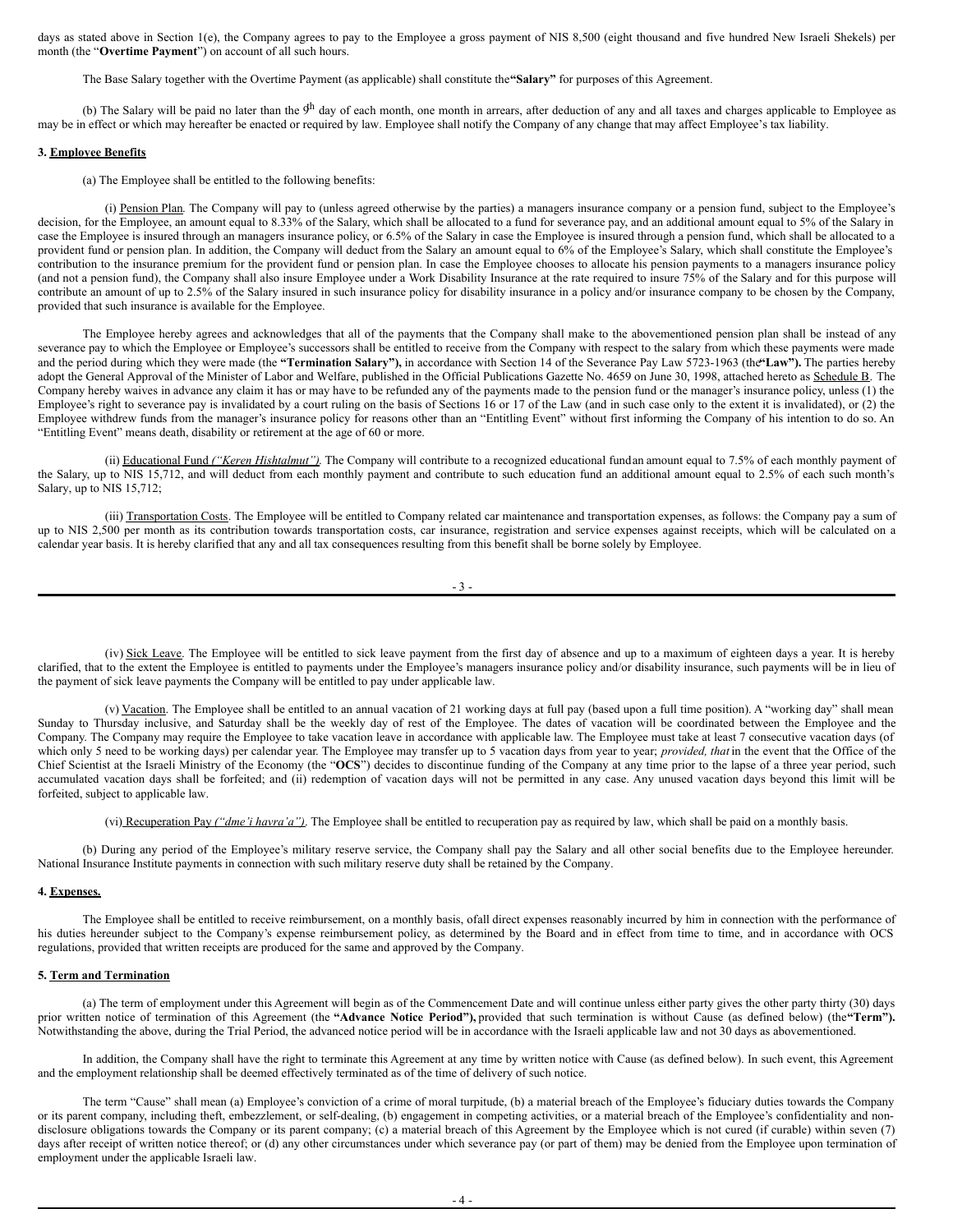(b) In the event that the Company terminates the Employee's employment in its discretion after providing advance written notice to the Employee under sub-section (a) above, then during such period, the Employee shall be entitled to compensation pursuant to Sections 2 and 3 hereof (or their cash equivalent).

(c) In any event of the termination of this Agreement, the Employee shall immediately return all Company property, equipment, materials and documents and the Employee shall cooperate with the Company and use the Employee's best efforts to assist with the integration into the Company's organization of the person or persons who will assume the Employee's responsibilities. At the option of the Company, the Employee shall during such period either continue with his duties or remain absent from the premises of the Company. Under no circumstances will the Employee have a lien over any property provided by or belonging to the Company.

(d) Notwithstanding anything contained herein to the contrary, the Company in its sole discretion shall have the right to terminate the employment relationship with immediate effect or prior to the end of the notice period set forth in subsection (a) above and pay the Employee in lieu of advance notice or the remainder thereof in aaccordance with applicable law, provided the Company pays employee, during such advance notice period, full compensation pursuant to Sections 2 and 3 hereof.

### **6. Confidentiality; Proprietary Rights**

The Employee has executed and agrees to be bound by the provisions governing confidentiality, proprietary rights and non-competition contained inSchedule B to this Agreement, which provisions will survive termination of this Agreement for any reason.

#### **7. Successors and Assigns**

(a) This Agreement shall be binding upon and shall inure to the benefit of the Company, its successors and assigns.

(b) Neither this Agreement nor any right or interest hereunder shall be assignable or transferable by the Employee, his beneficiaries or legal representatives, except by will or by the laws of descent and distribution. This Agreement shall inure to the benefit of and be enforceable by the Employee's legal personal representative.

### **8. Notices**

For the purpose of this Agreement, notices and all other communications provided for in the Agreement shall be deemed to have been duly given when personally delivered or sent by registered mail, postage prepaid, addressed to the respective addresses set forth below or last given by each party to the other. All notices and communications shall be deemed to have been received on the date of delivery thereof, except that notice of change of address shall be effective only upon receipt.

The initial addresses of the parties for purposes of this Agreement shall be as follows:

The Company: MBcure, 2 ILan Ramon St. Ness Ziona

The Employee: At his address in the preamble.

#### **9. Miscellaneous**

No provision of this Agreement may be modified, waived or discharged unless such waiver, modification or discharge is agreed to in writing and signed by the Employee and the Company. No waiver by either party hereto at any time of any breach by the other party hereto of, or compliance with, any condition of this Agreement to be performed by such other party shall be deemed a waiver of similar or dissimilar provisions or conditions at the same or at any prior or subsequent time. No agreement or representations, oral or otherwise, express or implied, with respect to the subject matter hereof have been made by either party which are not expressly set forth in this Agreement.

| _<br>I<br>I<br>$\sim$ |  |
|-----------------------|--|
|-----------------------|--|

# **10. Governing Law**

This Agreement shall be governed by and construed and enforced in accordance with the laws of the State of Israel.

# **11. Severability**

In the event that any provision of this Agreement is held invalid or unenforceable in any circumstances by a court of competent jurisdiction, the remainder of this Agreement, and the application of such provision in any other circumstances, shall not be affected thereby, and the unenforceable provision enforced to the maximum extent permissible under law, or otherwise shall be replaced by an enforceable provision that most nearly approximates the intent of the unenforceable provision.

# **12. Entire Agreement**

This Agreement constitutes the entire agreement between the parties hereto and supersedes all prior agreements, understandings and arrangements, oral or written, between the parties hereto with respect to the subject matter hereof.

This Agreement is a personal and specific employment agreement, which formalizes the relations between the Company and the Employee, and which sets forth, in an exclusive and exhaustive manner, the Employee's terms of employment by the Company. The Employee affirms that in the framework of this Employment Agreement he is awarded preferential rights, and the parties therefore affirm that no customs, conventions, norms, agreements or other arrangements, if and when applicable, shall apply to the Employee. It is clarified that the Employee shall not be entitled to any payment, right and/or benefit not explicitly detailed in this Agreement, including any payments, benefits or rights to which other employees of the Company are entitled to (if any) or any benefits the Employee received from any former employer, other than as mandated by applicable law.

The Employee acknowledges and confirms that all terms of Employee's employment are personal and confidential, and undertakes to keep such term in confidence and refrain from disclosing such terms to any third party.

This Agreement and its annexes and exhibits constitute notice to the Employee pursuant to the Notice to Employee (Employment Terms) Law - 2002.

The Company is not a party to any collective agreement.

# **MBcure Ltd.**

**By: /s/** Naomi Zak **By:** /s/ Assaf Oron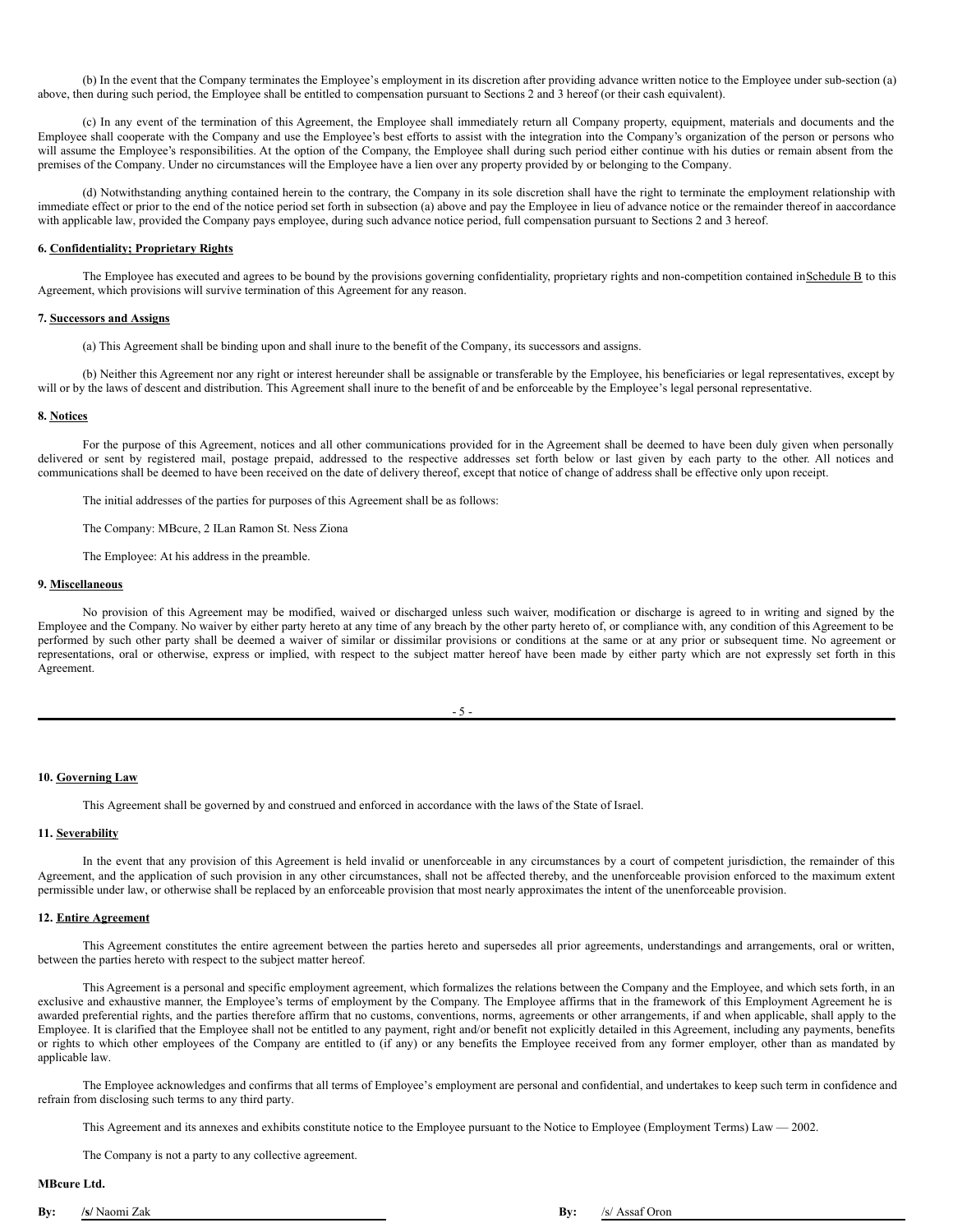<span id="page-28-0"></span>**Name:** Naomi Zak **Name:** Assaf Oron **Title:** CEO **Title: Dated:** January 1, 2017 **Dated:** January 15, 2017

Jonathan Solomon BoD

/s/ Jonathan Solomon

- 6 -

# **SCHEDULE A EMPLOYEE PROPRIETARY INFORMATION AND INVENTIONS AGREEMENT**

I acknowledge that as a result of my employment, I may develop, receive, or otherwise have access to confidential or proprietary information, which is of value to MBCure Ltd. (together with any affiliate, parent company or subsidiary, the "**Company**"). Itherefore agree, as a condition of my employment, as follows:

# 1. **Nondisclosure.**

1.1. Recognition of Company's Rights; Nondisclosure. At all times during my employment and thereafter, I will hold in strictest confidence and will not disclose, use, lecture upon or publish any of the Company's Proprietary Information (as defined below), except as such disclosure, use or publication may be required in connection with my work for the Company. I will obtain the Company's written approval before publishing or submitting for publication any material (written, verbal, or otherwise) that relates to my work at the Company and/or incorporates any Company's Proprietary Information. I hereby irrevocably assign to the Company, without any further royalty or payment, any rights I may have or acquire in such Proprietary Information and recognize that all Proprietary Information shall be the sole property of the Company and its assigns.

1.2. Proprietary Information. The term "**Proprietary Information**" shall mean any and all confidential and/or proprietary knowledge, data or information of the Company. By way of illustration but not limitation, "**Proprietary Information**" includes (a) trade secrets, inventions, mask works, ideas, processes, formulas, source and object codes, data, programs, other works of authorship, know-how, improvements, discoveries, developments, designs and techniques including such developed by me during my employment or in the course of my engagement with the Company (prior to the commencement of my employment) in the Company's field of business, research or development (excluding inventions not assignable under Section 2.4), (hereinafter collectively referred to as "**Inventions**"); and (b) information regarding plans for research, development, new products, marketing and selling, business plans, budgets and unpublished financial statements, licenses, prices and costs, suppliers and customers; and (c) information regarding the skills and compensation of other employees of the Company. Notwithstanding the foregoing, it is understood that, at all such times, I am free to use information which is generally known in the trade or industry, which is not gained as result of a breach of this Agreement, to whatever extent and in whichever way I wish.

1.3. Third Party Information. I understand, in addition, that the Company has received and in the future will receive from third parties confidential or proprietary information (the "Third Party Information") subject to a duty on the Company's part to maintain the confidentiality of such information and to use it only for certain limited purposes. During the term of my employment and thereafter, I will hold Third Party Information in the strictest confidence and will not disclose to anyone (other than Company personnel who need to know such information in connection with their work for the Company) or use, except in connection with my work for the Company, Third Party Information unless expressly authorized by an officer of the Company in writing.

1.4. FutuRx Incubator. I further understand that the Company is a project company under the auspices of the incubator program of FutuRx Ltd., a bio-technological incubator operating with the support of the Office of the Chief Scientist, and accordingly the Company operates in facilities, including offices and laboratory facilities shared with other project companies of FutuRx ("Other Project Companies"). As a result, there is an increased risk that individuals not associated with the Company may be exposed to or have access to Proprietary Information and conversely, I may be exposed to or have access to Third Party Information and/or confidential or proprietary information of Other Project Companies. I hereby confirm and acknowledge that the special circumstances of the Company's workplace will not in any manner detract from my obligations hereunder to maintain the confidentiality and integrity of Proprietary Information and Third Party Information, as well as confidential information and business activities of Other Project Companies, which under no circumstances will be deemed to be public knowledge solely as a result of use or disclosure in FutuRx's facilities, and that I must maintain a higher level of diligence in such circumstances to ensure compliance with my obligations and undertakings hereunder. I further acknowledge and agree that my failure to maintain the highest level of confidentiality regarding such information in such circumstances will be grounds for disciplinary actions, including without limitation, dismissal for "Cause".

- 7 -

1.5. No Improper Use of Information of Prior Employers and Others During my employment by the Company, I will not improperly use or disclose any confidential information or trade secrets, if any, of any former employer or any other person to whom I have an obligation of confidentiality, and I will not bring onto the premises of the Company any unpublished documents or any property belonging to any former employer or any other person to whom I have an obligation of confidentiality unless consented to in writing by that former employer or person.

### 2. **Acknowledgement of Ownership; Assignment of Inventions.**

2.1. Proprietary Rights. The term "Proprietary Rights" shall mean all trade secret, patent, copyright, mask work, design, and other intellectual property rights throughout the world.

2.2. Disclosure of Inventions. I will promptly disclose in writing to the Company all Inventions, made or discovered or conceived or reduced to practice or developed by me, either alone or jointly with others, during the term of my employment. I will also disclose to the Company all Inventions made, discovered, conceived, reduced to practice, or developed by me within three (3) months after the termination of my employment with the Company which resulted, in whole or in part, from my prior employment by the Company. Such disclosures shall be received by the Company in confidence, to the extent such Inventions are not assigned to the Company pursuant to this Agreement.

2.3. Assignment of Inventions. Subject to Sections 2.4, I hereby assign and agree to assign in the future (when any such Inventions or Proprietary Rights are first reduced to practice or first fixed in a tangible medium, as applicable) to the Company all my right, title and interest in and to any and all Inventions whether or not patentable or registrable under copyright or other statutes, made or conceived or reduced to practice or learned by me, either alone or jointly with others, during the period of my employment with the Company or otherwise relating to the business, products, services, or research and development of the Company. Inventions assigned to the Company, or to a third party as directed by the Company pursuant to this Section 2, are hereinafter referred to as "Company Inventions".

2.4. Non-assignable Inventions. This Agreement will not be deemed to require assignment of any invention which was developed entirely on my own time without using the Company's equipment, supplies, facilities, or Proprietary Information and which is not related to the Company's actual business, research or development. In addition, the Agreement will not apply with respect to inventions, if any, that were reduced to practice, made or conceived by the undersigned not in connection with the undersigned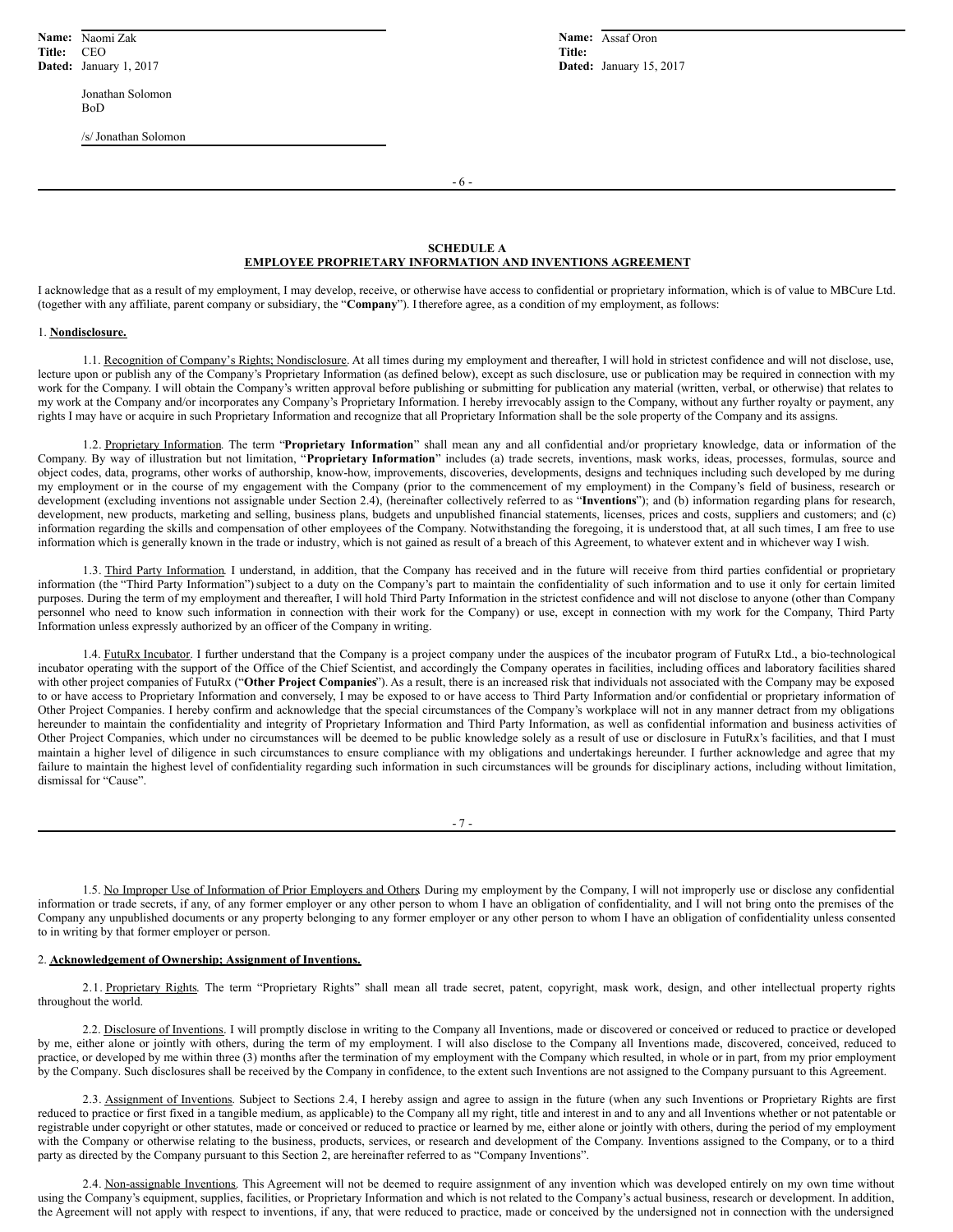relationship with the Company and have been fully disclosed to the Company prior to my engagement with the Company **("Excluded Inventions").** All Excluded Inventions existing as of the date hereof are listed in **Exhibit** 1 hereto.

2.5. Government or Third Party. I also agree to assign all my right, title and interest in and to any particular Company Invention to any third party, including without limitation government agency, as directed by the Company.

2.6. Works Made for Hire. I acknowledge that all original works of authorship which are made by me (solely or jointly with others) within the scope of my employment and which are protectable by copyright are the sole property of the Company pursuant to applicable copyright law.

2.7. Assignment or Waiver of Moral Rights. Any assignment of copyright hereunder (and any ownership of a copyright as a work made for hire) includes all rights of paternity, integrity, disclosure and withdrawal and any other rights that may be known as or referred to as "moral rights" (collectively "Moral Rights"). To the extent such Moral Rights cannot be assigned under applicable law and to the extent the following is allowed by the laws in the various countries where Moral Rights exist, I hereby waive such Moral Rights and consent to any action of the Company that would violate such Moral Rights in the absence of such consent.

2.8. Enforcement of Proprietary Rights. I will assist the Company in every proper way to obtain, and from time to time enforce, any Proprietary Rights relating to Company Inventions in any and all countries. To that end, I will execute, verify and deliver such documents and perform such other acts (including appearances as a witness) as the Company may reasonably request for use in applying for, obtaining, perfecting, evidencing, sustaining and enforcing such Proprietary Rights and the assignment thereof. In addition, I will execute, verify and deliver assignments of such Proprietary Rights to the Company or its designee. My obligation to assist the Company with respect to Proprietary Rights relating to such Company Inventions in any and all countries shall continue beyond the termination of my employment, but the Company shall compensate me at a reasonable rate after my termination for the time actually spent by me at the Company's request on such assistance.

#### 2.9. Service Inventions.

a) For the removal of any doubt, Sections 2.2, 2.3 and 2.5 above will apply to any "Service Inventions" as defined in the Israeli Patent Law, 1967 (the "Patent Law"), it being clarified that under no circumstances will I be deemed to have any proprietary right in any such Service Invention, notwithstanding the provision or nonprovision of any notice of an invention and/or company response to any such notice, under Section 132(b) of the Patent Law. This agreement is expressly intended to be an agreement with regard to the terms and conditions of consideration for Service Inventions in accordance with Section 134 of the Patent Law.

b) I acknowledge and agree that I will not be entitled to additional royalties, consideration or other payments with regard to any Prior Inventions, Company Inventions, Service Inventions or any of the intellectual property rights set forth above, including any commercialization of such Prior Inventions, Company Inventions, Service Inventions or other intellectual property rights, and do hereby explicitly, irrevocably and unconditionally waive the right to receive any such additional royalties, consideration or other payments. I agree that my role with the Company expressly entails and may in the future entail generation of "Service Inventions". Without derogating from the aforesaid, it is hereby clarified that the level of my compensation and consideration has been established based upon the aforementioned waiver of rights to receive any such additional royalties, consideration or other payments, and that my compensation as an employee of the Company includes full and final compensation and consideration to which I may be entitled under law with respect to any Prior Inventions, Company Inventions, Service Inventions or any of the intellectual property rights set forth above.

2.10. Records. I agree to keep and maintain adequate and current records (in the form of notes, sketches, drawings and in any other form that may be required by the Company) of all of the Company's Proprietary Information developed by me and all of the Company's Inventions made by me during the period of my employment at the Company, which records shall be available to and remain the sole property of the Company at all times.

# 3. **Non-compete, Non-conflict.**

3.1. Competitive Activities. I agree that, during the period of my employment with the Company and for a period of six (6) months thereafter, I will not, directly or indirectly, engage in any employment or business activity, or hold an interest in any business, which is competitive with the business of the Company, provided, however, that I may purchase or otherwise acquire up to (but not more than) one percent (1%) of any class of securities of any enterprise (but without otherwise participating in the activities of such enterprise) if such securities are listed on any national or regional securities exchange. I further agree that for the period of my employment by the Company and for a period of twelve (12) months thereafter, I will not induce any employee of the Company to leave the employ of the Company, and will not induce any customer, client and/or supplier of the Company to cease or limit its business relationships with the Company.

3.2. No Conflicting Obligation. I represent that my performance of all the terms of this Agreement and as an employee of the Company does not and will not breach any agreement to keep in confidence information acquired by me in confidence or in trust prior to my employment by the Company. I have not entered into, and I agree I will not enter into, any agreement either written or oral in conflict herewith.

4. Return of Company Documents. When I leave the employ of the Company, I will promptly deliver to the Company any and all drawings, notes, memoranda, specifications, devices, formulas, and documents, together with all copies thereof, and any other material containing or disclosing any Company Inventions, Third Party Information or Proprietary Information of the Company.

5. Notification of New Employer. In the event that I leave the employ of the Company, I hereby consent to the notification of my new employer of my rights and obligations under this Agreement.

### 6. **General Provisions**.

6.1. Severability. In case any one or more of the provisions contained in this Agreement shall, for any reason, be held to be invalid, illegal or unenforceable in any respect, such invalidity, illegality or unenforceability shall not affect the other provisions of this Agreement, and this Agreement shall be construed as if such invalid, illegal or unenforceable provision had never been contained herein. If moreover, any one or more of the provisions contained in this Agreement shall for any reason be held to be excessively broad as to duration, geographical scope, activity or subject, it shall be construed by limiting and reducing it, so as to be enforceable to the extent compatible with the applicable law as it shall then appear.

6.2. Successors and Assigns. This Agreement will be binding upon my heirs, executors, administrators and other legal representatives and will be for the benefit of the Company, its successors, and its assigns.

6.3. Survival. The provisions of this Agreement shall survive the termination of my employment and the assignment of this Agreement by the Company to any successor in interest or other assignee.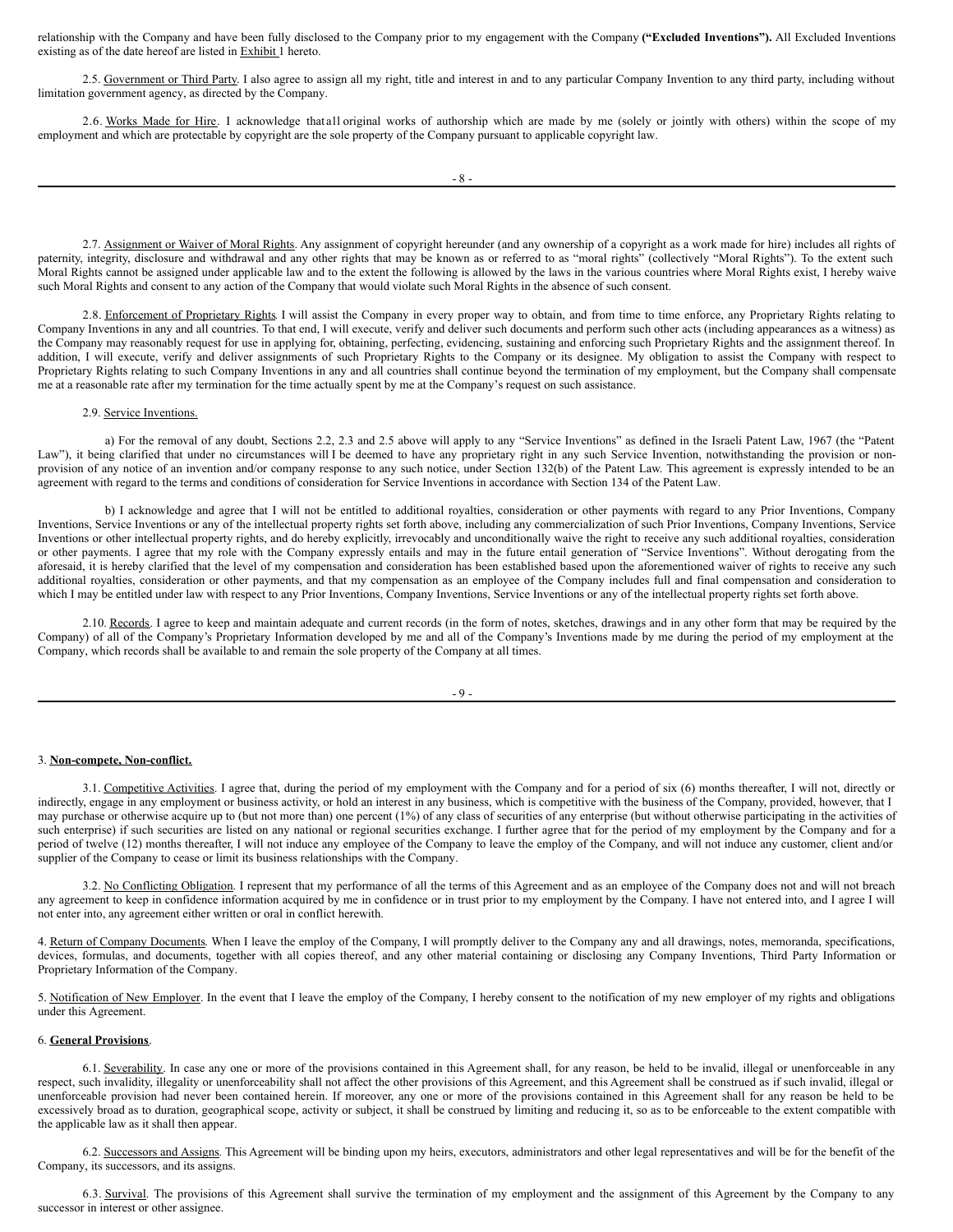6.4. Waiver. No waiver by the Company of any breach of this Agreement shall be a waiver of any preceding or succeeding breach. No waiver by the Company of any right under this Agreement shall be construed as a waiver of any other right. The Company shall not be required to give notice to enforce strict adherence to all terms of this Agreement.

6.5. Entire Agreement. The obligations pursuant to Sections 1 and 2 of this Agreement shall apply to any time during which I was previously employed, or am in the future employed, by the Company as an employee or consultant if no other agreement governs nondisclosure and assignment of inventions during such period. This Agreement is the final, complete and exclusive agreement of the parties with respect to the subject matter hereof and supersedes and merges all prior discussions or agreements between us with respect to the subject matter hereof. No modification of or amendment to this Agreement, nor any waiver of any rights under this Agreement, will be effective unless in writing and signed by both parties hereto. Any subsequent change or changes in my duties, salary or compensation will not affect the validity or scope of this Agreement.

 $-10-$ 

6.6. Governing Law. This Agreement shall be governed by, and construed in accordance with the laws of the State of Israel, without giving effect to the rules respecting conflict-of-law.

6.7. Interpretation. The provisions herein shall be construed as intended to be supplementary or complementary to each other and not in way to meant to derogate from or limit one another.

I HAVE READ THIS AGREEMENT CAREFULLY AND UNDERSTAND ITS TERMS.

ACCEPTED AND AGREED TO BY:

/s/ Assaf Oron January 15, 2017 Date

 $-11 -$ 

# **Exhibit 1**

### **LIST OF PRIOR INVENTIONS/ AND ORIGINAL WORKS OF AUTHORSHIP EXCLUDED UNDER SECTION 2.4**

None

# $-12-$

### **SCHEDULE B**

# **General Order and Confirmation Regarding Payments of Employers to Pension Funds and Insurance Funds instead of Severance Pay**

Pursuant to the power granted to me under section 14 of the Severance Pay Law 5723-1963 (Law") I hereby confirm that payments paid by an employer, commencing the date hereof, to an employee's comprehensive pension fund into a provident fund which is not an insurance fund, as defined in the Income Tax Regulations (Registration and Management Rules of a Provident Fund) 5724-1964 "**(Pension Fund**"), or to a Manager's Insurance Fund that includes the possibility of an allowance or a combination of payments to an Allowance Plan and to a plan which is not an Allowance Plan in an Insurance Fund (" **Insurance Fund**"), including payments which the employer paid by combination of payments to a Pension Fund and to an Insurance Fund whether there exists a possibility in the Insurance Fund to an allowance plan ("Employer Payments"), will replace the severance pay that the employee is entitled to for the salary and period of which the payments were paid ("**Exempt Wages**") if the following conditions are satisfied:

(1) Employer Payments –

(A) for Pension Funds are not less than 14.33 % of the Exempt Wages or 12% of the Exempt Wages, if the employer pays for her employee an additional payment on behalf of the severance pay completion for a providence fund or Insurance Fund at the rate of 2.33% of the Exempt Wages. If an employer does not pay the additional 2.33% on top of the 12%, then the payment will constitute only 72% of the Severance Pay.

(B) to the Insurance Fund are not less that one of the following:

(1) 13.33% of the Exempt Wages if the employer pays the employee additional payments to insure her monthly income in case of work disability, in a plan approved by the Supervisor of the Capital Market, Insurance and Savings in the Finance Ministry, at the lower of, a rate required to insure 75% of the Exempt Wages or 2.5% of the Exempt Wages ("**Disability Payment**").

(2) 11% of the Exempt Wages if the employer pays an additional Disability Payment and in this case the Employer Payments will constitute only 72% of the employee's severance pay; if, in addition to the above mentioned sum, the employer pays 2.33% of the Exempt Wages for the purpose of Severance Pay completion to providence fund or Insurance Funds, the Employer Payments will constitute 100% of the severance pay.

(2) A written agreement must be made between the employer and employee no later than 3 months after the commencement of the Employer Payments that includes –

(A) the agreement of the employee to the arrangement pursuant to this confirmation which details the Employer Payments and the name of the Pension Fund or Insurance Fund; this agreement must include a copy of this confirmation;

(B) an advanced waiver of the employer for any right that she could have to have her payments refunded unless the employee's right to severance pay is denied by judgement according to sections 16 or 17 of the Law, and in case the employee withdrew monies from the Pension Fund or Insurance Fund not for an Approved Event; for this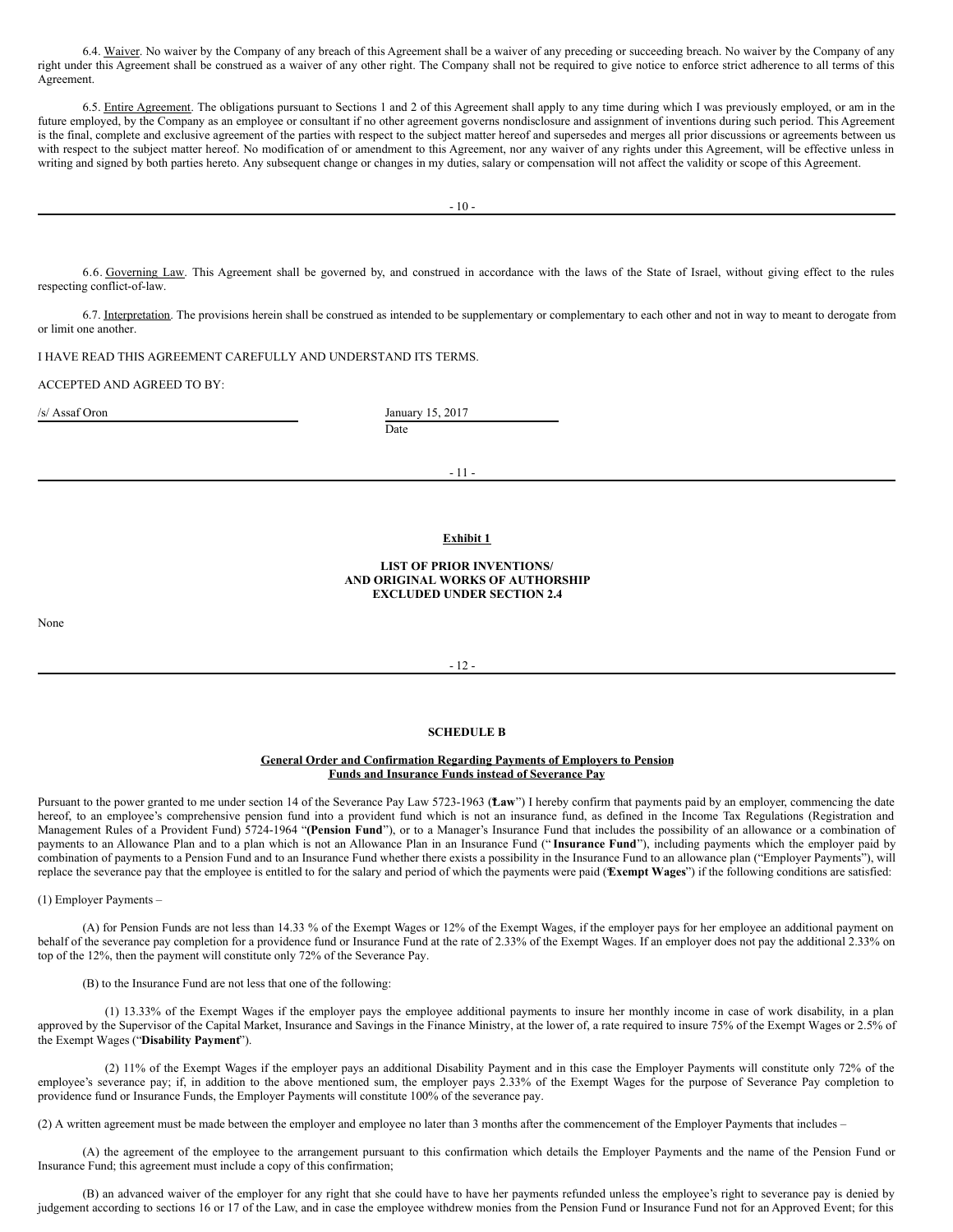matter, Approved Event or purpose means death, disablement or retirement at the age of 60 or over.

(3) This confirmation does not derogate from the employee's entitlement to severance pay according to the Law, Collective Agreement, Extension Order or personal employment agreement, for any salary above the Exempt Wages.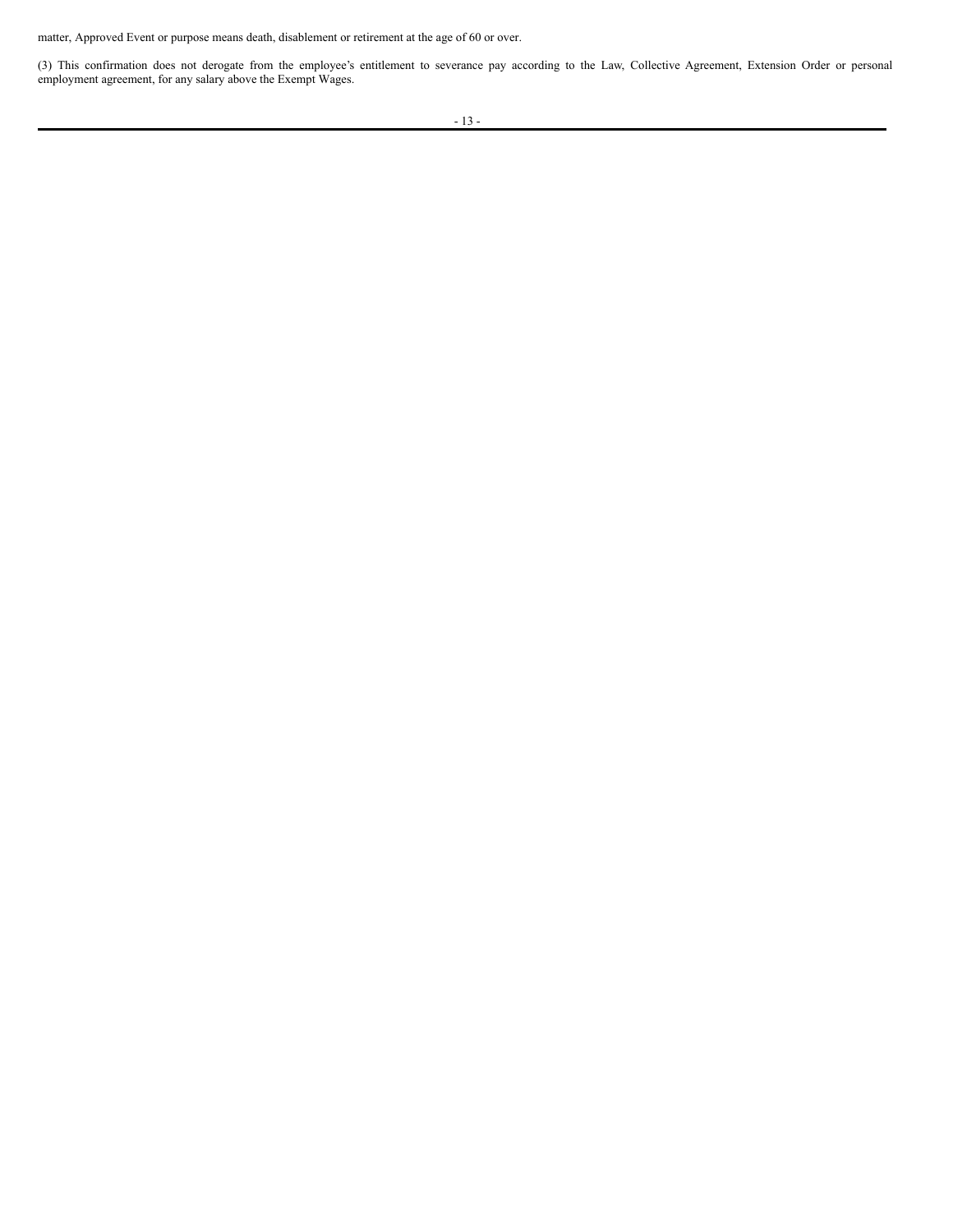# **CERTIFICATION PURSUANT TO RULE 13a-14(a) AND 15d-14(a) UNDER THE SECURITIES EXCHANGE ACT OF 1934, AS AMENDED**

<span id="page-32-0"></span>I, Jonathan Solomon, certify that:

1. I have reviewed this Annual Report on Form 10-K/A of BiomX Inc.; and

2. Based on my knowledge, this report does not contain any untrue statement of a material fact or omit to state a material fact necessary to make the statements made, in light of the circumstances under which such statements were made, not misleading with respect to the period covered by this report.

Date: May 2, 2022 By: /s/ Jonathan Solomon

Jonathan Solomon Chief Executive Officer (Principal Executive Officer)